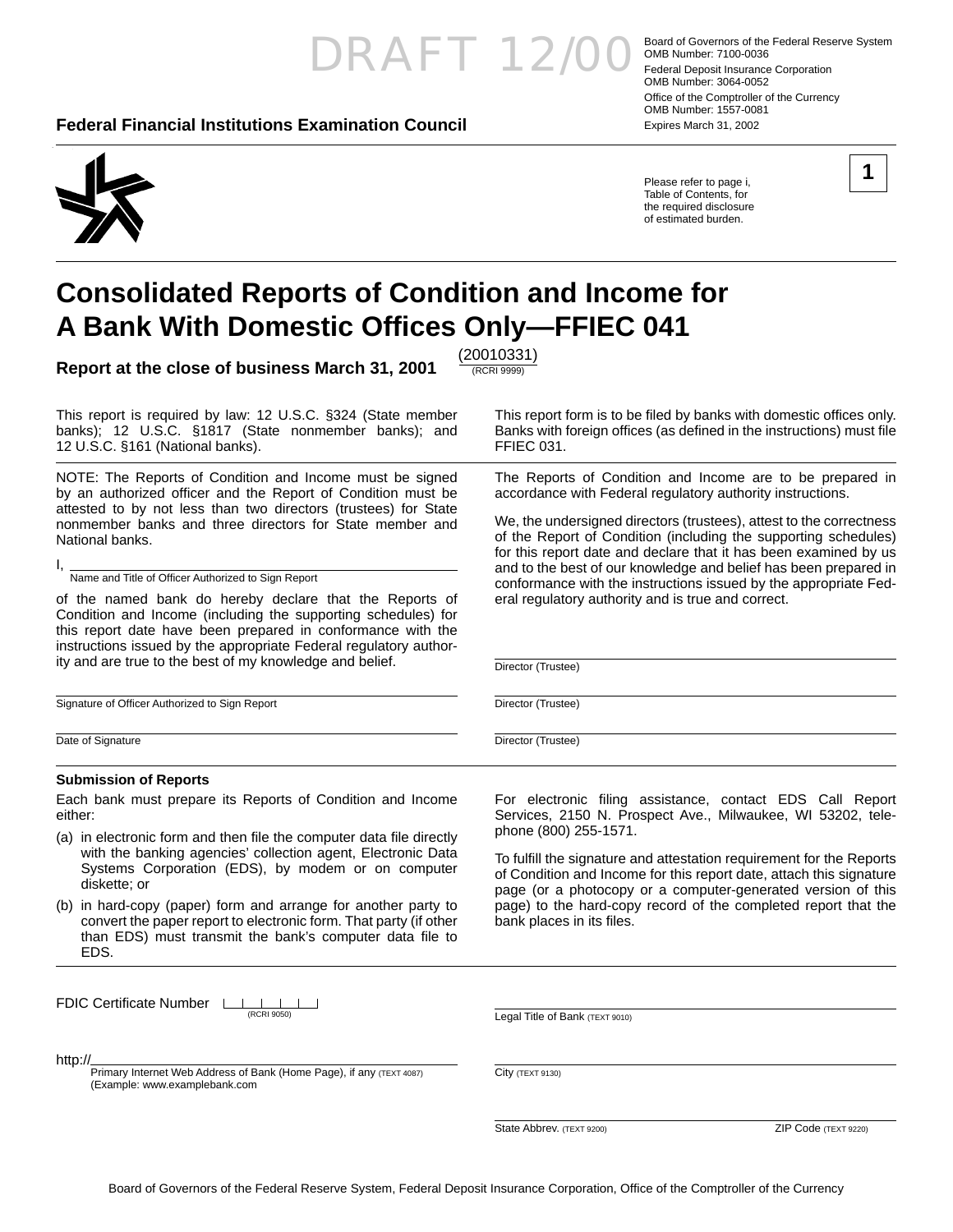**2**

#### Consolidated Reports of Condition and Income for A Bank With Domestic Offices Only

#### **Table of Contents**

| <b>Signature Page</b>                                                                    | Cover |
|------------------------------------------------------------------------------------------|-------|
| <b>Report of Income</b>                                                                  |       |
| Schedule RI-Income StatementRI-1, 2, 3                                                   |       |
| Schedule RI-A-Changes in Equity Capital RI-4                                             |       |
| Schedule RI-B-Charge-offs and Recoveries on<br>Loans and Leases and Changes in Allowance |       |
|                                                                                          |       |

#### **Disclosure of Estimated Burden**

The estimated average burden associated with this information collection is 35.5 hours per respondent and is estimated to vary from 14 to 500 hours per response, depending on individual circumstances. Burden estimates include the time for reviewing instructions, gathering and maintaining data in the required form, and completing the information collection, but exclude the time for compiling and maintaining business records in the normal course of a respondent's activities. A Federal agency may not conduct or sponsor, and an organization (or a person) is not required to respond to a collection of information, unless it displays a currently valid OMB control number. Comments concerning the accuracy of this burden estimate and suggestions for reducing this burden should be directed to the Office of Information and Regulatory Affairs, Office of Management and Budget, Washington, D.C. 20503, and to one of the following:

**Secretary** Board of Governors of the Federal Reserve System Washington, D.C. 20551

Legislative and Regulatory Analysis Division Office of the Comptroller of the Currency Washington, D.C. 20219

Assistant Executive Secretary Federal Deposit Insurance Corporation Washington, D.C. 20429

#### **Report of Condition**

| Schedule RC-Balance Sheet  RC-1, 2                                                                                                                                                                                |
|-------------------------------------------------------------------------------------------------------------------------------------------------------------------------------------------------------------------|
| Schedule RC-A-Cash and Balances Due<br>From Depository Institutions<br>(to be completed only by selected banks)RC-3                                                                                               |
| Schedule RC-B-Securities  RC-3, 4, 5                                                                                                                                                                              |
| Schedule RC-C-Loans and Lease Financing<br>Receivables:<br>Part II. Loans to Small Businesses and<br>Small Farms (to be completed for the<br>June report only; not included in the<br>forms for the September and |
| Schedule RC-D-Trading Assets and Liabilities<br>(to be completed only by selected banks)RC-8                                                                                                                      |
| Schedule RC-E-Deposit Liabilities  RC-9, 10                                                                                                                                                                       |
|                                                                                                                                                                                                                   |
| Schedule RC-G-Other Liabilities RC-11                                                                                                                                                                             |
| Schedule RC-K-Quarterly Averages  RC-12                                                                                                                                                                           |
| Schedule RC-L--Derivatives and<br>Off-Balance Sheet Items RC-13, 14                                                                                                                                               |
|                                                                                                                                                                                                                   |
| Schedule RC-N—Past Due and Nonaccrual<br>Loans, Leases, and Other Assets RC-16, 17                                                                                                                                |
| Schedule RC-O-Other Data for Deposit<br>Insurance and FICO Assessments RC-18, 19                                                                                                                                  |
| Schedule RC-R-Regulatory Capital  RC-20, 21, 22, 23                                                                                                                                                               |
| Schedule RC-S-Securitization and<br>Asset Sales Activities  RC-24, 25, 26, 27                                                                                                                                     |
| Schedule RC-T-Fiduciary and<br>Related Services (to be completed<br>beginning December 31, 2001) RC-28, 29, 30                                                                                                    |
| <b>Optional Narrative Statement Concerning</b><br>the Amounts Reported in the Reports                                                                                                                             |

Special Report **(to be completed by all banks)**

For information or assistance, National and State nonmember banks should contact the FDIC's Reports Analysis and Quality Control Section, 550 17th Street, NW, Washington, D.C. 20429, toll free on (800) 688-FDIC(3342), Monday through Friday between 8:00 a.m. and 5:00 p.m., Eastern time. State member banks should contact their Federal Reserve District Bank.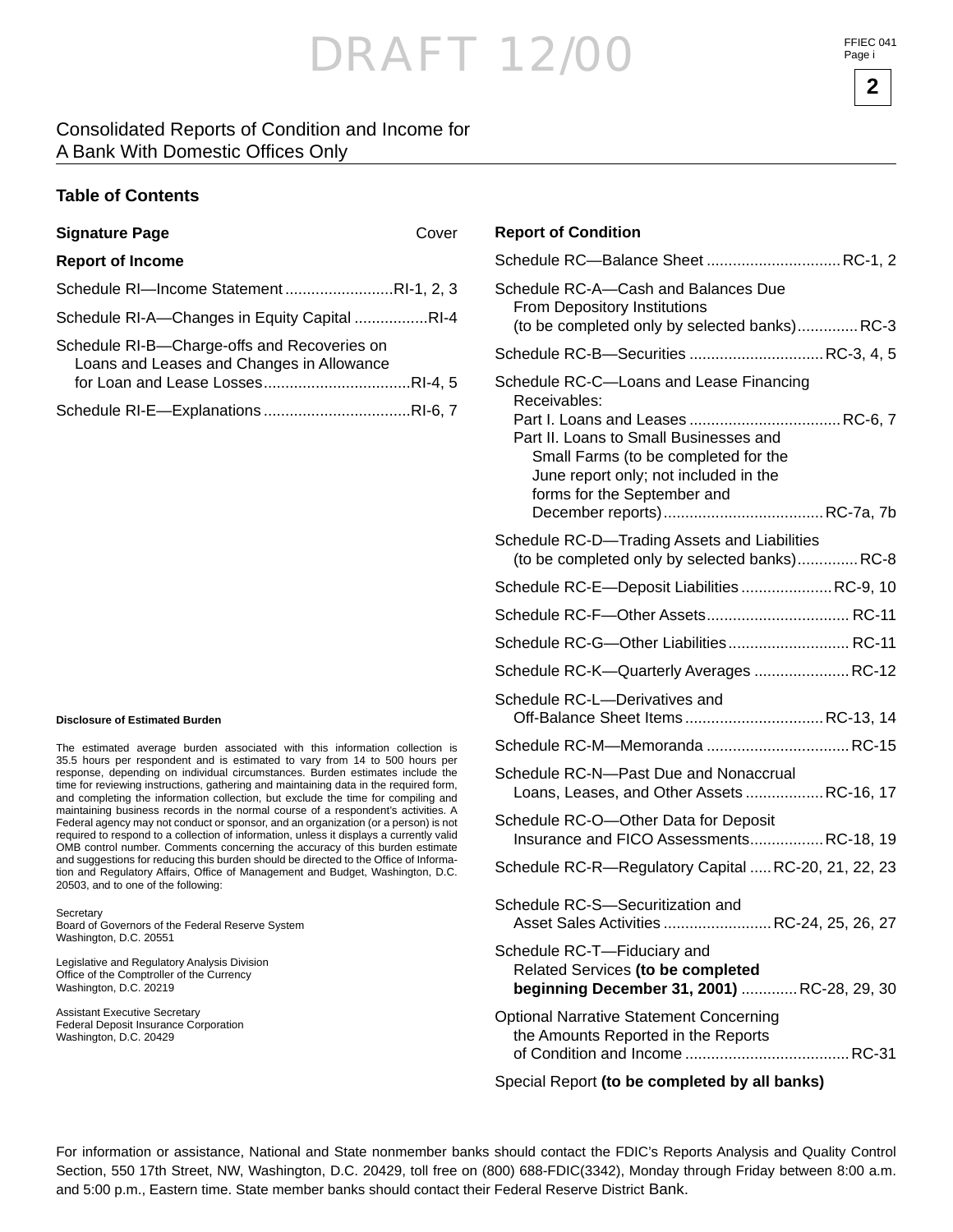## RAF 12

 $\overline{\mathsf{L}}$ egal Title of Bank  $\overline{\mathsf{3}}$ 

State **Zip Code**  $\mathsf{L}$ 

 $\overline{\phantom{a}}$ 

FDIC Certificate Number LATA

Consolidated Report of Income for the period January 1, 2001 –March 31, 2001

**All Report of Income schedules are to be reported on a calendar year-to-date basis in thousands of dollars.**

Schedule RI—Income Statement

|                                                                                                                                                        |      | Dollar Amounts in Thousands | <b>RIAD</b> | Bil | Mil | Thou |            |
|--------------------------------------------------------------------------------------------------------------------------------------------------------|------|-----------------------------|-------------|-----|-----|------|------------|
| 1. Interest income:                                                                                                                                    |      |                             |             |     |     |      |            |
| a. Item 1.a.(6) is to be completed by all banks. Items 1.a.(1) through (5) are to be completed by<br>banks with \$25 million or more in total assets:1 |      |                             |             |     |     |      |            |
| Interest and fee income on loans:                                                                                                                      |      |                             |             |     |     |      |            |
|                                                                                                                                                        | 4011 |                             |             |     |     |      | 1.a.(1)    |
| (2)                                                                                                                                                    | 4012 |                             |             |     |     |      | 1.a.(2)    |
| (3) Loans to individuals for household, family, and other personal                                                                                     |      |                             |             |     |     |      |            |
| expenditures:                                                                                                                                          |      |                             |             |     |     |      |            |
|                                                                                                                                                        | B485 |                             |             |     |     |      | 1.a.(3)(a) |
| (b) Other (includes single payment, installment, all student                                                                                           |      |                             |             |     |     |      |            |
| loans, and revolving credit plans other than credit cards)                                                                                             | B486 |                             |             |     |     |      | 1.a.(3)(b) |
| (4) Loans to foreign governments and official institutions                                                                                             | 4056 |                             |             |     |     |      | 1.a.(4)    |
|                                                                                                                                                        |      |                             |             |     |     |      | 1.a.(5)    |
|                                                                                                                                                        |      |                             | 4010        |     |     |      | 1.a.(6)    |
|                                                                                                                                                        |      |                             | 4065        |     |     |      | 1.b.       |
|                                                                                                                                                        |      |                             | 4115        |     |     |      | 1.c.       |
| d. Interest and dividend income on securities:                                                                                                         |      |                             |             |     |     |      |            |
| (1) U.S. Treasury securities and U.S. Government agency obligations (excluding                                                                         |      |                             |             |     |     |      |            |
|                                                                                                                                                        |      |                             | <b>B488</b> |     |     |      | 1.d.(1)    |
| (2)                                                                                                                                                    |      |                             | B489        |     |     |      | 1.d.(2)    |
| (3) All other securities (includes securities issued by states and political subdivisions                                                              |      |                             |             |     |     |      |            |
|                                                                                                                                                        |      |                             | 4060        |     |     |      | 1.d.(3)    |
|                                                                                                                                                        |      |                             | 4069        |     |     |      | 1.e.       |
| Interest income on federal funds sold and securities purchased under agreements to resell                                                              |      |                             | 4020        |     |     |      | 1.f.       |
|                                                                                                                                                        |      |                             | 4518        |     |     |      | 1.g.       |
|                                                                                                                                                        |      |                             | 4107        |     |     |      | 1.h.       |

<sup>1</sup> The \$25 million asset size test is generally based on the total assets reported on the **June 30, 2000**, Report of Condition. Beginning March 31, 2002, banks with less than \$25 million in total assets must complete items 1.a.(1) through 1.a.(5).

 $\overline{\Gamma}$ 

| FFIEC 041 |  |
|-----------|--|
| Page RI-1 |  |



<sup>&</sup>lt;sup>2</sup> Includes interest and fee income on "Loans to depository institutions and acceptances of other banks," "Loans to finance agricultural production and other loans to farmers," "Obligations (other than securities and leases) of states and political subdivisions in the U.S.," and "Other loans."

 $3$  For banks with \$25 million or more in total assets, item 1.a.(6) must equal the sum of items 1.a.(1) through 1.a.(5).

<sup>&</sup>lt;sup>4</sup> Includes interest income on time certificates of deposit not held for trading.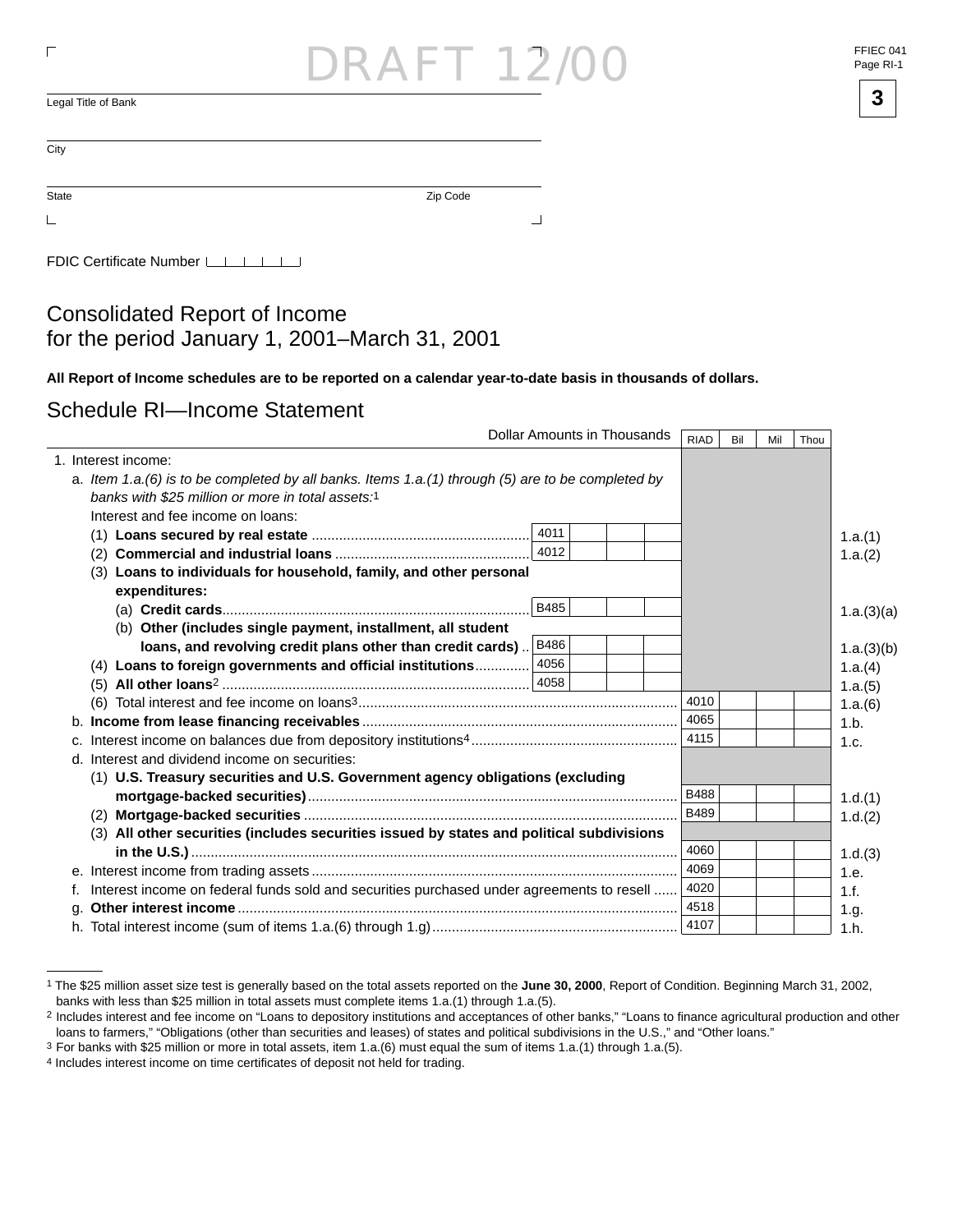Schedule RI—Continued

|                                                                        |             | Year-to-date |     |      |      |            |          |
|------------------------------------------------------------------------|-------------|--------------|-----|------|------|------------|----------|
| <b>Dollar Amounts in Thousands</b>                                     | <b>RIAD</b> | Bil          | Mil | Thou |      |            |          |
| 2. Interest expense:                                                   |             |              |     |      |      |            |          |
| a. Interest on deposits:                                               |             |              |     |      |      |            |          |
| (1) Transaction accounts (NOW accounts, ATS accounts, and              |             |              |     |      |      |            |          |
| telephone and preauthorized transfer accounts)                         | 4508        |              |     |      |      | 2.a.(1)    |          |
| (2) Nontransaction accounts:                                           |             |              |     |      |      |            |          |
|                                                                        | 0093        |              |     |      |      | 2.a.(2)(a) |          |
|                                                                        | A517        |              |     |      |      | 2.a.(2)(b) |          |
|                                                                        | A518        |              |     |      |      | 2.a.(2)(c) |          |
| b. Expense of federal funds purchased and securities sold under        |             |              |     |      |      |            |          |
|                                                                        | 4180        |              |     |      | 2.b. |            |          |
| c. Interest on trading liabilities and other borrowed money            | 4185        |              |     |      | 2.c. |            |          |
|                                                                        | 4200        |              |     |      | 2.d. |            |          |
|                                                                        | 4073        |              |     |      | 2.e. |            |          |
|                                                                        |             |              |     |      | 4074 |            |          |
|                                                                        |             |              |     |      | 4230 |            | 3.<br>4. |
|                                                                        |             |              |     |      |      |            |          |
| 5. Noninterest income:                                                 | 4070        |              |     |      | 5.a. |            |          |
|                                                                        | 4080        |              |     |      | 5.b. |            |          |
|                                                                        | A220        |              |     |      | 5.c. |            |          |
|                                                                        |             |              |     |      |      |            |          |
| d. Investment banking, advisory, brokerage, and underwriting fees      | B490        |              |     |      | 5.d. |            |          |
|                                                                        | B491        |              |     |      | 5.e. |            |          |
|                                                                        | B492        |              |     |      | 5.f. |            |          |
| f.                                                                     | B493        |              |     |      |      |            |          |
| q.                                                                     |             |              |     |      | 5.g. |            |          |
|                                                                        | B494        |              |     |      | 5.h. |            |          |
| ı.                                                                     | 5416        |              |     |      | 5.i. |            |          |
| Net gains (losses) on sales of other real estate owned                 | 5415        |              |     |      | 5.j. |            |          |
| k. Net gains (losses) on sales of other assets (excluding securities). | B496        |              |     |      | 5.k. |            |          |
|                                                                        | B497        |              |     |      | 5.1. |            |          |
|                                                                        |             |              |     |      | 4079 |            | 5.m.     |
|                                                                        |             |              |     |      | 3521 |            | 6.a.     |
|                                                                        |             |              |     |      | 3196 |            | 6.b.     |
| 7. Noninterest expense:                                                |             |              |     |      |      |            |          |
|                                                                        | 4135        |              |     |      | 7.a. |            |          |
| b. Expenses of premises and fixed assets (net of rental income)        |             |              |     |      |      |            |          |
| (excluding salaries and employee benefits and mortgage interest)       | 4217        |              |     |      | 7.b. |            |          |
| c. Amortization expense of intangible assets (including goodwill)      | 4531        |              |     |      | 7.c. |            |          |
|                                                                        | 4092        |              |     |      | 7.d. |            |          |
| e. Total noninterest expense (sum of items 7.a through 7.d)            |             |              |     |      | 4093 |            | 7.e.     |
| 8. Income (loss) before income taxes and extraordinary items and other |             |              |     |      |      |            |          |
| adjustments (item 3 plus or minus items 4, 5.m, 6.a, 6.b, and 7.e)     |             |              |     |      | 4301 |            | 8.       |
|                                                                        |             |              |     |      | 4302 |            | 9.       |
| 10. Income (loss) before extraordinary items and other adjustments     |             |              |     |      |      |            |          |
|                                                                        |             |              |     |      | 4300 |            | 10.      |
| 11. Extraordinary items and other adjustments, net of income taxes*    |             |              |     |      | 4320 |            | 11.      |
|                                                                        |             |              |     |      | 4340 |            | 12.      |

<sup>\*</sup> Describe on Schedule RI-E—Explanations



<sup>&</sup>lt;sup>1</sup> For banks required to complete Schedule RC-T, items 12 through 19, income from fiduciary activities reported in Schedule RI, item 5.a, must equal the amount reported in Schedule RC-T, item 19.

<sup>2</sup> For banks required to complete Schedule RI, Memorandum item 8, trading revenue reported in Schedule RI, item 5.c, must equal the sum of Memorandum items 8.a through 8.d.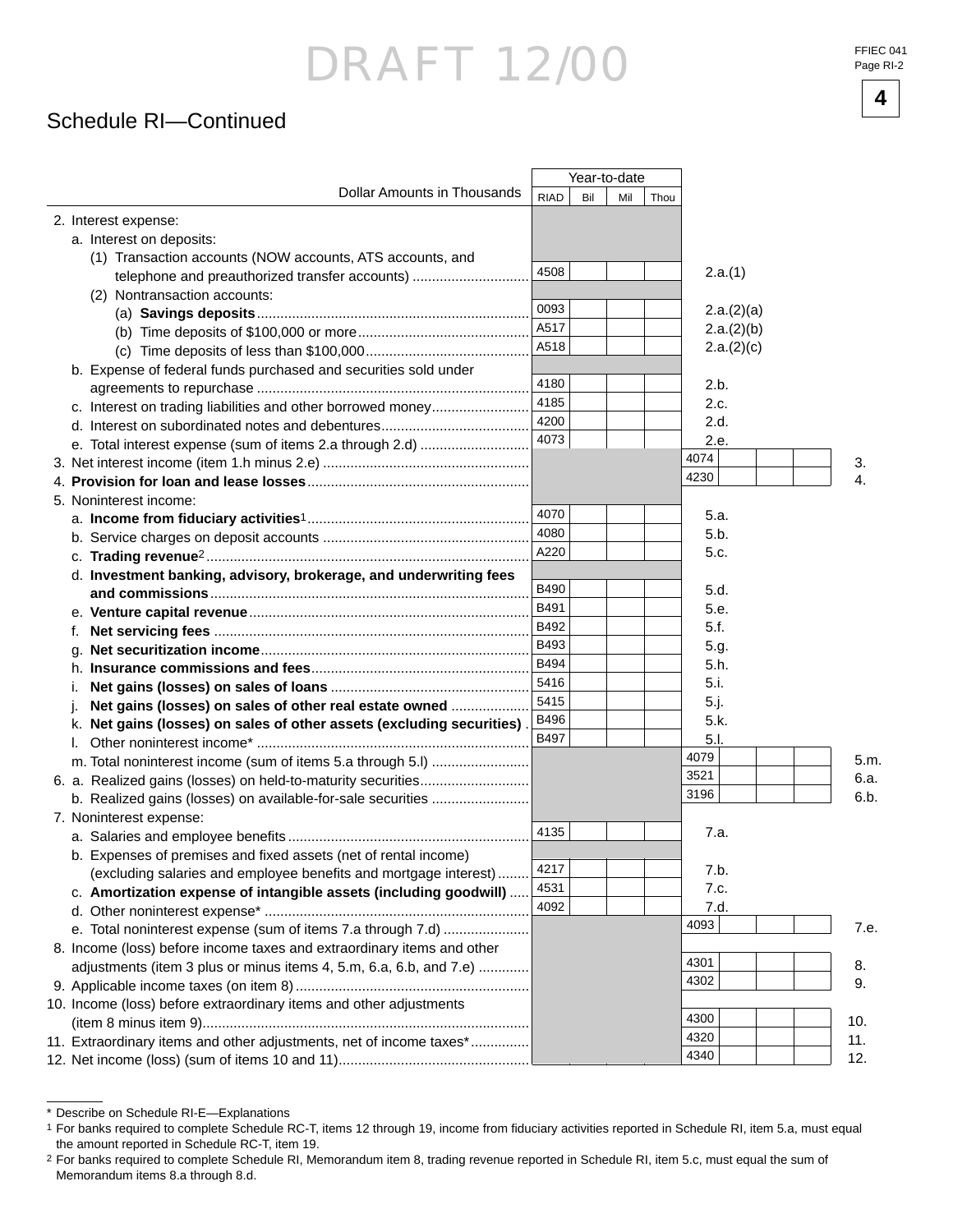## RAFT 1

### Schedule RI—Continued

| Memoranda                                                                                       |                             |      |             |     | Year-to-date |               |      |  |  |
|-------------------------------------------------------------------------------------------------|-----------------------------|------|-------------|-----|--------------|---------------|------|--|--|
|                                                                                                 | Dollar Amounts in Thousands |      | <b>RIAD</b> | Bil | Mil          | Thou          |      |  |  |
| 1. Interest expense incurred to carry tax-exempt securities, loans, and leases acquired after   |                             |      |             |     |              |               |      |  |  |
|                                                                                                 |                             |      | 4513        |     |              |               | M.1. |  |  |
| 2. Income from the sale and servicing of mutual funds and annuities (included in Schedule RI,   |                             |      |             |     |              |               |      |  |  |
|                                                                                                 |                             |      | 8431        |     |              |               | M.2. |  |  |
| 3. Income on tax-exempt loans and leases to states and political subdivisions in the            |                             |      |             |     |              |               |      |  |  |
|                                                                                                 |                             |      | 4313        |     |              |               | M.3. |  |  |
| 4. Income on tax-exempt securities issued by states and political subdivisions in the U.S.      |                             |      |             |     |              |               |      |  |  |
|                                                                                                 |                             |      | 4507        |     |              |               | M.4. |  |  |
| 5. Number of full-time equivalent employees at end of current period (round to nearest whole    |                             |      |             |     |              | <b>Number</b> |      |  |  |
|                                                                                                 |                             |      | 4150        |     |              |               | M.5. |  |  |
| 6. Memorandum item 6 is to be completed by:1                                                    |                             |      |             |     |              |               |      |  |  |
| • banks with \$300 million or more in total assets, and                                         |                             |      |             |     |              |               |      |  |  |
| • banks with \$25 million or more in total assets, but less than \$300 million in total assets, |                             |      |             |     |              |               |      |  |  |
| that have loans to finance agricultural production and other loans to farmers                   |                             |      |             |     |              |               |      |  |  |
| (Schedule RC-C, part I, item 3) exceeding five percent of total loans.                          |                             |      |             |     |              |               |      |  |  |
| Interest and fee income on loans to finance agricultural production and other                   |                             |      | 4024        |     |              |               |      |  |  |
|                                                                                                 |                             |      | CC          | YY. | MМ           | DD            | M.6. |  |  |
| 7. If the reporting bank has restated its balance sheet as a result of applying push down       |                             | 9106 |             |     |              |               |      |  |  |
|                                                                                                 |                             |      |             |     |              |               | M.7. |  |  |
| 8. Trading revenue (from cash instruments and derivative instruments) (sum of                   |                             |      |             |     |              |               |      |  |  |

Memorandum items 8.a through 8.d must equal Schedule RI, item 5.c) **(To be completed by banks that reported average trading assets (Schedule RC-K, item 7) of \$2 million or more for any quarter of the preceding calendar year.):** a. **Interest rate exposures**............................................................................................................... b. **Foreign exchange exposures** .................................................................................................... c. **Equity security and index exposures**........................................................................................ d. **Commodity and other exposures** .............................................................................................. 9. *To be completed by banks with \$100 million or more in total assets:*1 Impact on income of derivatives held for purposes other than trading: a. Net increase (decrease) to interest income .................................................................................. b. Net (increase) decrease to interest expense ................................................................................ c. Other (noninterest) allocations ...................................................................................................... 10. *To be completed by banks with \$300 million or more in total assets:*1 Credit losses on derivatives (see instructions)................................................................................... 11. Does the reporting bank have a Subchapter S election in effect for federal income tax purposes for the current tax year?..................................................................................................................... RIAD | Bil | Mil | Thou YES NO M.9.a. M.9.b. M.9.c. M.10. M.11. 8757 8758 8759 8760 M.8.a. M.8.b. M.8.c. M.8.d. RIAD Bil Mil Thou  $A530$  8761 8762 8763 A251



<sup>&</sup>lt;sup>1</sup> The asset size tests and the five percent of total loans test are generally based on the total assets and total loans reported on the **June 30, 2000**, Report of Condition. Beginning March 31, 2002, banks with less than \$25 million in total assets and agricultural loans exceeding five percent of total loans must complete Memorandum item 6.

<sup>2</sup> For example, a bank acquired on June 1, 2001, would report 20010601.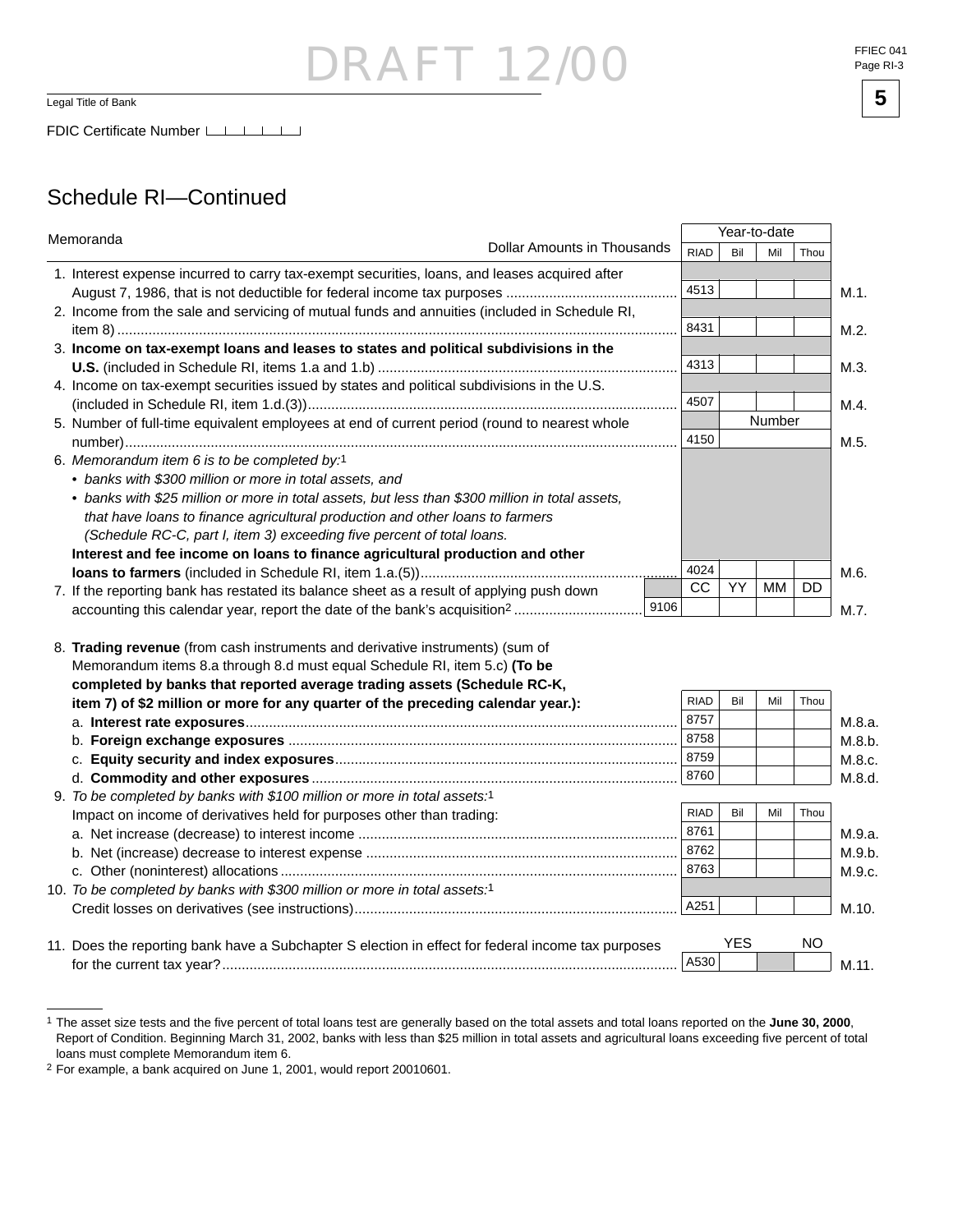FFIEC 041 Page RI-4

**6**

## Schedule RI-A—Changes in Equity Capital

| Indicate decreases and losses in parentheses.                                                   |                             |             |     |     |      |
|-------------------------------------------------------------------------------------------------|-----------------------------|-------------|-----|-----|------|
|                                                                                                 | Dollar Amounts in Thousands | <b>RIAD</b> | Bil | Mil | Thou |
| 1. Total equity capital most recently reported for the December 31, 2000, Reports of Condition  |                             |             |     |     |      |
|                                                                                                 |                             | 3217        |     |     |      |
| 2. Restatements due to corrections of material accounting errors and changes in                 |                             |             |     |     |      |
|                                                                                                 |                             | <b>B507</b> |     |     |      |
| 3. Balance end of previous calendar year as restated (sum of items 1 and 2)                     |                             | <b>B508</b> |     |     |      |
|                                                                                                 |                             | 4340        |     |     |      |
| 5. Sale, conversion, acquisition, or retirement of capital stock, net (excluding treasury       |                             |             |     |     |      |
|                                                                                                 |                             | <b>B509</b> |     |     |      |
|                                                                                                 |                             | <b>B510</b> |     |     |      |
|                                                                                                 |                             | 4356        |     |     |      |
|                                                                                                 |                             | 4470        |     |     |      |
|                                                                                                 |                             | 4460        |     |     |      |
|                                                                                                 |                             | <b>B511</b> |     |     |      |
| 11. Other transactions with parent holding company* (not included in items 5, 6, 8, or 9 above) |                             | 4415        |     |     |      |
| 12. Total equity capital end of current period (sum of items 3 through 11) (must equal          |                             |             |     |     |      |
|                                                                                                 |                             | 3210        |     |     |      |

\*Describe on Schedule RI-E—Explanations.

<sup>1</sup> Includes changes in net unrealized holding gains (losses) on available-for-sale securities, changes in accumulated net gains (losses) on cash flow hedges, and changes in minimum pension liability adjustments.

### Schedule RI-B— Charge-offs and Recoveries on Loans and Leases and Changes in Allowance for Loan and Lease Losses

| Part I. Charge-offs and Recoveries on Loans and Leases             |                                               |             |             |            |      |                       |     |            |      |         |  |  |
|--------------------------------------------------------------------|-----------------------------------------------|-------------|-------------|------------|------|-----------------------|-----|------------|------|---------|--|--|
|                                                                    |                                               |             |             | (Column A) |      |                       |     | (Column B) |      |         |  |  |
| Part I excludes charge-offs and recoveries through                 |                                               |             | Charge-offs |            |      |                       |     | Recoveries |      |         |  |  |
| the allocated transfer risk reserve.                               |                                               |             |             |            |      | Calendar year-to-date |     |            |      |         |  |  |
|                                                                    | Dollar Amounts in Thousands                   | <b>RIAD</b> | Bil         | Mil        | Thou | <b>RIAD</b>           | Bil | Mil        | Thou |         |  |  |
| 1. Loans secured by real estate:                                   |                                               |             |             |            |      |                       |     |            |      |         |  |  |
| a. Construction, land development, and other land loans            |                                               | 3582        |             |            |      | 3583                  |     |            |      | 1.a.    |  |  |
|                                                                    |                                               | 3584        |             |            |      | 3585                  |     |            |      | 1.b.    |  |  |
| c. Secured by 1-4 family residential properties:                   |                                               |             |             |            |      |                       |     |            |      |         |  |  |
| (1) Revolving, open-end loans secured by 1-4 family residential    |                                               |             |             |            |      |                       |     |            |      |         |  |  |
|                                                                    | properties and extended under lines of credit | 5411        |             |            |      | 5412                  |     |            |      | 1.c.(1) |  |  |
| (2) Closed-end loans secured by 1-4 family residential properties  |                                               | 5413        |             |            |      | 5414                  |     |            |      | 1.c.(2) |  |  |
| d. Secured by multifamily (5 or more) residential properties       |                                               | 3588        |             |            |      | 3589                  |     |            |      | 1.d.    |  |  |
|                                                                    |                                               | 3590        |             |            |      | 3591                  |     |            |      | 1.e.    |  |  |
| 2. Loans to depository institutions and acceptances of other banks |                                               | 4481        |             |            |      | 4482                  |     |            |      | 2.      |  |  |
| 3. Not applicable                                                  |                                               |             |             |            |      |                       |     |            |      |         |  |  |
|                                                                    |                                               | 4638        |             |            |      | 4608                  |     |            |      | 4.      |  |  |
| 5. Loans to individuals for household, family, and other personal  |                                               |             |             |            |      |                       |     |            |      |         |  |  |
| expenditures:                                                      |                                               |             |             |            |      |                       |     |            |      |         |  |  |
|                                                                    |                                               | <b>B514</b> |             |            |      | <b>B515</b>           |     |            |      | 5.a.    |  |  |
| b. Other (includes single payment, installment, all student loans, |                                               |             |             |            |      |                       |     |            |      |         |  |  |
| and revolving credit plans other than credit cards)                |                                               | B516        |             |            |      | <b>B517</b>           |     |            |      | 5.b.    |  |  |
| 6. Loans to foreign governments and official institutions          |                                               | 4643        |             |            |      | 4627                  |     |            |      | 6.      |  |  |
|                                                                    |                                               | 4644        |             |            |      | 4628                  |     |            |      | 7.      |  |  |
|                                                                    |                                               | 4266        |             |            |      | 4267                  |     |            |      | 8.      |  |  |
|                                                                    |                                               | 4635        |             |            |      | 4605                  |     |            |      | 9.      |  |  |

1 Includes charge-offs and recoveries on "Loans to finance agricultural production and other loans to farmers," "Obligations (other than securities and leases) of states and political subdivisions in the U.S.," and "Other loans."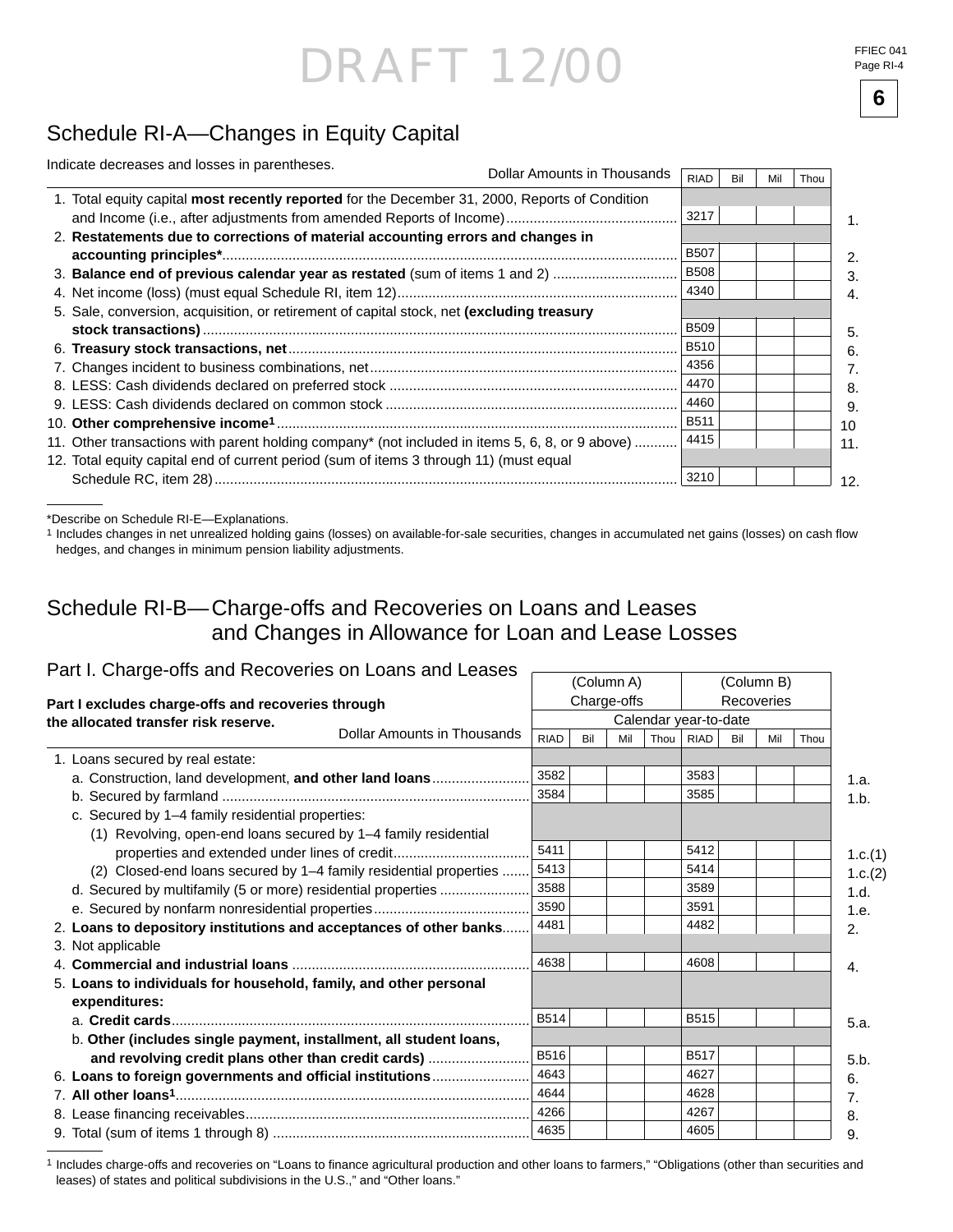## DRAFT 12 Legal Title of Bank **7**

### Schedule RI-B—Continued

| Part I. Continued                                                                                                                     |  |             | (Column A)<br>Charge-offs |     |        |                       | (Column B)<br>Recoveries |     |      |        |
|---------------------------------------------------------------------------------------------------------------------------------------|--|-------------|---------------------------|-----|--------|-----------------------|--------------------------|-----|------|--------|
| Memoranda                                                                                                                             |  |             |                           |     |        | Calendar year-to-date |                          |     |      |        |
| Dollar Amounts in Thousands                                                                                                           |  | <b>RIAD</b> | Bil                       | Mil | Thou I | <b>RIAD</b>           | Bil                      | Mil | Thou |        |
| 1. Loans to finance commercial real estate, construction, and land<br>development activities (not secured by real estate) included in |  |             |                           |     |        |                       |                          |     |      |        |
|                                                                                                                                       |  | 5409        |                           |     |        | 5410                  |                          |     |      | M.1.   |
| 2. Memorandum items 2.a through 2.d are to be completed by banks with<br>\$300 million or more in total assets:1                      |  |             |                           |     |        |                       |                          |     |      |        |
| a. Loans secured by real estate to non-U.S. addressees (domicile)                                                                     |  | 4652        |                           |     |        | 4662                  |                          |     |      | M.2.a. |
| b. Loans to foreign banks (included in Schedule RI-B, part I, item 2,                                                                 |  |             |                           |     |        |                       |                          |     |      |        |
|                                                                                                                                       |  | 4654        |                           |     |        | 4664                  |                          |     |      | M.2.b. |
| c. Commercial and industrial loans to non-U.S. addressees (domicile)                                                                  |  |             |                           |     |        |                       |                          |     |      |        |
| (included in Schedule RI-B, part I, item 4, above)                                                                                    |  | 4646        |                           |     |        | 4618                  |                          |     |      | M.2.c. |
| d. Lease financing receivables of non-U.S. addressees (domicile)                                                                      |  |             |                           |     |        |                       |                          |     |      |        |
|                                                                                                                                       |  | 4659        |                           |     |        | 4669                  |                          |     |      | M.2.d. |
| 3. Memorandum item 3 is to be completed by:1                                                                                          |  |             |                           |     |        |                       |                          |     |      |        |
| • banks with \$300 million or more in total assets, and                                                                               |  |             |                           |     |        |                       |                          |     |      |        |
| • banks with less than \$300 million in total assets that have loans to                                                               |  |             |                           |     |        |                       |                          |     |      |        |
| finance agricultural production and other loans to farmers                                                                            |  |             |                           |     |        |                       |                          |     |      |        |
| (Schedule RC-C, part I, item 3) exceeding five percent of total loans:                                                                |  |             |                           |     |        |                       |                          |     |      |        |
| Loans to finance agricultural production and other loans to                                                                           |  |             |                           |     |        |                       |                          |     |      |        |
| farmers (included in Schedule RI-B, part I, item 7, above                                                                             |  | 4655        |                           |     |        | 4665                  |                          |     |      | M.3.   |

### Part II. Changes in Allowance for **Loan and Lease** Losses

| Dollar Amounts in Thousands                                                                    | <b>RIAD</b> | Bil | Mil | Thou |
|------------------------------------------------------------------------------------------------|-------------|-----|-----|------|
| 1. Balance <b>most recently reported</b> for the December 31, 2000, Reports of Condition       |             |     |     |      |
|                                                                                                | <b>B522</b> |     |     |      |
|                                                                                                | 4605        |     |     |      |
|                                                                                                | 4635        |     |     |      |
|                                                                                                | 4230        |     |     |      |
|                                                                                                | 4815        |     |     |      |
| 6. Balance end of current period (sum of items 1 through 5) (must equal Schedule RC, item 4.c) | 3123        |     |     |      |

<sup>\*</sup> Describe on Schedule RI-E—Explanations

1 The \$300 million asset size test and the five percent of total loans test are generally based on the total assets and total loans reported on the **June 30, 2000**, Report of Condition.

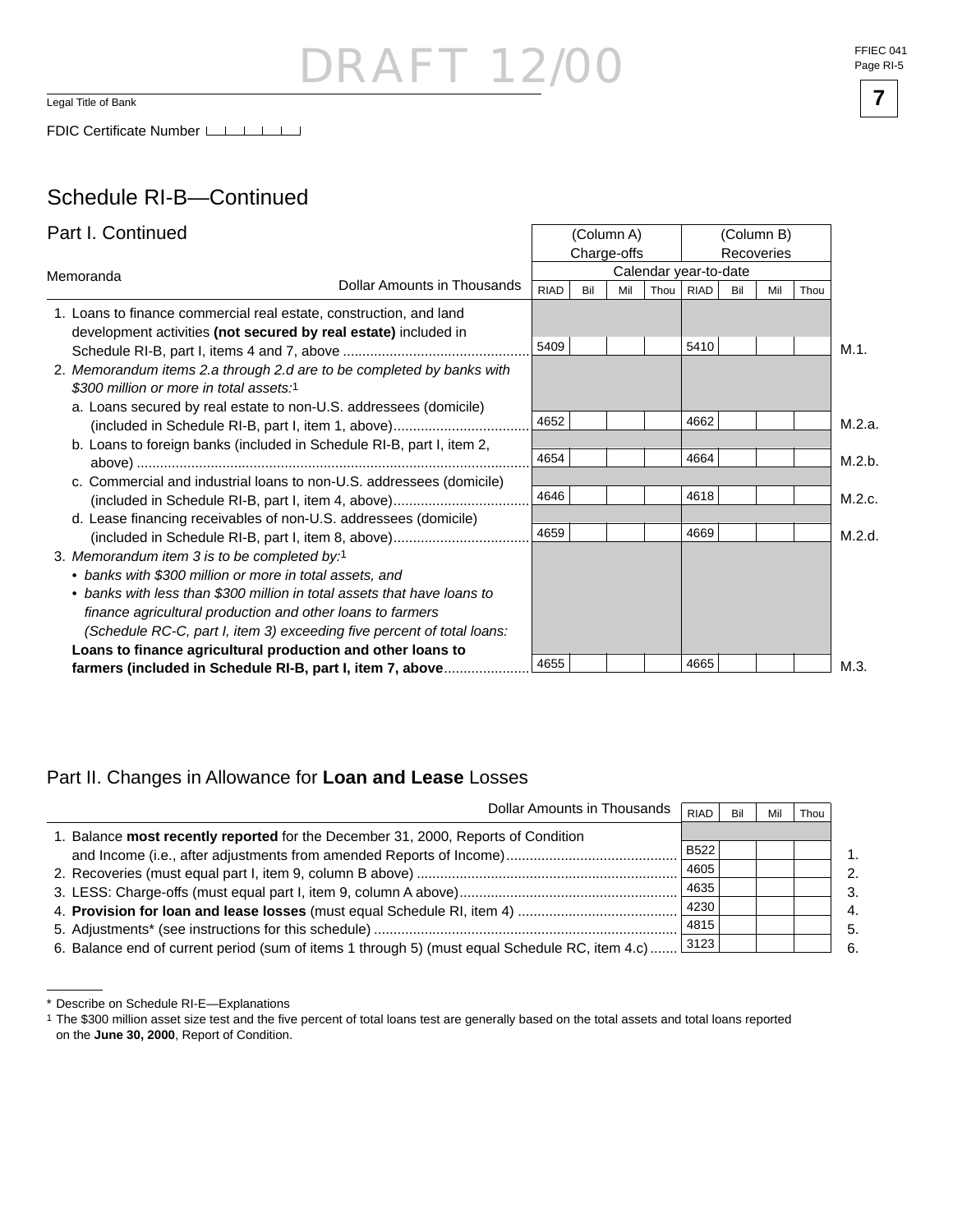FFIEC 041 Page RI-6



### Schedule RI-E—Explanations

#### **Schedule RI-E is to be completed each quarter on a calendar year-to-date basis.**

Detail all adjustments in Schedule RI-A and RI-B, all extraordinary items and other adjustments in Schedule RI, and all significant items of other noninterest income and other noninterest expense in Schedule RI. (See instructions for details.)

DRAFT 12/00

|    |                     |                                                                                                            |                             |             | Year-to-date |     |         |
|----|---------------------|------------------------------------------------------------------------------------------------------------|-----------------------------|-------------|--------------|-----|---------|
|    |                     |                                                                                                            | Dollar Amounts in Thousands | <b>RIAD</b> | Bil          | Mil | Thou    |
|    |                     | 1. Other noninterest income (from Schedule RI, item 5.I)                                                   |                             |             |              |     |         |
|    |                     | Itemize and describe amounts that exceed 1% of the sum of Schedule RI,                                     |                             |             |              |     |         |
|    |                     | items 1.h and 5.m:                                                                                         |                             |             |              |     |         |
| a. | TEXT<br>C013        | Income and fees from the printing and sale of checks                                                       |                             | C013        |              |     | 1.a.    |
| b. | <b>TEXT</b><br>C014 | Earnings on/increase in value of cash surrender value of life insurance                                    |                             | C014        |              |     | 1.b.    |
| c. | TEXT<br>C016        | Income and fees from automated teller machines (ATMs)                                                      |                             | C016        |              |     | 1.c.    |
| d. | TEXT<br>4042        | Rent and other income from other real estate owned                                                         |                             | 4042        |              |     | 1.d.    |
| е. | TEXT<br>C015        | Safe deposit box rent                                                                                      |                             | C015        |              |     | 1.e.    |
| f. | <b>TEXT</b><br>4461 |                                                                                                            |                             | 4461        |              |     | 1.f.    |
| g. | <b>TEXT</b><br>4462 |                                                                                                            |                             | 4462        |              |     | 1.g.    |
| h. | <b>TEXT</b><br>4463 |                                                                                                            |                             | 4463        |              |     | 1.h.    |
|    |                     | 2. Other noninterest expense (from Schedule RI, item 7.d)                                                  |                             |             |              |     |         |
|    |                     | Itemize and describe amounts that exceed 1% of the sum of Schedule RI,                                     |                             |             |              |     |         |
|    |                     | items 1.h and 5.m:                                                                                         |                             |             |              |     |         |
| a. | TEXT<br>C017        | Data processing expenses                                                                                   |                             | C017        |              |     | 2.a.    |
| b. | <b>TEXT</b><br>0497 | Advertising and marketing expenses                                                                         |                             | 0497        |              |     | 2.b.    |
| c. | <b>TEXT</b><br>4136 | Directors' fees                                                                                            |                             | 4136        |              |     | 2.c.    |
| d. | <b>TEXT</b><br>C018 | Printing, stationery, and supplies                                                                         |                             | C018        |              |     | 2.d.    |
| е. | <b>TEXT</b><br>8403 | Postage                                                                                                    |                             | 8403        |              |     | 2.e.    |
| f. | <b>TEXT</b><br>4141 | Legal fees and expenses                                                                                    |                             | 4141        |              |     | 2.f.    |
| g. | <b>TEXT</b><br>4146 | FDIC deposit insurance assessments                                                                         |                             | 4146        |              |     | 2.g.    |
| h. | <b>TEXT</b><br>4464 |                                                                                                            |                             | 4464        |              |     | 2.h.    |
|    | <b>TEXT</b><br>4467 |                                                                                                            |                             | 4467        |              |     | 2.i.    |
|    | <b>TEXT</b><br>4468 |                                                                                                            |                             | 4468        |              |     | 2.j.    |
|    |                     | 3. Extraordinary items and other adjustments and applicable income tax effect (from Schedule RI,           |                             |             |              |     |         |
|    |                     | item 11) (itemize and describe all extraordinary items and other adjustments):                             |                             |             |              |     |         |
|    | a. (1)              | TEXT<br>6373<br>Effect of adopting FAS 133, "Accounting for Derivative Instruments and Hedging Activities" |                             | 6373        |              |     | 3.a.(1) |
|    |                     | (2) Applicable income tax effect                                                                           | 4486                        |             |              |     | 3.a.(2) |
|    | b. (1)              | TEXT<br>4487                                                                                               |                             | 4487        |              |     | 3.b.(1) |
|    | (2)                 | Applicable income tax effect                                                                               | 4488                        |             |              |     | 3.b.(2) |
|    | c. $(1)$            | 4489                                                                                                       |                             | 4489        |              |     | 3.c.(1) |
|    |                     | (2) Applicable income tax effect                                                                           | 4491                        |             |              |     | 3.c.(2) |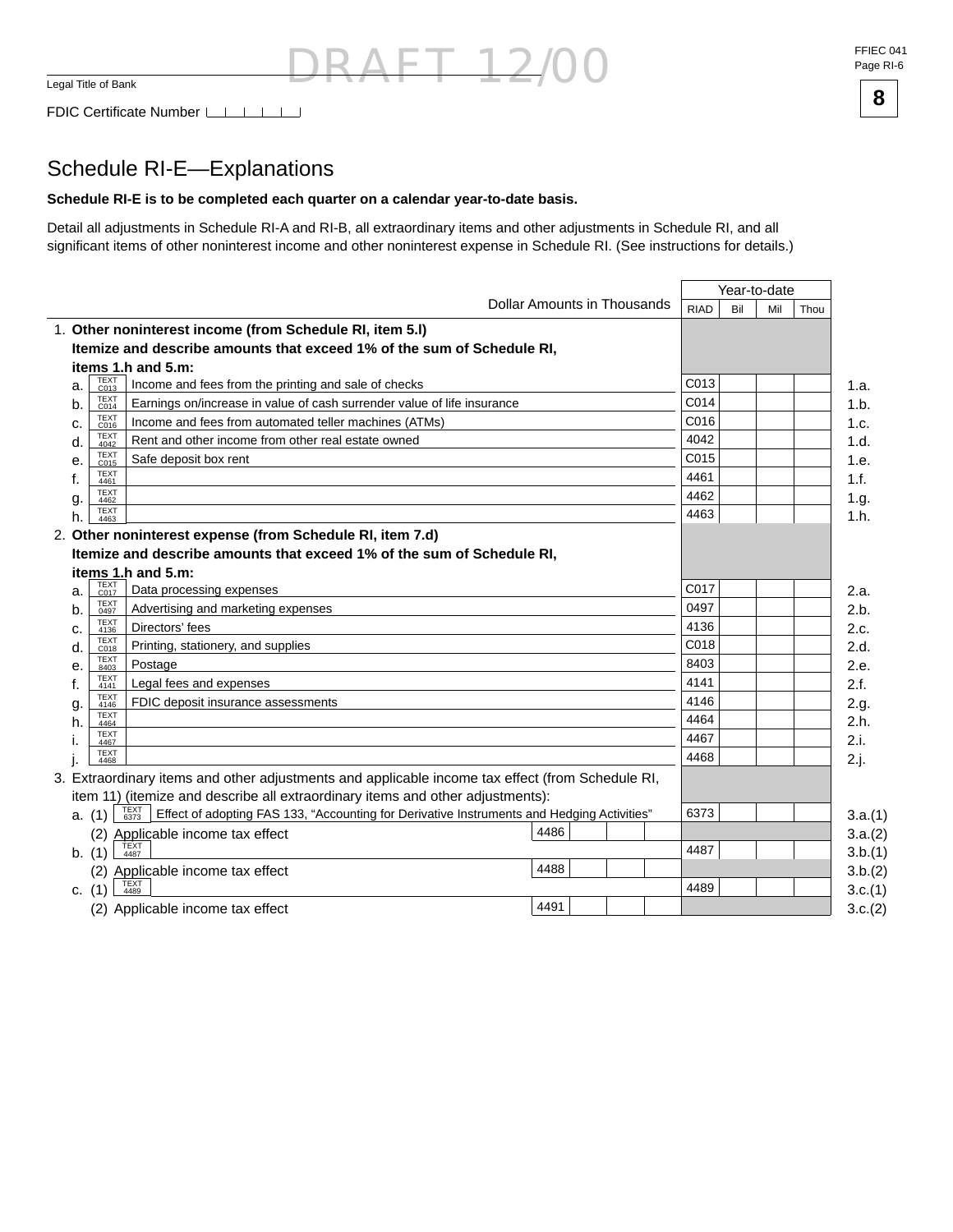### Schedule RI-E—Continued

|                                                                                             |             |     | Year-to-date |      |      |
|---------------------------------------------------------------------------------------------|-------------|-----|--------------|------|------|
| Dollar Amounts in Thousands                                                                 | RIAD        | Bil | Mil          | Thou |      |
| 4. Restatements due to corrections of material accounting errors and changes in accounting  |             |     |              |      |      |
| <b>principles</b> (from Schedule RI-A, item 2) (itemize and describe all restatements):     |             |     |              |      |      |
| <b>TEXT</b><br>a.<br><b>B526</b>                                                            | <b>B526</b> |     |              |      | 4.a. |
| <b>TEXT</b><br>b.<br><b>B527</b>                                                            | <b>B527</b> |     |              |      | 4.b. |
| 5. Other transactions with parent holding company (from Schedule RI-A, item 11)             |             |     |              |      |      |
| (itemize and describe all such transactions):                                               |             |     |              |      |      |
| <b>TEXT</b><br>a.<br>4498                                                                   | 4498        |     |              |      | 5.a. |
| <b>TEXT</b><br>b.<br>4499                                                                   | 4499        |     |              |      | 5.b. |
| 6. Adjustments to allowance for loan and lease losses (from Schedule RI-B, part II, item 5) |             |     |              |      |      |
| (itemize and describe all adjustments):                                                     |             |     |              |      |      |
| <b>TEXT</b><br>a.<br>4521                                                                   | 4521        |     |              |      | 6.a. |
| <b>TEXT</b><br>b.<br>4522                                                                   | 4522        |     |              |      | 6.b. |
|                                                                                             |             |     |              |      |      |

7. Other explanations (the space below is provided for the bank to briefly describe, at its option, any other significant items affecting the Report of Income):

No comment  $\Box$  (RIAD 4769)

 Other explanations (please type or print clearly): (TEXT 4769)

**9**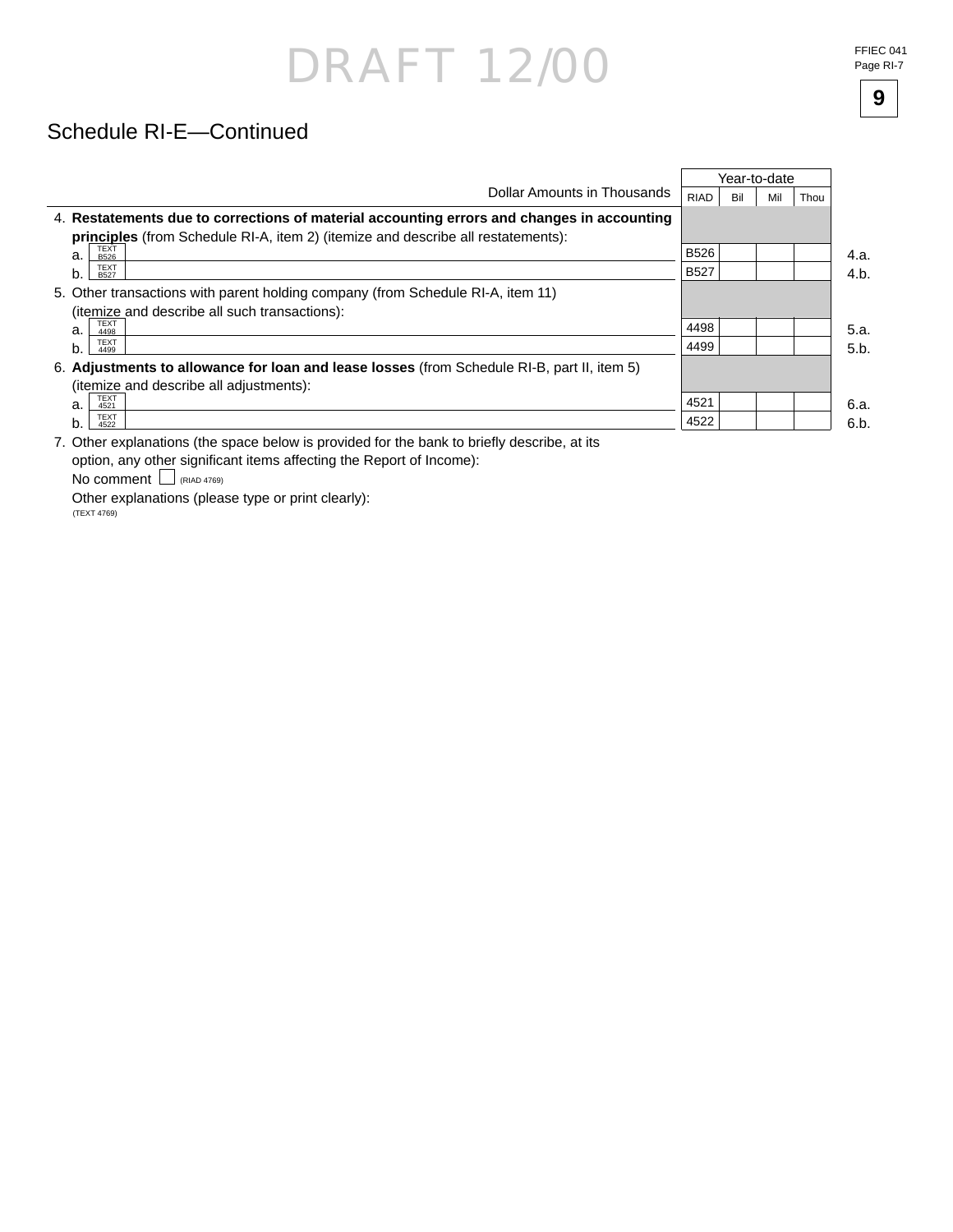| ┍                         | <b>DRAFT 12/00</b> | FFIEC (<br>Page R |
|---------------------------|--------------------|-------------------|
| Legal Title of Bank       |                    | 10                |
| City                      |                    |                   |
| State                     | Zip Code           |                   |
|                           | -                  |                   |
| FDIC Certificate Number I |                    |                   |

### Consolidated Report of Condition for Insured Commercial and State-Chartered Savings Banks for March 31, 2001

All schedules are to be reported in thousands of dollars. Unless otherwise indicated, report the amount outstanding as of the last business day of the quarter.

### Schedule RC—Balance Sheet

|                                                                                             | Dollar Amounts in Thousands |  |  | RCON        | Bil | Mil | Thou |       |
|---------------------------------------------------------------------------------------------|-----------------------------|--|--|-------------|-----|-----|------|-------|
| <b>ASSETS</b>                                                                               |                             |  |  |             |     |     |      |       |
| 1. Cash and balances due from depository institutions (from Schedule RC-A):                 |                             |  |  |             |     |     |      |       |
|                                                                                             |                             |  |  | 0081        |     |     |      | 1.a.  |
|                                                                                             |                             |  |  | 0071        |     |     |      | 1.b.  |
| 2. Securities:                                                                              |                             |  |  |             |     |     |      |       |
|                                                                                             |                             |  |  | 1754        |     |     |      | 2.a.  |
|                                                                                             |                             |  |  | 1773        |     |     |      | 2.b.  |
|                                                                                             |                             |  |  | 1350        |     |     |      | 3.    |
| 4. Loans and lease financing receivables (from Schedule RC-C):                              |                             |  |  |             |     |     |      |       |
|                                                                                             |                             |  |  | 5369        |     |     |      | 4.a.  |
|                                                                                             |                             |  |  |             |     |     |      | 4.b.  |
|                                                                                             |                             |  |  |             |     |     |      | 4.c.  |
| d. Loans and leases, net of unearned income and allowance (item 4.b minus 4.c)              |                             |  |  | <b>B529</b> |     |     |      | 4.d.  |
|                                                                                             |                             |  |  | 3545        |     |     |      | 5.    |
|                                                                                             |                             |  |  | 2145        |     |     |      | 6.    |
|                                                                                             |                             |  |  | 2150        |     |     |      | 7.    |
| 8. Investments in unconsolidated subsidiaries and associated companies (from Schedule RC-M) |                             |  |  | 2130        |     |     |      | 8.    |
|                                                                                             |                             |  |  | 2155        |     |     |      | 9.    |
| 10. Intangible assets:                                                                      |                             |  |  |             |     |     |      |       |
|                                                                                             |                             |  |  | 3163        |     |     |      | 10.a. |
|                                                                                             |                             |  |  | 0426        |     |     |      | 10.b. |
|                                                                                             |                             |  |  | 2160        |     |     |      | 11.   |
|                                                                                             |                             |  |  | 2170        |     |     |      | 12.   |

 $\overline{a}$ 



<sup>1</sup> Includes cash items in process of collection and unposted debits.

<sup>&</sup>lt;sup>2</sup> Includes time certificates of deposit not held for trading.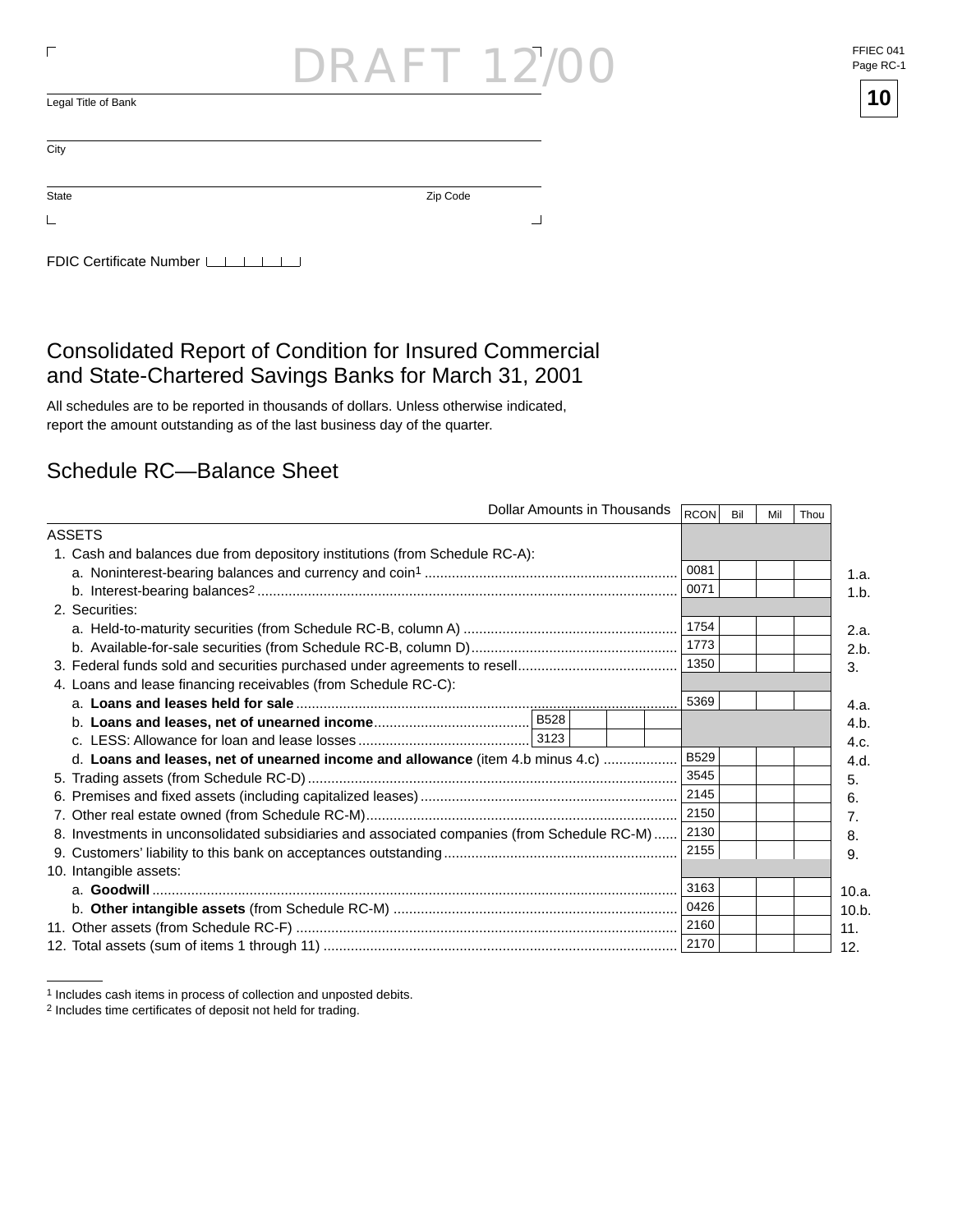### Schedule RC—Continued

| Dollar Amounts in Thousands                                                                | RCON        | Bil | Mil | Thou |          |
|--------------------------------------------------------------------------------------------|-------------|-----|-----|------|----------|
| <b>LIABILITIES</b>                                                                         |             |     |     |      |          |
| 13. Deposits:                                                                              |             |     |     |      |          |
| a. In domestic offices (sum of totals of columns A and C from Schedule RC-E)               | 2200        |     |     |      | 13.a.    |
|                                                                                            |             |     |     |      | 13.a.(1) |
|                                                                                            |             |     |     |      | 13.a.(2) |
| b. Not applicable                                                                          |             |     |     |      |          |
| 14. Federal funds purchased and securities sold under agreements to repurchase             | 2800        |     |     |      | 14.      |
|                                                                                            | 3548        |     |     |      | 15.      |
| 16. Other borrowed money (includes mortgage indebtedness and obligations under             |             |     |     |      |          |
|                                                                                            | 3190        |     |     |      | 16.      |
| 17. Not applicable                                                                         |             |     |     |      |          |
|                                                                                            | 2920        |     |     |      | 18.      |
|                                                                                            | 3200        |     |     |      | 19.      |
|                                                                                            | 2930        |     |     |      | 20.      |
|                                                                                            | 2948        |     |     |      | 21.      |
|                                                                                            | 3000        |     |     |      | 22.      |
| <b>EQUITY CAPITAL</b>                                                                      |             |     |     |      |          |
|                                                                                            | 3838        |     |     |      | 23.      |
|                                                                                            | 3230        |     |     |      | 24.      |
|                                                                                            | 3839        |     |     |      | 25.      |
|                                                                                            | 3632        |     |     |      | 26.a.    |
|                                                                                            | <b>B530</b> |     |     |      | 26.b.    |
|                                                                                            | A130        |     |     |      | 27.      |
|                                                                                            | 3210        |     |     |      | 28.      |
| 29. Total liabilities, minority interest, and equity capital (sum of items 21, 22, and 28) | 3300        |     |     |      | 29.      |

#### Memorandum

#### **To be reported with the March Report of Condition.**

| 1. Indicate in the box at the right the number of the statement below that best describes the |             |        |      |
|-----------------------------------------------------------------------------------------------|-------------|--------|------|
| most comprehensive level of auditing work performed for the bank by independent external      | <b>RCON</b> | Number |      |
|                                                                                               | 6724        |        | M.1. |
|                                                                                               |             |        |      |

- 1 = Independent audit of the bank conducted in accordance with generally accepted auditing standards by a certified public accounting firm which submits a report on the bank
- 2 = Independent audit of the bank's parent holding company conducted in accordance with generally accepted auditing standards by a certified public accounting firm which submits a report on the consolidated holding company (but not on the bank separately)
- **3 = Attestation on bank management's assertion on the effectiveness of the bank's internal control over fi nancial reporting by a certifi ed public accounting fi rm**
- 4 = Directors' examination of the bank conducted in accordance with generally accepted auditing standards by a certified public accounting firm (may be required by state chartering authority)
- 5 = Directors' examination of the bank performed by other external auditors (may be required by state chartering authority)
- $6 =$  Review of the bank's financial statements by external auditors
- $7 =$  Compilation of the bank's financial statements by external auditors
- 8 = Other audit procedures (excluding tax preparation work)
- $9 = No$  external audit work

<sup>1</sup> Includes total demand deposits and noninterest-bearing time and savings deposits.

<sup>2</sup> Includes limited-life preferred stock and related surplus.

<sup>3</sup> Includes net unrealized holding gains (losses) on available-for-sale securities, accumulated net gains (losses) on cash flow hedges, and minimum pension liability adjustments.

<sup>4</sup> Includes treasury stock and unearned Employee Stock Ownership Plan shares.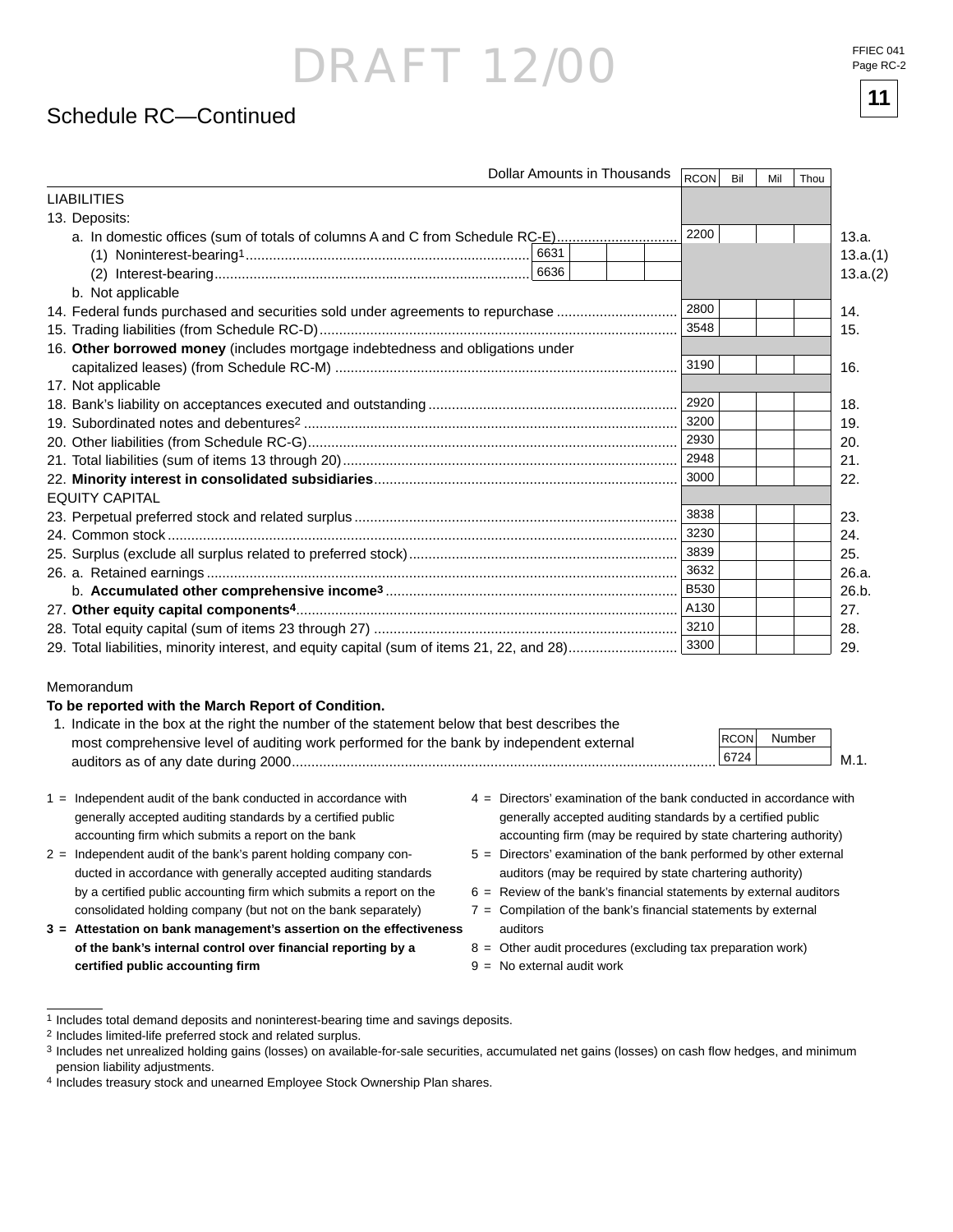## RAF 12  $\overline{\mathsf{Logal\text{-}Title\ of\ Bank}}$  12



## Schedule RC-A—Cash and Balances Due From Depository Institutions

#### **Schedule RC-A is to be completed only by banks with \$300 million or more**

**in total assets.** Exclude assets held for trading.

| Dollar Amounts in Thousands                                                            | RCON | Bil | Mil | Thou |
|----------------------------------------------------------------------------------------|------|-----|-----|------|
| 1. Cash items in process of collection, unposted debits, and currency and coin:        |      |     |     |      |
|                                                                                        | 0020 |     |     |      |
|                                                                                        | 0080 |     |     |      |
| 2. Balances due from depository institutions in the U.S:                               |      |     |     |      |
|                                                                                        | 0083 |     |     |      |
| b. Other commercial banks in the U.S. and other depository institutions in the U.S     | 0085 |     |     |      |
| 3. Balances due from banks in foreign countries and foreign central banks:             |      |     |     |      |
|                                                                                        | 0073 |     |     |      |
|                                                                                        | 0074 |     |     |      |
|                                                                                        | 0090 |     |     |      |
| 5. Total (sum of items 1 through 4) (must equal Schedule RC, sum of items 1.a and 1.b) | 0010 |     |     |      |

### Schedule RC-B—Securities

Exclude assets held for trading.

|                                                                                                                         |      | Held-to-maturity |                                     |      |                                 |     |     |                                     | Available-for-sale |     |     |  |            |     |     |      |      |
|-------------------------------------------------------------------------------------------------------------------------|------|------------------|-------------------------------------|------|---------------------------------|-----|-----|-------------------------------------|--------------------|-----|-----|--|------------|-----|-----|------|------|
|                                                                                                                         |      |                  | (Column A)<br><b>Amortized Cost</b> |      | (Column B)<br><b>Fair Value</b> |     |     | (Column C)<br><b>Amortized Cost</b> |                    |     |     |  | (Column D) |     |     |      |      |
| Dollar Amounts in Thousands RCON                                                                                        |      | Bil              | Mil                                 | Thou | <b>RCON</b>                     | Bil | Mil |                                     | Thou RCON          | Bil | Mil |  | Thou RCON  | Bil | Mil | Thou |      |
| 1. U.S. Treasury securities                                                                                             | 0211 |                  |                                     |      | 0213                            |     |     |                                     | 1286               |     |     |  | 1287       |     |     |      | 1.   |
| 2. U.S. Government agency<br>obligations (exclude<br>mortgage-backed<br>securities):<br>a. Issued by U.S.<br>Government |      |                  |                                     |      |                                 |     |     |                                     |                    |     |     |  |            |     |     |      |      |
| agencies <sup>1</sup>                                                                                                   | 1289 |                  |                                     |      | 1290                            |     |     |                                     | 1291               |     |     |  | 1293       |     |     |      | 2.a. |
| b. Issued by U.S.<br>Government-                                                                                        |      |                  |                                     |      |                                 |     |     |                                     |                    |     |     |  |            |     |     |      |      |
| sponsored agencies <sup>2</sup>                                                                                         | 1294 |                  |                                     |      | 1295                            |     |     |                                     | 1297               |     |     |  | 1298       |     |     |      | 2.b. |
| 3. Securities issued by                                                                                                 |      |                  |                                     |      |                                 |     |     |                                     |                    |     |     |  |            |     |     |      |      |
| states and political sub-                                                                                               |      |                  |                                     |      |                                 |     |     |                                     |                    |     |     |  |            |     |     |      |      |
| divisions in the U.S                                                                                                    | 8496 |                  |                                     |      | 8497                            |     |     |                                     | 8498               |     |     |  | 8499       |     |     |      | 3.   |

<sup>1</sup> Includes Small Business Administration "Guaranteed Loan Pool Certificates," U.S. Maritime Administration obligations, and Export–Import Bank participation certificates.

<sup>&</sup>lt;sup>2</sup> Includes obligations (other than mortgage-backed securities) issued by the Farm Credit System, the Federal Home Loan Bank System, the Federal Home Loan Mortgage Corporation, the Federal National Mortgage Association, the Financing Corporation, Resolution Funding Corporation, the Student Loan Marketing Association, and the Tennessee Valley Authority.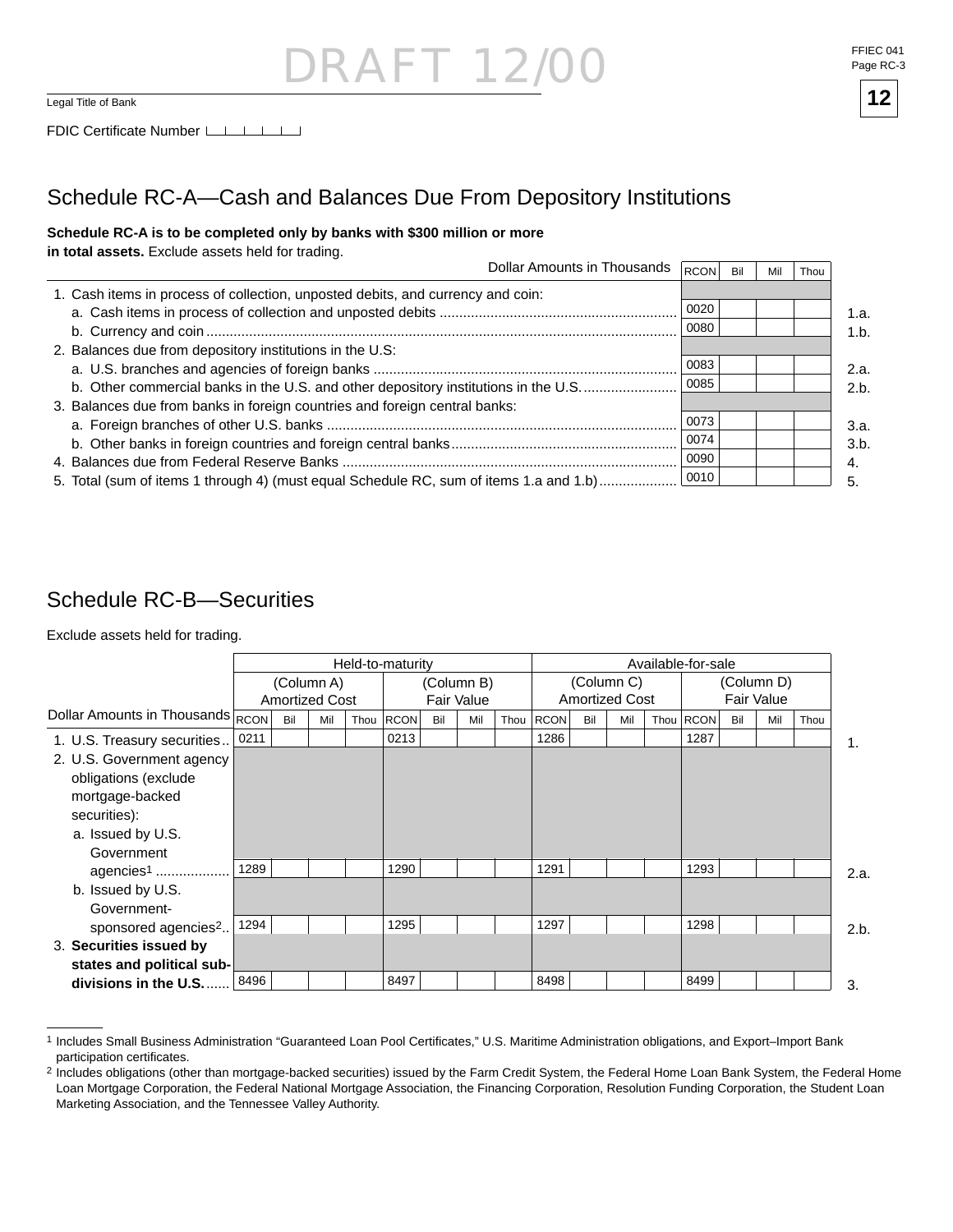## Schedule RC-B—Continued  $\sum_{\text{Held-to-maturity}}$  12/00

FFIEC 041 Page RC-4

|                                       |             | Held-to-maturity                    |             |     |                          |      |             |                                     | Available-for-sale |           |            |            |      |         |  |  |
|---------------------------------------|-------------|-------------------------------------|-------------|-----|--------------------------|------|-------------|-------------------------------------|--------------------|-----------|------------|------------|------|---------|--|--|
|                                       |             | (Column A)<br><b>Amortized Cost</b> |             |     | (Column B)<br>Fair Value |      |             | (Column C)<br><b>Amortized Cost</b> |                    |           | Fair Value | (Column D) |      | 13      |  |  |
| Dollar Amounts in Thousands RCON      | Bil         | Thou<br>Mil                         | <b>RCON</b> | Bil | Mil                      | Thou | RCON        | Bil                                 | Mil                | Thou RCON | Bil        | Mil        | Thou |         |  |  |
| 4. Mortgage-backed                    |             |                                     |             |     |                          |      |             |                                     |                    |           |            |            |      |         |  |  |
| securities (MBS):                     |             |                                     |             |     |                          |      |             |                                     |                    |           |            |            |      |         |  |  |
| a. Pass-through                       |             |                                     |             |     |                          |      |             |                                     |                    |           |            |            |      |         |  |  |
| securities:                           |             |                                     |             |     |                          |      |             |                                     |                    |           |            |            |      |         |  |  |
| (1) Guaranteed by                     |             |                                     |             |     |                          |      |             |                                     |                    |           |            |            |      |         |  |  |
| <b>GNMA</b>                           | 1698        |                                     | 1699        |     |                          |      | 1701        |                                     |                    | 1702      |            |            |      | 4.a.(1) |  |  |
| (2) Issued                            |             |                                     |             |     |                          |      |             |                                     |                    |           |            |            |      |         |  |  |
| by FNMA and                           |             |                                     |             |     |                          |      |             |                                     |                    |           |            |            |      |         |  |  |
| <b>FHLMC</b>                          | 1703        |                                     | 1705        |     |                          |      | 1706        |                                     |                    | 1707      |            |            |      | 4.a.(2) |  |  |
| (3) Other pass-                       |             |                                     |             |     |                          |      |             |                                     |                    |           |            |            |      |         |  |  |
| through securities                    | 1709        |                                     | 1710        |     |                          |      | 1711        |                                     |                    | 1713      |            |            |      | 4.a.(3) |  |  |
| b. Other mortgage-                    |             |                                     |             |     |                          |      |             |                                     |                    |           |            |            |      |         |  |  |
| backed securities                     |             |                                     |             |     |                          |      |             |                                     |                    |           |            |            |      |         |  |  |
| (include CMOs,                        |             |                                     |             |     |                          |      |             |                                     |                    |           |            |            |      |         |  |  |
| REMICs, and stripped                  |             |                                     |             |     |                          |      |             |                                     |                    |           |            |            |      |         |  |  |
| MBS):                                 |             |                                     |             |     |                          |      |             |                                     |                    |           |            |            |      |         |  |  |
| (1) Issued or guar-                   |             |                                     |             |     |                          |      |             |                                     |                    |           |            |            |      |         |  |  |
| anteed by FNMA,                       |             |                                     |             |     |                          |      |             |                                     |                    |           |            |            |      |         |  |  |
| FHLMC, or GNMA                        | 1714        |                                     | 1715        |     |                          |      | 1716        |                                     |                    | 1717      |            |            |      | 4.b.(1) |  |  |
| (2) Collateralized by                 |             |                                     |             |     |                          |      |             |                                     |                    |           |            |            |      |         |  |  |
| MBS issued or                         |             |                                     |             |     |                          |      |             |                                     |                    |           |            |            |      |         |  |  |
| guaranteed by<br>FNMA, FHLMC,         |             |                                     |             |     |                          |      |             |                                     |                    |           |            |            |      |         |  |  |
| or GNMA                               | 1718        |                                     | 1719        |     |                          |      | 1731        |                                     |                    | 1732      |            |            |      |         |  |  |
| (3) All other                         |             |                                     |             |     |                          |      |             |                                     |                    |           |            |            |      | 4.b.(2) |  |  |
| mortgage-backed                       |             |                                     |             |     |                          |      |             |                                     |                    |           |            |            |      |         |  |  |
| securities                            | 1733        |                                     | 1734        |     |                          |      | 1735        |                                     |                    | 1736      |            |            |      | 4.b.(3) |  |  |
| 5. Asset-backed securities            |             |                                     |             |     |                          |      |             |                                     |                    |           |            |            |      |         |  |  |
| (ABS):                                |             |                                     |             |     |                          |      |             |                                     |                    |           |            |            |      |         |  |  |
| a. Credit card                        |             |                                     |             |     |                          |      |             |                                     |                    |           |            |            |      |         |  |  |
| receivables                           | <b>B838</b> |                                     | <b>B839</b> |     |                          |      | <b>B840</b> |                                     |                    | B841      |            |            |      | 5.a.    |  |  |
| b. Home equity lines                  | B842        |                                     | B843        |     |                          |      | B844        |                                     |                    | B845      |            |            |      | 5.b.    |  |  |
| c. Automobile loans                   | B846        |                                     | B847        |     |                          |      | B848        |                                     |                    | B849      |            |            |      | 5.c.    |  |  |
| d. Other consumer                     |             |                                     |             |     |                          |      |             |                                     |                    |           |            |            |      |         |  |  |
| loans                                 | <b>B850</b> |                                     | B851        |     |                          |      | B852        |                                     |                    | B853      |            |            |      | 5.d.    |  |  |
| e. Commercial and                     |             |                                     |             |     |                          |      |             |                                     |                    |           |            |            |      |         |  |  |
| industrial loans                      | B854        |                                     | B855        |     |                          |      | B856        |                                     |                    | B857      |            |            |      | 5.e.    |  |  |
|                                       | <b>B858</b> |                                     | <b>B859</b> |     |                          |      | B860        |                                     |                    | B861      |            |            |      | 5.f.    |  |  |
| 6. Other debt securities:             |             |                                     |             |     |                          |      |             |                                     |                    |           |            |            |      |         |  |  |
| a. Other domestic debt                | 1737        |                                     | 1738        |     |                          |      | 1739        |                                     |                    | 1741      |            |            |      |         |  |  |
| securities                            |             |                                     |             |     |                          |      |             |                                     |                    |           |            |            |      | 6.a.    |  |  |
| b. Foreign debt<br>securities         | 1742        |                                     | 1743        |     |                          |      | 1744        |                                     |                    | 1746      |            |            |      |         |  |  |
| 7. Investments in mutual              |             |                                     |             |     |                          |      |             |                                     |                    |           |            |            |      | 6.b.    |  |  |
| funds and other equity                |             |                                     |             |     |                          |      |             |                                     |                    |           |            |            |      |         |  |  |
| securities with readily               |             |                                     |             |     |                          |      |             |                                     |                    |           |            |            |      |         |  |  |
| determinable fair values <sup>1</sup> |             |                                     |             |     |                          |      | A510        |                                     |                    | A511      |            |            |      | 7.      |  |  |
| 8. Total (sum of items 1              |             |                                     |             |     |                          |      |             |                                     |                    |           |            |            |      |         |  |  |
| through 7) (total of                  |             |                                     |             |     |                          |      |             |                                     |                    |           |            |            |      |         |  |  |
| column A must equal                   |             |                                     |             |     |                          |      |             |                                     |                    |           |            |            |      |         |  |  |
| Schedule RC, item 2.a)                |             |                                     |             |     |                          |      |             |                                     |                    |           |            |            |      |         |  |  |
| (total of column D must               |             |                                     |             |     |                          |      |             |                                     |                    |           |            |            |      |         |  |  |
| equal Schedule RC,                    |             |                                     |             |     |                          |      |             |                                     |                    |           |            |            |      |         |  |  |
| item 2.b)                             | 1754        |                                     | 1771        |     |                          |      | 1772        |                                     |                    | 1773      |            |            |      | 8.      |  |  |

1 Report Federal Reserve stock, Federal Home Loan Bank stock, and bankers' bank stock in Schedule RC-F, item 4.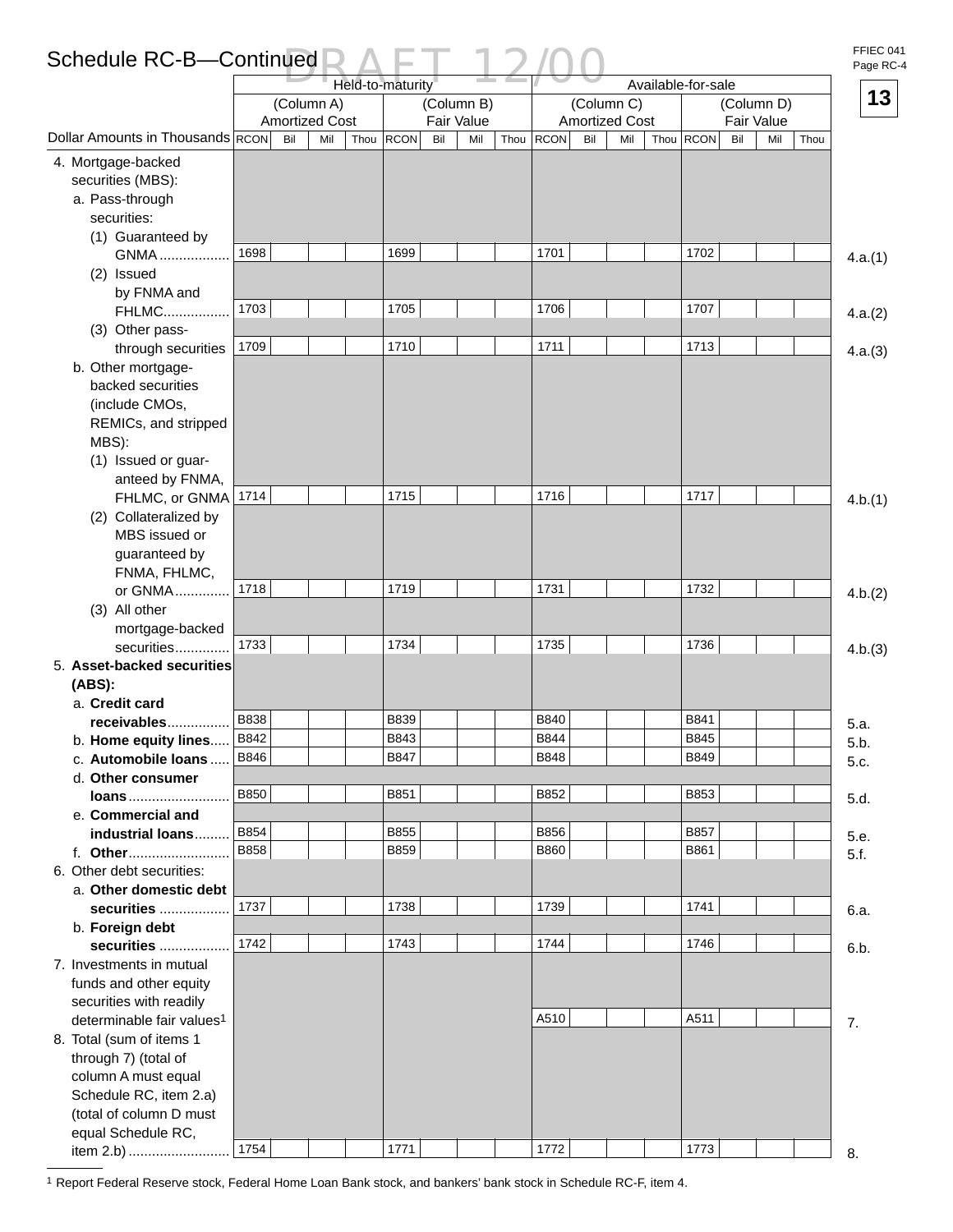$\frac{1}{2}$  Legal Title of Bank **14** 

FDIC Certificate Number LATA

## Schedule RC-B—Continued

| Memoranda                                                                                                         |      |     |     |      |           |
|-------------------------------------------------------------------------------------------------------------------|------|-----|-----|------|-----------|
| <b>Dollar Amounts in Thousands</b>                                                                                | RCON | Bil | Mil | Thou |           |
|                                                                                                                   | 0416 |     |     |      | M.1.      |
| 2. Maturity and repricing data for <b>debt</b> securities <sup>1, 2</sup> (excluding those in nonaccrual status): |      |     |     |      |           |
| a. Securities issued by the U.S. Treasury, U.S. Government agencies, and states and political                     |      |     |     |      |           |
| subdivisions in the U.S.; other non-mortgage debt securities; and mortgage pass-through                           |      |     |     |      |           |
| securities other than those backed by closed-end first lien 1-4 family residential mortgages                      |      |     |     |      |           |
| with a remaining maturity or next repricing date of: 3, 4                                                         |      |     |     |      |           |
|                                                                                                                   | A549 |     |     |      | M.2.a.(1) |
|                                                                                                                   | A550 |     |     |      | M.2.a.(2) |
|                                                                                                                   | A551 |     |     |      | M.2.a.(3) |
|                                                                                                                   | A552 |     |     |      | M.2.a.(4) |
|                                                                                                                   | A553 |     |     |      | M.2.a.(5) |
|                                                                                                                   | A554 |     |     |      | M.2.a.(6) |
| b. Mortgage pass-through securities backed by closed-end first lien 1-4 family residential                        |      |     |     |      |           |
| mortgages with a remaining maturity or next repricing date of: 3, 5                                               |      |     |     |      |           |
|                                                                                                                   | A555 |     |     |      | M.2.b.(1) |
|                                                                                                                   | A556 |     |     |      | M.2.b.(2) |
|                                                                                                                   | A557 |     |     |      | M.2.b.(3) |
|                                                                                                                   | A558 |     |     |      | M.2.b.(4) |
|                                                                                                                   | A559 |     |     |      | M.2.b.(5) |
|                                                                                                                   | A560 |     |     |      | M.2.b.(6) |
| c. Other mortgage-backed securities (include CMOs, REMICs, and stripped MBS; exclude                              |      |     |     |      |           |
| mortgage pass-through securities) with an expected average life of: 6                                             |      |     |     |      |           |
|                                                                                                                   | A561 |     |     |      | M.2.c.(1) |
|                                                                                                                   | A562 |     |     |      | M.2.c.(2) |
| d. Debt securities with a REMAINING MATURITY of one year or less (included in                                     |      |     |     |      |           |
|                                                                                                                   | A248 |     |     |      | M.2.d.    |
| 3. Amortized cost of held-to-maturity securities sold or transferred to available-for-sale or trading             |      |     |     |      |           |
| securities during the calendar year-to-date (report the amortized cost at date of sale or transfer)               | 1778 |     |     |      | M.3.      |
| 4. Structured notes (included in the held-to-maturity and available-for-sale accounts in                          |      |     |     |      |           |
| Schedule RC-B, items 2, 3, 5, and 6):                                                                             |      |     |     |      |           |
|                                                                                                                   | 8782 |     |     |      | M.4.a.    |
|                                                                                                                   | 8783 |     |     |      | M.4.b.    |

<sup>1</sup> Includes held-to-maturity securities at amortized cost and available-for-sale securities at fair value.



<sup>2</sup> Exclude investments in mutual funds and other equity securities with readily determinable fair values.

<sup>&</sup>lt;sup>3</sup> Report fixed rate debt securities by remaining maturity and floating rate debt securities by next repricing date.

<sup>4</sup> Sum of Memorandum items 2.a.(1) through 2.a.(6) plus any nonaccrual debt securities in the categories of debt securities reported in Memorandum item 2.a that are included in Schedule RC-N, item 9, column C, must equal Schedule RC-B, sum of items 1, 2, 3, 5, and 6, columns A and D, plus mortgage pass-through securities other than those backed by closed-end first lien 1-4 family residential mortgages included in Schedule RC-B, item 4.a, columns A and D.

 $5$  Sum of Memorandum items 2.b.(1) through 2.b.(6) plus any nonaccrual mortgage pass-through securities backed by closed-end first lien 1–4 family residential mortgages included in Schedule RC-N, item 9, column C, must equal Schedule RC-B, item 4.a, sum of columns A and D, less the amount of mortgage pass-through securities other than those backed by closed-end first lien 1-4 family residential mortgages included in Schedule RC-B, item 4.a, columns A and D.

<sup>6</sup> Sum of Memorandum items 2.c.(1) and 2.c.(2) plus any nonaccrual "Other mortgage-backed securities" included in Schedule RC-N, item 9, column C, must equal Schedule RC-B, item 4.b, sum of columns A and D.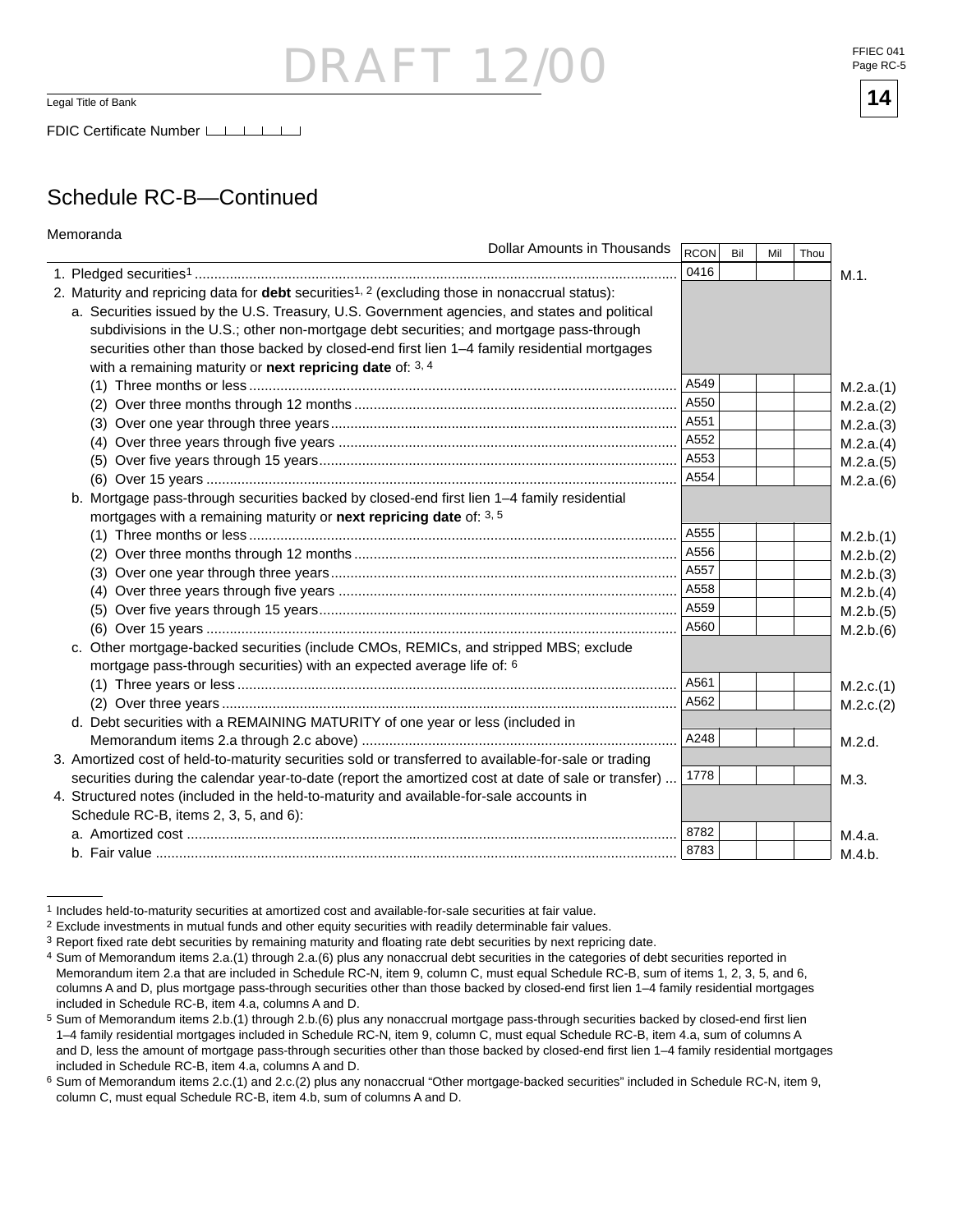## Schedule RC-C—Loans and Lease Financing Receivables **15**

#### Part I. Loans and Leases

| Do not deduct the allowance for loan and lease losses from amounts<br>reported in this schedule. Report (1) loans and leases held for sale at the |      |     |                              |      |             |     |                 |      |            |
|---------------------------------------------------------------------------------------------------------------------------------------------------|------|-----|------------------------------|------|-------------|-----|-----------------|------|------------|
| lower of cost or market value and (2) other loans and leases, net of                                                                              |      |     | (Column A)                   |      | (Column B)  |     |                 |      |            |
| unearned income. Report loans and leases net of any applicable                                                                                    |      |     | To Be Completed              |      |             |     | To Be Completed |      |            |
| allocated transfer risk reserve. Exclude assets held for trading and                                                                              |      |     | by Banks with                |      |             |     | by All Banks    |      |            |
| commercial paper.                                                                                                                                 |      |     | \$300 Million or More        |      |             |     |                 |      |            |
|                                                                                                                                                   |      |     | in Total Assets <sup>1</sup> |      |             |     |                 |      |            |
| Dollar Amounts in Thousands                                                                                                                       | RCON | Bil | Mil                          | Thou | <b>RCON</b> | Bil | Mil             | Thou |            |
| 1. Loans secured by real estate:                                                                                                                  |      |     |                              |      |             |     |                 |      |            |
| a. Construction, land development, and other land loans                                                                                           |      |     |                              |      | 1415        |     |                 |      | 1.a.       |
| b. Secured by farmland (including farm residential and other                                                                                      |      |     |                              |      |             |     |                 |      |            |
|                                                                                                                                                   |      |     |                              |      | 1420        |     |                 |      | 1.b.       |
| c. Secured by 1-4 family residential properties:                                                                                                  |      |     |                              |      |             |     |                 |      |            |
| (1) Revolving, open-end loans secured by 1-4 family residential                                                                                   |      |     |                              |      |             |     |                 |      |            |
| properties and extended under lines of credit                                                                                                     |      |     |                              |      | 1797        |     |                 |      | 1.c.(1)    |
| (2) Closed-end loans secured by 1-4 family residential properties:                                                                                |      |     |                              |      |             |     |                 |      |            |
|                                                                                                                                                   |      |     |                              |      | 5367        |     |                 |      | 1.c.(2)(a) |
|                                                                                                                                                   |      |     |                              |      | 5368        |     |                 |      | 1.c.(2)(b) |
| d. Secured by multifamily (5 or more) residential properties                                                                                      |      |     |                              |      | 1460        |     |                 |      | 1.d.       |
|                                                                                                                                                   |      |     |                              |      | 1480        |     |                 |      | 1.e.       |
| 2. Loans to depository institutions and acceptances of other banks                                                                                |      |     |                              |      | 1288        |     |                 |      | 2.         |
| a. To commercial banks in the U.S.:                                                                                                               |      |     |                              |      |             |     |                 |      |            |
|                                                                                                                                                   |      |     |                              |      |             |     |                 |      | 2.a.(1)    |
|                                                                                                                                                   |      |     |                              |      |             |     |                 |      | 2.a.(2)    |
|                                                                                                                                                   |      |     |                              |      |             |     |                 |      | 2.b.       |
| c. To banks in foreign countries:                                                                                                                 |      |     |                              |      |             |     |                 |      |            |
|                                                                                                                                                   |      |     |                              |      |             |     |                 |      | 2.c.(1)    |
|                                                                                                                                                   |      |     |                              |      |             |     |                 |      | 2.c.(2)    |
| 3. Loans to finance agricultural production and other loans to farmers                                                                            |      |     |                              |      | 1590        |     |                 |      | 3.         |
|                                                                                                                                                   |      |     |                              |      | 1766        |     |                 |      | 4.         |
|                                                                                                                                                   |      |     |                              |      |             |     |                 |      | 4.a.       |
|                                                                                                                                                   |      |     |                              |      |             |     |                 |      | 4.b.       |
| 5. Not applicable                                                                                                                                 |      |     |                              |      |             |     |                 |      |            |
| 6. Loans to individuals for household, family, and other personal                                                                                 |      |     |                              |      |             |     |                 |      |            |
| expenditures (i.e., consumer loans) (includes purchased paper):                                                                                   |      |     |                              |      |             |     |                 |      |            |
|                                                                                                                                                   |      |     |                              |      | <b>B538</b> |     |                 |      | 6.a.       |
|                                                                                                                                                   |      |     |                              |      | <b>B539</b> |     |                 |      | 6.b.       |
| c. Other consumer loans (includes single payment, installment, and                                                                                |      |     |                              |      |             |     |                 |      |            |
|                                                                                                                                                   |      |     |                              |      | 2011        |     |                 |      | 6.c.       |
| 7. Loans to foreign governments and official institutions (including                                                                              |      |     |                              |      |             |     |                 |      |            |
|                                                                                                                                                   |      |     |                              |      | 2081        |     |                 |      | 7.         |
| 8. Obligations (other than securities and leases) of states and political                                                                         |      |     |                              |      |             |     |                 |      |            |
|                                                                                                                                                   |      |     |                              |      | 2107        |     |                 |      | 8.         |
|                                                                                                                                                   |      |     |                              |      | 1563        |     |                 |      | 9.         |
| a. Loans for purchasing or carrying securities (secured and unsecured)  1545                                                                      |      |     |                              |      |             |     |                 |      | 9.a.       |
|                                                                                                                                                   | 1564 |     |                              |      |             |     |                 |      | 9.b.       |
| 10. Lease financing receivables (net of unearned income)                                                                                          |      |     |                              |      | 2165        |     |                 |      | 10.        |
|                                                                                                                                                   | 2182 |     |                              |      |             |     |                 |      | 10.a.      |
|                                                                                                                                                   | 2183 |     |                              |      |             |     |                 |      | 10.b.      |
| 11. LESS: Any unearned income on loans reflected in items 1-9 above                                                                               |      |     |                              |      | 2123        |     |                 |      | 11.        |
| 12. Total loans and leases, net of unearned income (sum of items 1                                                                                |      |     |                              |      |             |     |                 |      |            |
| through 10 minus item 11) (must equal Schedule RC, sum of items 4.a                                                                               |      |     |                              |      |             |     |                 |      |            |
|                                                                                                                                                   |      |     |                              |      | 2122        |     |                 |      | 12.        |



<sup>1</sup> The \$300 million asset size test is generally based on the total assets reported on the **June 30, 2000**, Report of Condition.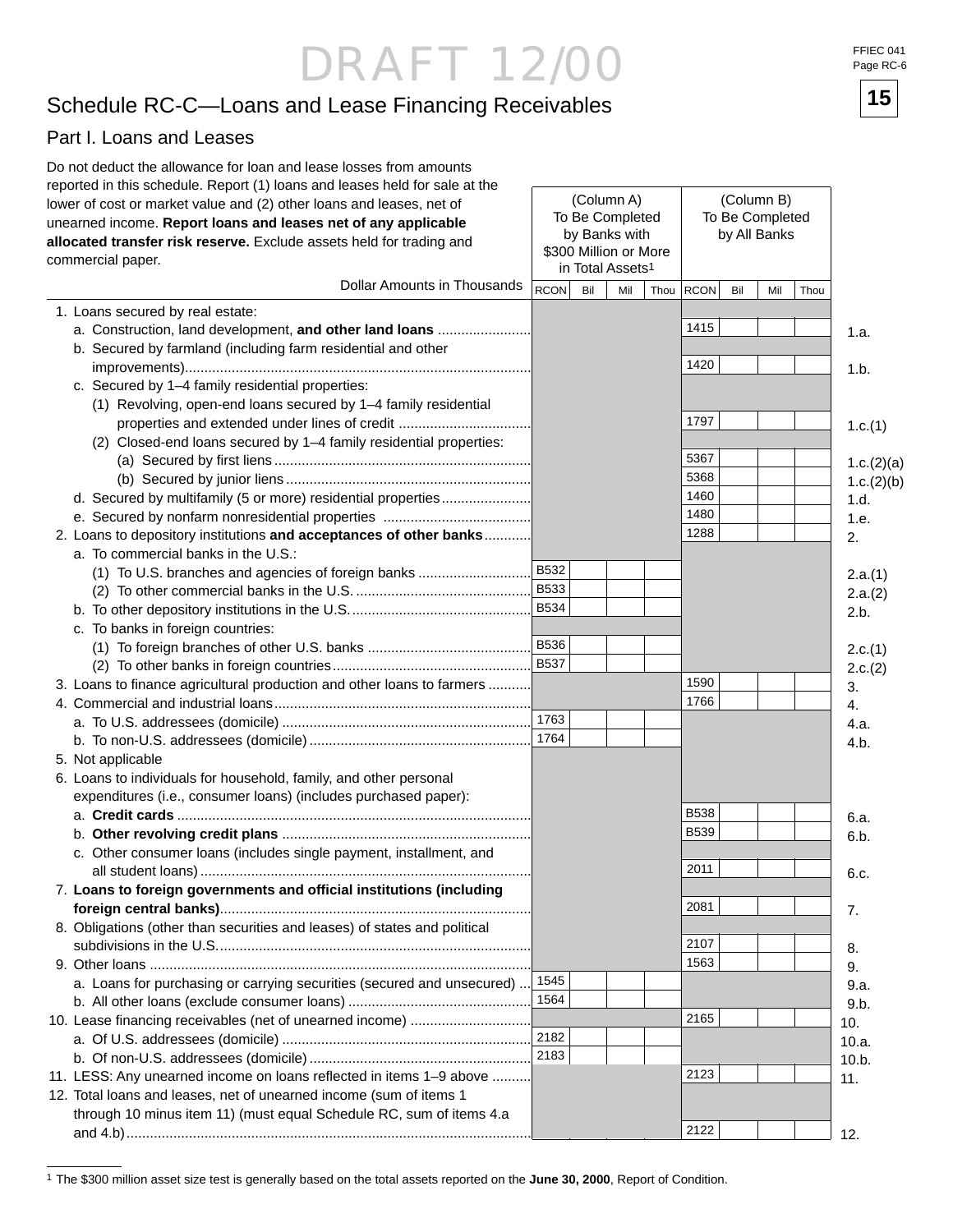## Schedule RC-C—Continued **16**

#### Part I. Continued

| Memoranda                                                                                                                                                                                                                                                                                                                        | Dollar Amounts in Thousands | RCON        | Bil<br>Mil | Thou |           |
|----------------------------------------------------------------------------------------------------------------------------------------------------------------------------------------------------------------------------------------------------------------------------------------------------------------------------------|-----------------------------|-------------|------------|------|-----------|
| 1. Loans and leases restructured and in compliance with modified terms (included in<br>Schedule RC-C, part I, and not reported as past due or nonaccrual in Schedule RC-N,<br>Memorandum item 1) (exclude loans secured by 1-4 family residential properties and                                                                 |                             |             |            |      |           |
| loans to individuals for household, family, and other personal expenditures)                                                                                                                                                                                                                                                     |                             | 1616        |            |      | M.1.      |
| 2. Maturity and repricing data for loans and leases (excluding those in nonaccrual status):                                                                                                                                                                                                                                      |                             |             |            |      |           |
| a. Closed-end loans secured by first liens on 1-4 family residential properties (reported in                                                                                                                                                                                                                                     |                             |             |            |      |           |
| Schedule RC-C, part I, item 1.c.(2)(a), column B, above) with a remaining maturity or next                                                                                                                                                                                                                                       |                             |             |            |      |           |
| repricing date of: 1, 2                                                                                                                                                                                                                                                                                                          |                             |             |            |      |           |
|                                                                                                                                                                                                                                                                                                                                  |                             | A564        |            |      | M.2.a.(1) |
|                                                                                                                                                                                                                                                                                                                                  |                             | A565        |            |      | M.2.a.(2) |
|                                                                                                                                                                                                                                                                                                                                  |                             | A566        |            |      | M.2.a.(3) |
|                                                                                                                                                                                                                                                                                                                                  |                             | A567        |            |      | M.2.a.(4) |
|                                                                                                                                                                                                                                                                                                                                  |                             | A568        |            |      | M.2.a.(5) |
|                                                                                                                                                                                                                                                                                                                                  |                             | A569        |            |      | M.2.a.(6) |
| b. All loans and leases (reported in Schedule RC-C, part I, items 1 through 10, column B, above)<br>EXCLUDING closed-end loans secured by first liens on 1-4 family residential properties<br>(reported in Schedule RC-C, part I, item 1.c.(2)(a), column B, above) with a remaining maturity<br>or next repricing date of: 1, 3 |                             |             |            |      |           |
|                                                                                                                                                                                                                                                                                                                                  |                             | A570        |            |      | M.2.b.(1) |
|                                                                                                                                                                                                                                                                                                                                  |                             | A571        |            |      | M.2.b.(2) |
|                                                                                                                                                                                                                                                                                                                                  |                             | A572        |            |      | M.2.b.(3) |
|                                                                                                                                                                                                                                                                                                                                  |                             | A573        |            |      | M.2.b.(4) |
|                                                                                                                                                                                                                                                                                                                                  |                             | A574        |            |      | M.2.b.(5) |
|                                                                                                                                                                                                                                                                                                                                  |                             | A575        |            |      | M.2.b.(6) |
| c. Loans and leases (reported in Schedule RC-C, part I, items 1 through 10, column B, above)                                                                                                                                                                                                                                     |                             |             |            |      |           |
| with a REMAINING MATURITY of one year or less (excluding those in nonaccrual status)                                                                                                                                                                                                                                             |                             | A247        |            |      | M.2.c.    |
| 3. Loans to finance commercial real estate, construction, and land development activities                                                                                                                                                                                                                                        |                             |             |            |      |           |
| (not secured by real estate) included in Schedule RC-C, part I, items 4 and 9, column B <sup>4</sup>                                                                                                                                                                                                                             |                             | 2746        |            |      | M.3.      |
| 4. Adjustable rate closed-end loans secured by first liens on 1-4 family residential properties                                                                                                                                                                                                                                  |                             |             |            |      |           |
|                                                                                                                                                                                                                                                                                                                                  |                             | 5370        |            |      | M.4.      |
| 5. To be completed by banks with \$300 million or more in total assets. <sup>5</sup>                                                                                                                                                                                                                                             |                             |             |            |      |           |
| Loans secured by real estate to non-U.S. addressees (domicile) (included in                                                                                                                                                                                                                                                      |                             |             |            |      |           |
|                                                                                                                                                                                                                                                                                                                                  |                             | <b>B837</b> |            |      | M.5.      |

<sup>&</sup>lt;sup>1</sup> Report fixed rate loans and leases by remaining maturity and floating rate loans by next repricing date.

1–4 family residential properties from Schedule RC-C, part I, item 1.c.(2)(a), column B.



<sup>2</sup> Sum of Memorandum items 2.a.(1) through 2.a.(6) plus total nonaccrual closed-end loans secured by first liens on 1–4 family residential properties included in Schedule RC-N, item 1.c.(2), column C, must equal total closed-end loans secured by first liens on 1-4 family residential properties from Schedule RC-C, part I, item 1.c.(2)(a), column B.

<sup>3</sup> Sum of Memorandum items 2.b.(1) through 2.b.(6), plus total nonaccrual loans and leases from Schedule RC-N, sum of items 1 through 8, column C, minus nonaccrual closed-end loans secured by first liens on 1-4 family residential properties included in Schedule RC-N, item 1.c.(2), column C, must equal total loans and leases from Schedule RC-C, part I, sum of items 1 through 10, column B, minus total closed-end loans secured by first liens on

<sup>4</sup> Exclude loans secured by real estate that are included in Schedule RC-C, part I, items 1.a through 1.e, column B.

<sup>5</sup> The \$300 million asset size test is generally based on the total assets reported on the **June 30, 2000,** Report of Condition.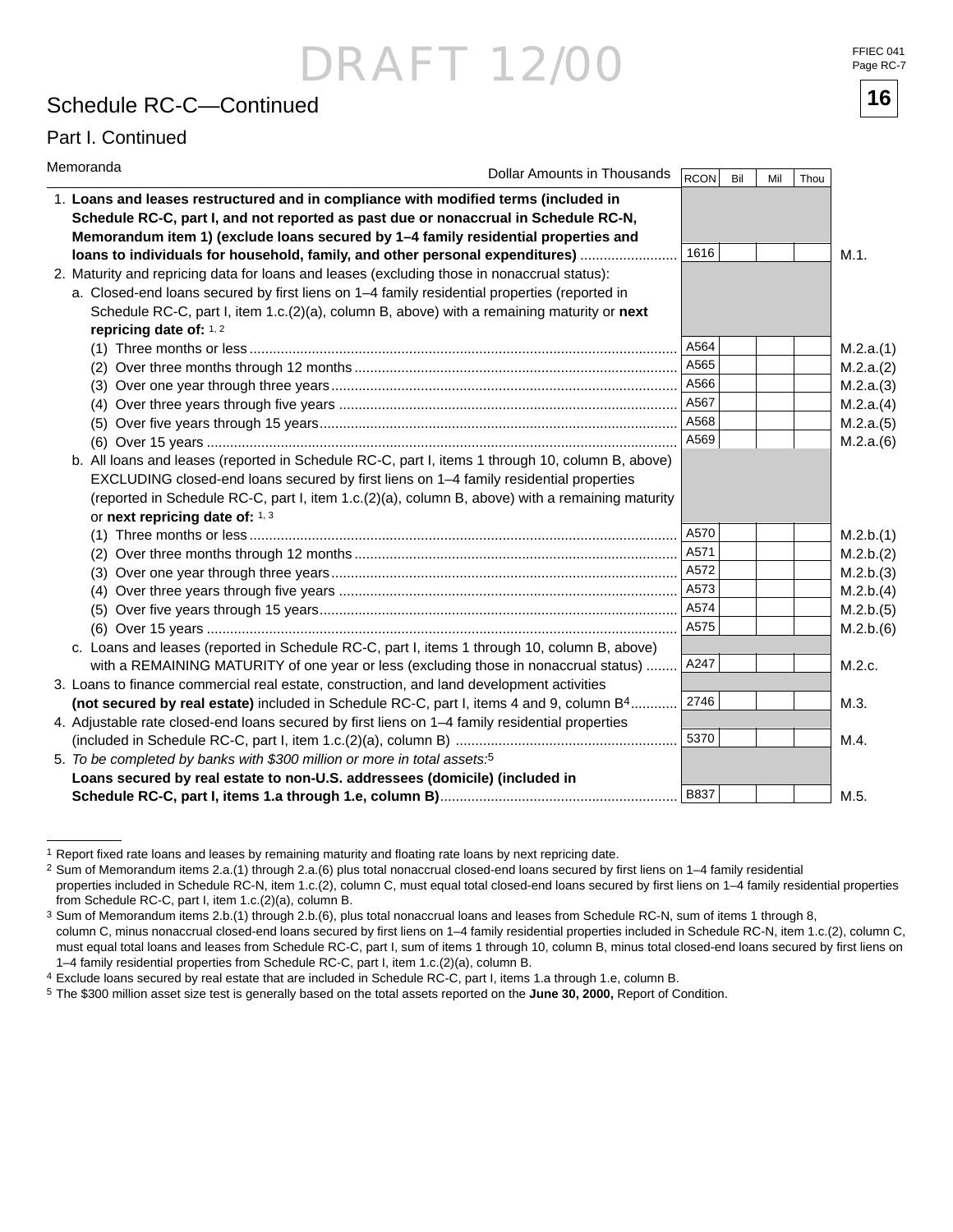## Schedule RC-C—Continued

### Part II. Loans to Small Businesses and Small Farms

Schedule RC-C, Part II is to be reported only with the June Report of Condition.

Report the number and amount currently outstanding as of June 30 of business loans with "original amounts" of \$1,000,000 or less and farm loans with "original amounts" of \$500,000 or less. The following guidelines should be used to determine the "original amount" of a loan: (1) For loans drawn down under lines of credit or loan commitments, the "original amount" of the loan is the size of the line of credit or loan commitment when the line of credit or loan commitment was **most recently** approved, extended, or renewed prior to the report date. However, if the amount currently outstanding as of the report date exceeds this size, the "original amount" is the amount currently outstanding on the report date. (2) For loan participations and syndications, the "original amount" of the loan participation or syndication is the entire amount of the credit originated by the lead lender. (3) For all other loans, the "original amount" is the total amount of the loan at origination or the amount currently outstanding as of the report date, whichever is larger.

#### **Loans to Small Businesses**

 1. Indicate in the appropriate box at the right whether all or substantially all of the dollar volume of your bank's "Loans secured by nonfarm nonresidential properties" reported in Schedule RC-C, part I, item 1.e, **and** all or substantially all of the dollar volume of your bank's "Commercial and industrial loans" reported in Schedule RC-C, part I, item 4,1 have **original amounts** of \$100,000 or less (If your bank has no loans outstanding in **both** of these two loan categories, place an "X" in the box marked "NO.") ................

If YES, complete items 2.a and 2.b below, skip items 3 and 4, and go to item 5.

If NO and your bank has loans outstanding in either loan category, skip items 2.a and 2.b, complete items 3 and 4 below, and go to item 5.

If NO and your bank has no loans outstanding in both loan categories, skip items 2 through 4, and go to item 5.

| 2. Report the total number of loans currently outstanding for each of the | Number of Loans |      |
|---------------------------------------------------------------------------|-----------------|------|
| following Schedule RC-C, part I, loan categories:                         |                 |      |
| a. "Loans secured by nonfarm nonresidential properties" reported in       |                 |      |
| Schedule RC-C, part I, item 1.e (Note: Item 1.e divided by the            | <b>RCON</b>     |      |
|                                                                           | 5562            | 2.а. |
| b. "Commercial and industrial loans" reported in Schedule RC-C,           |                 |      |
| part I, item 4.1 (Note: Item 4,1 divided by the number of                 |                 |      |
|                                                                           | 5563            | 2 h  |

| Dollar Amounts in Thousands                                                | (Column A)<br>Number of Loans | (Column B)<br>Amount<br>Currently<br>Outstanding |      |
|----------------------------------------------------------------------------|-------------------------------|--------------------------------------------------|------|
| 3. Number and amount <b>currently outstanding</b> of "Loans secured by     | <b>RCON</b>                   | <b>RCON</b><br>Bil<br>Mil<br>Thou                |      |
| nonfarm nonresidential properties" reported in Schedule RC-C, part I,      |                               |                                                  |      |
| item 1.e (sum of items 3.a through 3.c must be less than or equal to       |                               |                                                  |      |
| Schedule RC-C, part I, item 1.e):                                          |                               |                                                  |      |
|                                                                            | 5564                          | 5565                                             | 3.a. |
| b. With <b>original amounts</b> of more than $$100,000$ through $$250,000$ | 5566                          | 5567                                             | 3.b. |
| c. With original amounts of more than \$250,000 through \$1,000,000        | 5568                          | 5569                                             | 3.c. |
| 4. Number and amount currently outstanding of "Commercial and              |                               |                                                  |      |
| industrial loans" reported in Schedule RC-C, part I, item 41 (sum of items |                               |                                                  |      |
| 4.a through 4.c must be less than or equal to Schedule RC-C, part I,       |                               |                                                  |      |
| item $41$ :                                                                |                               |                                                  |      |
|                                                                            | 5570                          | 5571                                             | 4.a. |
| b. With <b>original amounts</b> of more than $$100,000$ through $$250,000$ | 5572                          | 5573                                             | 4.b. |
| c. With original amounts of more than $$250,000$ through $$1,000,000$      | 5574                          | 5575                                             | 4.c. |

<sup>&</sup>lt;sup>1</sup> Banks with \$300 million or more in total assets should provide the requested information for "Commercial and industrial loans" based on the loans reported in Schedule RC-C, part I, item 4.a, column A, "Commercial and industrial loans to U.S. addressees.



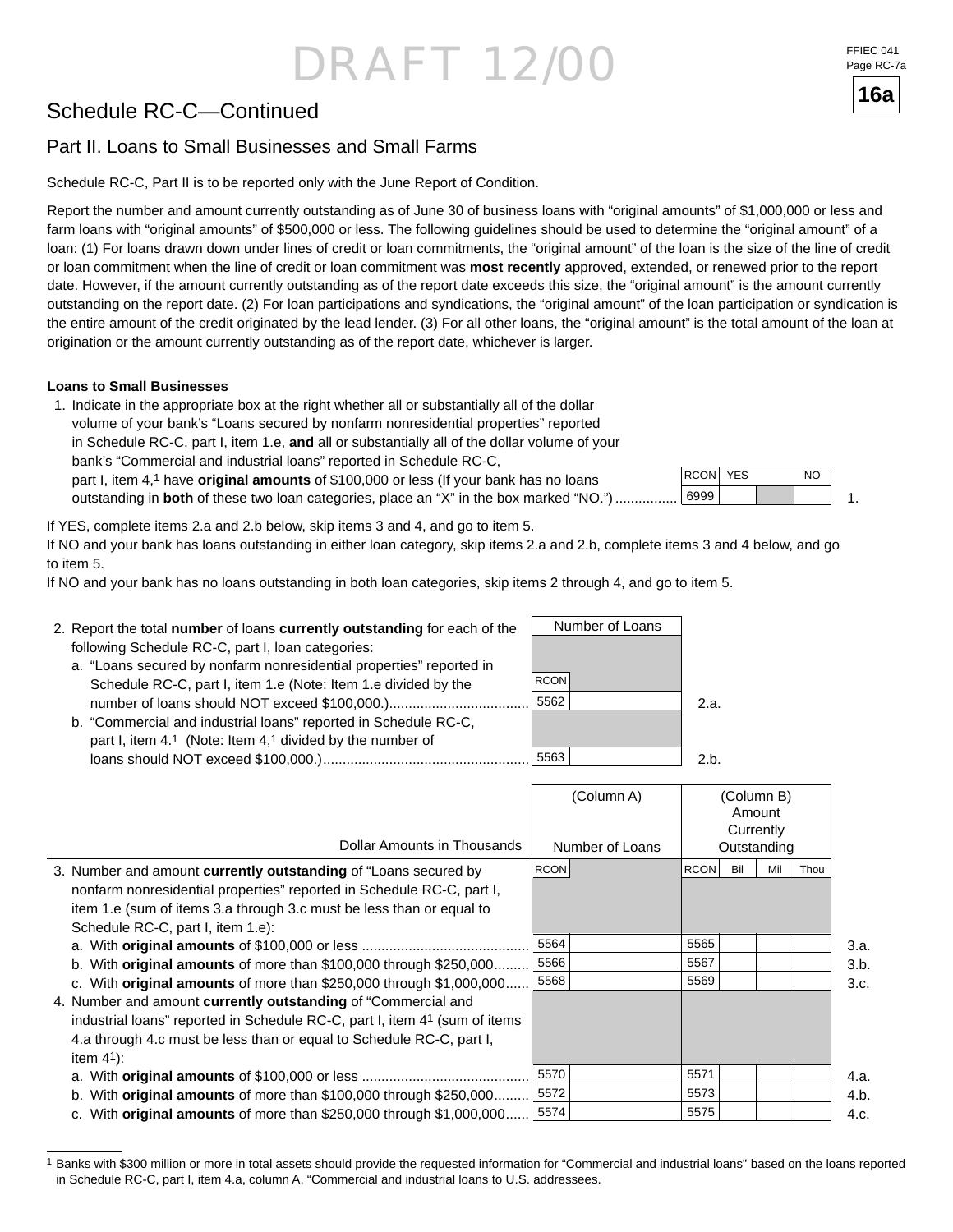RAF 12

Legal Title of Bank

FDIC Certificate Number LILLI

### Schedule RC-C—Continued

Part II. Continued

#### **Agricultural Loans to Small Farms**

 5. Indicate in the appropriate box at the right whether all or substantially all of the dollar volume of your bank's "Loans secured by farmland (including farm residential and other improvements)" reported in Schedule RC-C, part I, item 1.b, **and** all or substantially all of the dollar volume of your bank's "Loans to finance agricultural production and other loans to farmers" reported in Schedule RC-C, part I, item 3, have **original amounts** of \$100,000 or less (If your bank has no loans outstanding in **both** of these two loan categories, place an "X" in the box marked "NO.") ............................................................................

If YES, complete items 6.a and 6.b below, and do not complete items 7 and 8.

If NO and your bank has loans outstanding in either loan category, skip items 6.a and 6.b and complete items 7 and 8 below. If NO and your bank has no loans outstanding in both loan categories, do not complete items 6 through 8.

- 6. Report the total **number** of loans **currently outstanding** for each of the following Schedule RC-C, part I, loan categories: a. "Loans secured by farmland (including farm residential and other improvements)" reported in Schedule RC-C, part I, item 1.b, (Note: Item 1.b divided by the number of loans should NOT exceed
	- \$100,000.) ............................................................................................... b. "Loans to finance agricultural production and other loans to
	- farmers" reported in Schedule RC-C, part I, item 3 (Note: Item 3 divided by the number of loans should NOT exceed \$100,000.) .........

|                                                                          | (Column A)      | (Column B)<br>Amount<br>Currently |      |
|--------------------------------------------------------------------------|-----------------|-----------------------------------|------|
| Dollar Amounts in Thousands                                              | Number of Loans | Outstanding                       |      |
| 7. Number and amount currently outstanding of "Loans secured by          | RCON            | <b>RCON</b><br>Bil<br>Mil<br>Thou |      |
| farmland (including farm residential and other improvements)" reported   |                 |                                   |      |
| in Schedule RC-C, part I, item 1.b (sum of items 7.a through 7.c must be |                 |                                   |      |
| less than or equal to Schedule RC-C, part I, item 1.b):                  |                 |                                   |      |
|                                                                          | 5578            | 5579                              | 7.a. |
| b. With original amounts of more than $$100,000$ through $$250,000$      | 5580            | 5581                              | 7.b. |
| c. With original amounts of more than \$250,000 through \$500,000        | 5582            | 5583                              | 7.c. |
| 8. Number and amount currently outstanding of "Loans to finance          |                 |                                   |      |
| agricultural production and other loans to farmers" reported in          |                 |                                   |      |
| Schedule RC-C, part I, item 3 (sum of items 8.a through 8.c must be      |                 |                                   |      |
| less than or equal to Schedule RC-C, part I, item 3):                    |                 |                                   |      |
|                                                                          | 5584            | 5585                              | 8.a. |
| b. With original amounts of more than $$100,000$ through $$250,000$      | 5586            | 5587                              | 8.b. |
| c. With original amounts of more than \$250,000 through \$500,000.       | 5588            | 5589                              | 8.c. |



FFIEC 041



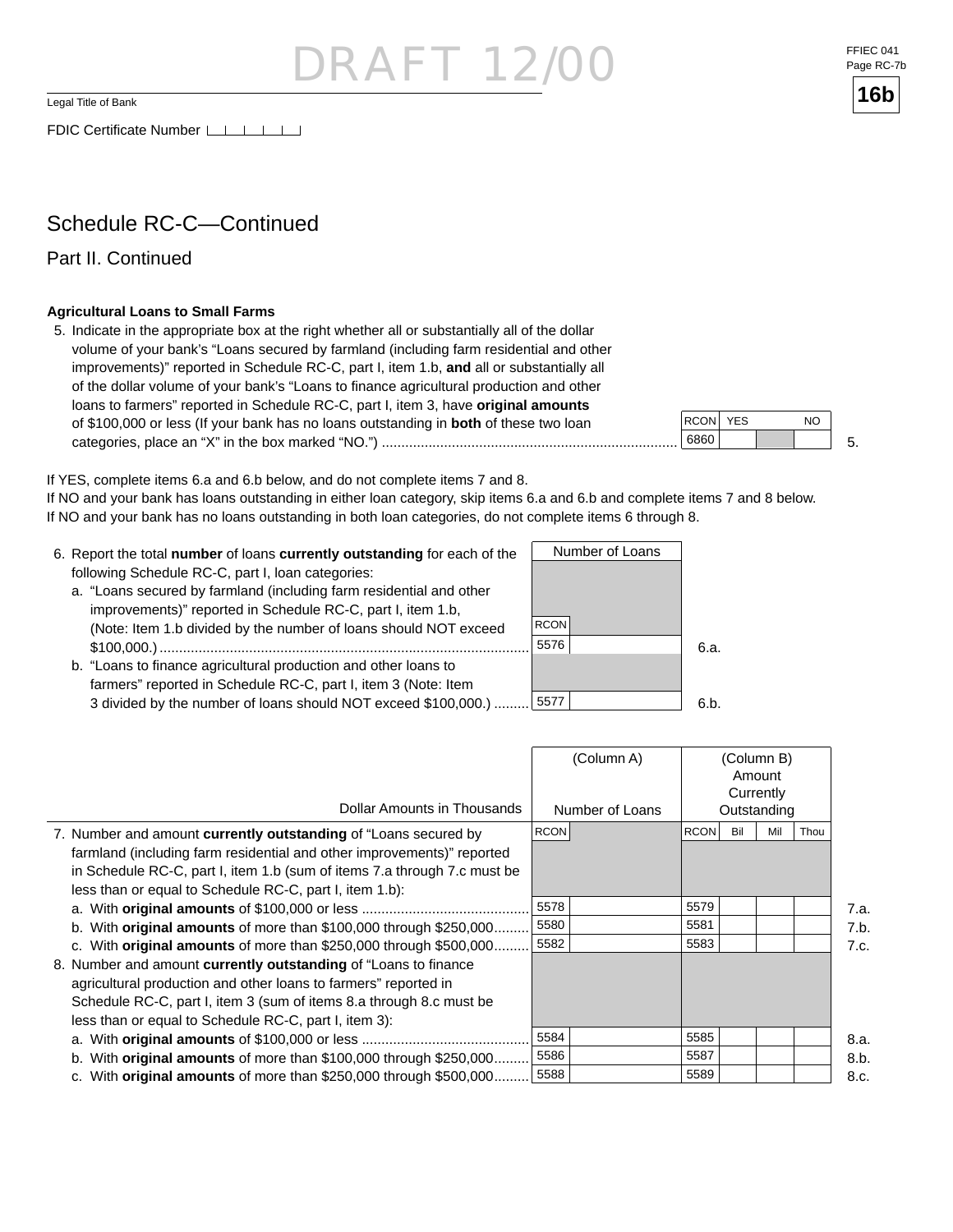

### Schedule RC-D—Trading Assets and Liabilities

**Schedule RC-D is to be completed by banks that reported average trading assets (Schedule RC-K, item 7) of \$2 million or more for any quarter of the preceding calendar year.**

| Dollar Amounts in Thousands                                                                    | RCON        | Bil | Mil | Thou |      |
|------------------------------------------------------------------------------------------------|-------------|-----|-----|------|------|
| <b>ASSETS</b>                                                                                  |             |     |     |      |      |
|                                                                                                | 3531        |     |     |      | 1.   |
| 2. U.S. Government agency obligations (exclude mortgage-backed securities)                     | 3532        |     |     |      | 2.   |
|                                                                                                | 3533        |     |     |      | 3.   |
| 4. Mortgage-backed securities (MBS):                                                           |             |     |     |      |      |
| a. Pass-through securities issued or guaranteed by FNMA, FHLMC, or GNMA                        | 3534        |     |     |      | 4.a. |
| b. Other mortgage-backed securities issued or guaranteed by FNMA, FHLMC, or GNMA               |             |     |     |      |      |
|                                                                                                | 3535        |     |     |      | 4.b. |
|                                                                                                | 3536        |     |     |      | 4.c. |
|                                                                                                | 3537        |     |     |      | 5.   |
| 6.-8. Not applicable                                                                           |             |     |     |      |      |
|                                                                                                | 3541        |     |     |      | 9.   |
| 10. Not applicable                                                                             |             |     |     |      |      |
| 11. Revaluation gains on interest rate, foreign exchange rate, and other commodity and         |             |     |     |      |      |
|                                                                                                | 3543        |     |     |      | 11.  |
| 12. Total trading assets (sum of items 1 through 11) (must equal Schedule RC, item 5)          | 3545        |     |     |      | 12.  |
|                                                                                                |             |     |     |      |      |
| <b>LIABILITIES</b>                                                                             | <b>RCON</b> | Bil | Mil | Thou |      |
|                                                                                                | 3546        |     |     |      | 13.  |
| 14. Revaluation losses on interest rate, foreign exchange rate, and other commodity and equity |             |     |     |      |      |
|                                                                                                | 3547        |     |     |      | 14.  |
| 15. Total trading liabilities (sum of items 13 and 14) (must equal Schedule RC, item 15)       | 3548        |     |     |      | 15.  |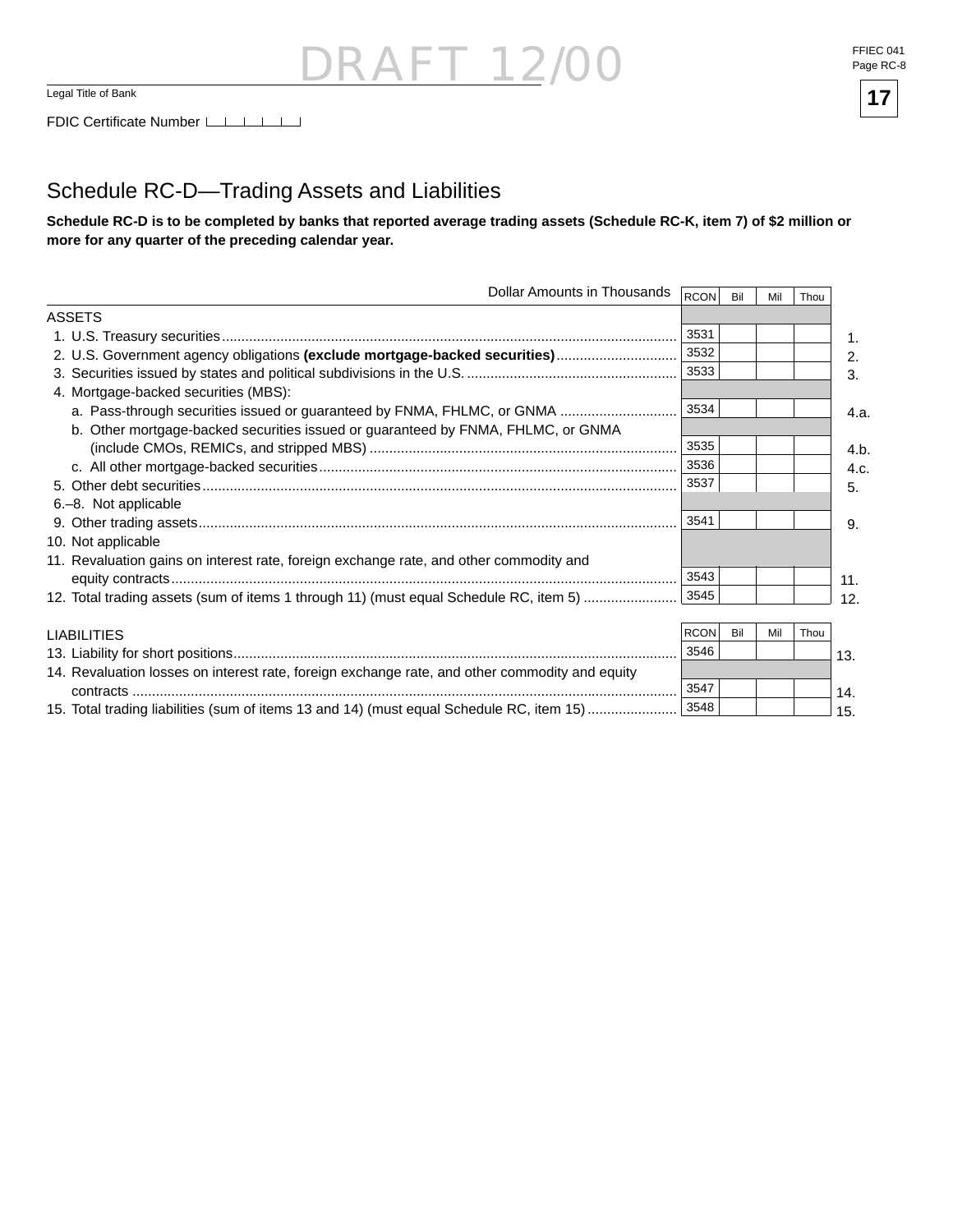## Schedule RC-E—Deposit Liabilities

|                                                                                                                                                                                                               |                                                                                            |     |     |                                                                                  | <b>Transaction Accounts</b> |     |     |                                                                        | Nontransaction<br>Accounts                         |     |     |      |  |  |
|---------------------------------------------------------------------------------------------------------------------------------------------------------------------------------------------------------------|--------------------------------------------------------------------------------------------|-----|-----|----------------------------------------------------------------------------------|-----------------------------|-----|-----|------------------------------------------------------------------------|----------------------------------------------------|-----|-----|------|--|--|
|                                                                                                                                                                                                               | (Column A)<br><b>Total transaction</b><br>accounts (including<br>total demand<br>deposits) |     |     | (Column B)<br><b>Memo: Total</b><br>demand deposits<br>(included in<br>column A) |                             |     |     | (Column C)<br>Total<br>nontransaction<br>accounts<br>(including MMDAs) |                                                    |     |     |      |  |  |
| Dollar Amounts in Thousands                                                                                                                                                                                   | <b>RCON</b>                                                                                | Bil | Mil |                                                                                  | Thou RCON                   | Bil | Mil | Thou                                                                   | <b>RCON</b>                                        | Bil | Mil | Thou |  |  |
| Deposits of:<br>1. Individuals, partnerships, and corporations<br>(include all certified and official checks)<br>3. States and political subdivisions in the U.S.<br>4. Commercial banks and other depository | <b>B549</b><br>2202<br>2203<br>B551<br>2213                                                |     |     |                                                                                  |                             |     |     |                                                                        | <b>B550</b><br>2520<br>2530<br><b>B552</b><br>2236 |     |     |      |  |  |
| 6. Foreign governments and official institutions<br>(including foreign central banks)<br>7. Total (sum of items 1 through 6) (sum of<br>columns A and C must equal Schedule RC,                               | 2216<br>2215                                                                               |     |     |                                                                                  | 2210                        |     |     |                                                                        | 2377<br>2385                                       |     |     |      |  |  |

#### Memoranda

| Dollar Amounts in Thousands                                                                   | RCON | Bil | Mil | Thou |           |
|-----------------------------------------------------------------------------------------------|------|-----|-----|------|-----------|
| 1. Selected components of total deposits (i.e., sum of item 7, columns A and C):              |      |     |     |      |           |
|                                                                                               | 6835 |     |     |      | M.1.a.    |
|                                                                                               | 2365 |     |     |      | M.1.b.    |
| c. Fully insured brokered deposits (included in Memorandum item 1.b above):                   |      |     |     |      |           |
|                                                                                               | 2343 |     |     |      | M.1.c.(1) |
| Issued either in denominations of \$100,000 or in denominations greater than \$100,000<br>(2) |      |     |     |      |           |
|                                                                                               | 2344 |     |     |      | M.1.c.(2) |
| d. Maturity data for brokered deposits:                                                       |      |     |     |      |           |
| (1) Brokered deposits issued in denominations of less than \$100,000 with a remaining         |      |     |     |      |           |
| maturity of one year or less (included in Memorandum item 1.c.(1) above)                      | A243 |     |     |      | M.1.d.(1) |
| (2) Brokered deposits issued in denominations of \$100,000 or more with a remaining           |      |     |     |      |           |
| maturity of one year or less (included in Memorandum item 1.b above)                          | A244 |     |     |      | M.1.d.(2) |
| e. Preferred deposits (uninsured deposits of states and political subdivisions in the U.S.    |      |     |     |      |           |
| reported in item 3 above which are secured or collateralized as required under state law)     |      |     |     |      |           |
|                                                                                               | 5590 |     |     |      | M.1.e.    |
| 2. Components of total nontransaction accounts (sum of Memorandum items 2.a through 2.c must  |      |     |     |      |           |
| equal item 7, column C above):                                                                |      |     |     |      |           |
| a. Savings deposits:                                                                          |      |     |     |      |           |
|                                                                                               | 6810 |     |     |      | M.2.a.(1) |
| (2)                                                                                           | 0352 |     |     |      | M.2.a.(2) |
|                                                                                               |      |     |     |      | M.2.b.    |
|                                                                                               |      |     |     |      | M.2.c.    |

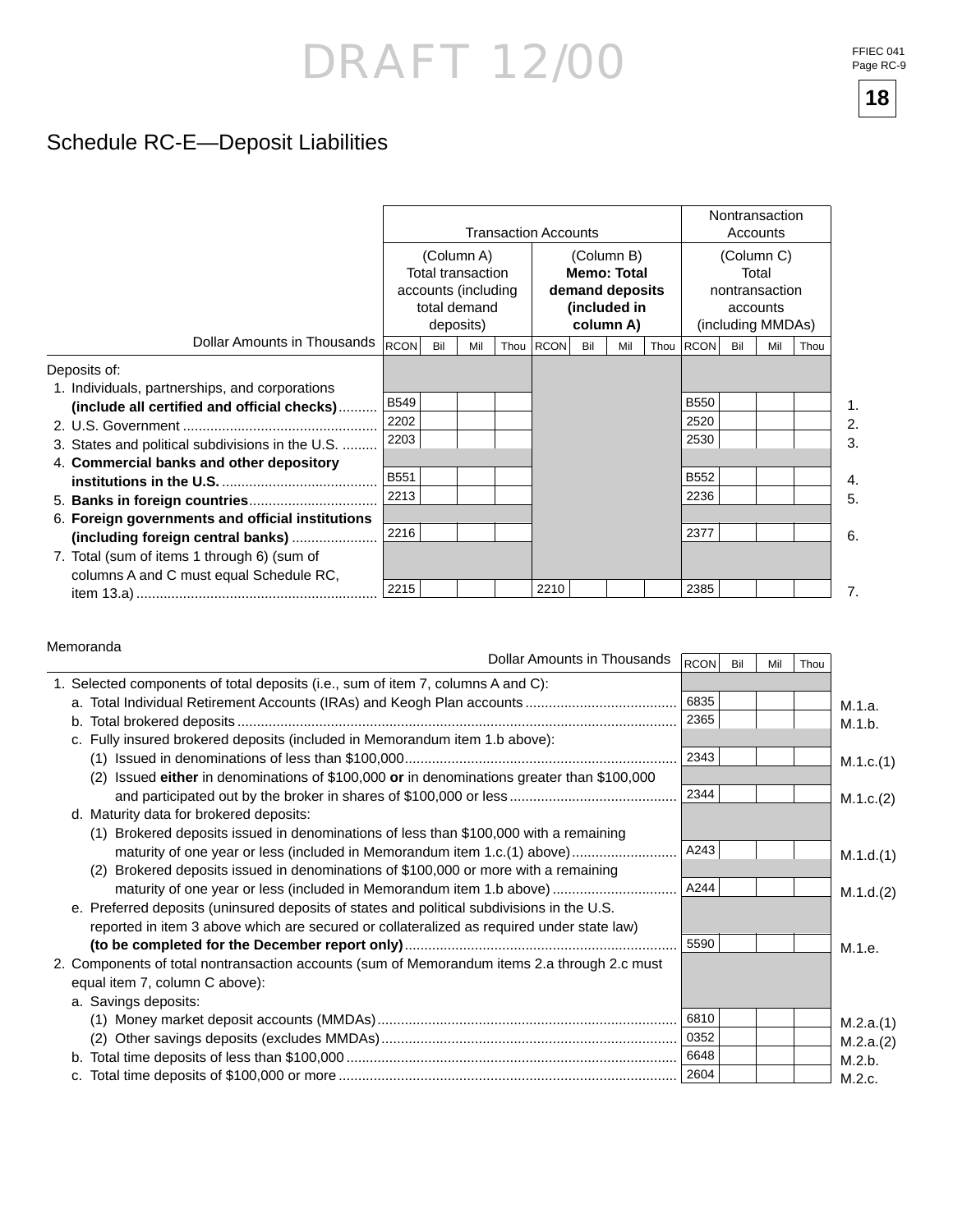#### FFIEC 041 Page RC-10



### Schedule RC-E—Continued

| Memoranda (continued) |  |
|-----------------------|--|
|-----------------------|--|

| <b>IVICITIVIATIVA (COTILITUCU)</b><br>Dollar Amounts in Thousands                                 | <b>RCON</b> | Bil | Mil | Thou |
|---------------------------------------------------------------------------------------------------|-------------|-----|-----|------|
| 3. Maturity and repricing data for time deposits of less than \$100,000:                          |             |     |     |      |
| a. Time deposits of less than \$100,000 with a remaining maturity or next repricing date of: 1, 2 |             |     |     |      |
|                                                                                                   | A579        |     |     |      |
|                                                                                                   | A580        |     |     |      |
|                                                                                                   | A581        |     |     |      |
|                                                                                                   | A582        |     |     |      |
| b. Time deposits of less than \$100,000 with a REMAINING MATURITY of one year                     |             |     |     |      |
|                                                                                                   | A241        |     |     |      |
| 4. Maturity and repricing data for time deposits of \$100,000 or more:                            |             |     |     |      |
| a. Time deposits of \$100,000 or more with a remaining maturity or next repricing date of: 1, 4   |             |     |     |      |
|                                                                                                   | A584        |     |     |      |
|                                                                                                   | A585        |     |     |      |
|                                                                                                   | A586        |     |     |      |
|                                                                                                   | A587        |     |     |      |
| b. Time deposits of \$100,000 or more with a REMAINING MATURITY of one year                       |             |     |     |      |
|                                                                                                   | A242        |     |     |      |

**RAFT 12/** 

4 Sum of Memorandum items 4.a.(1) through 4.a.(4) must equal Schedule RC-E, Memorandum item 2.c.

<sup>1</sup> Report fixed rate time deposits by remaining maturity and floating rate time deposits by next repricing date.

<sup>2</sup> Sum of Memorandum items 3.a.(1) through 3.a.(4) must equal Schedule RC-E, Memorandum item 2.b.

<sup>3</sup> Report both fixed and floating rate time deposits by remaining maturity. Exclude floating rate time deposits with a next repricing date of one year or less that have a remaining maturity of over one year.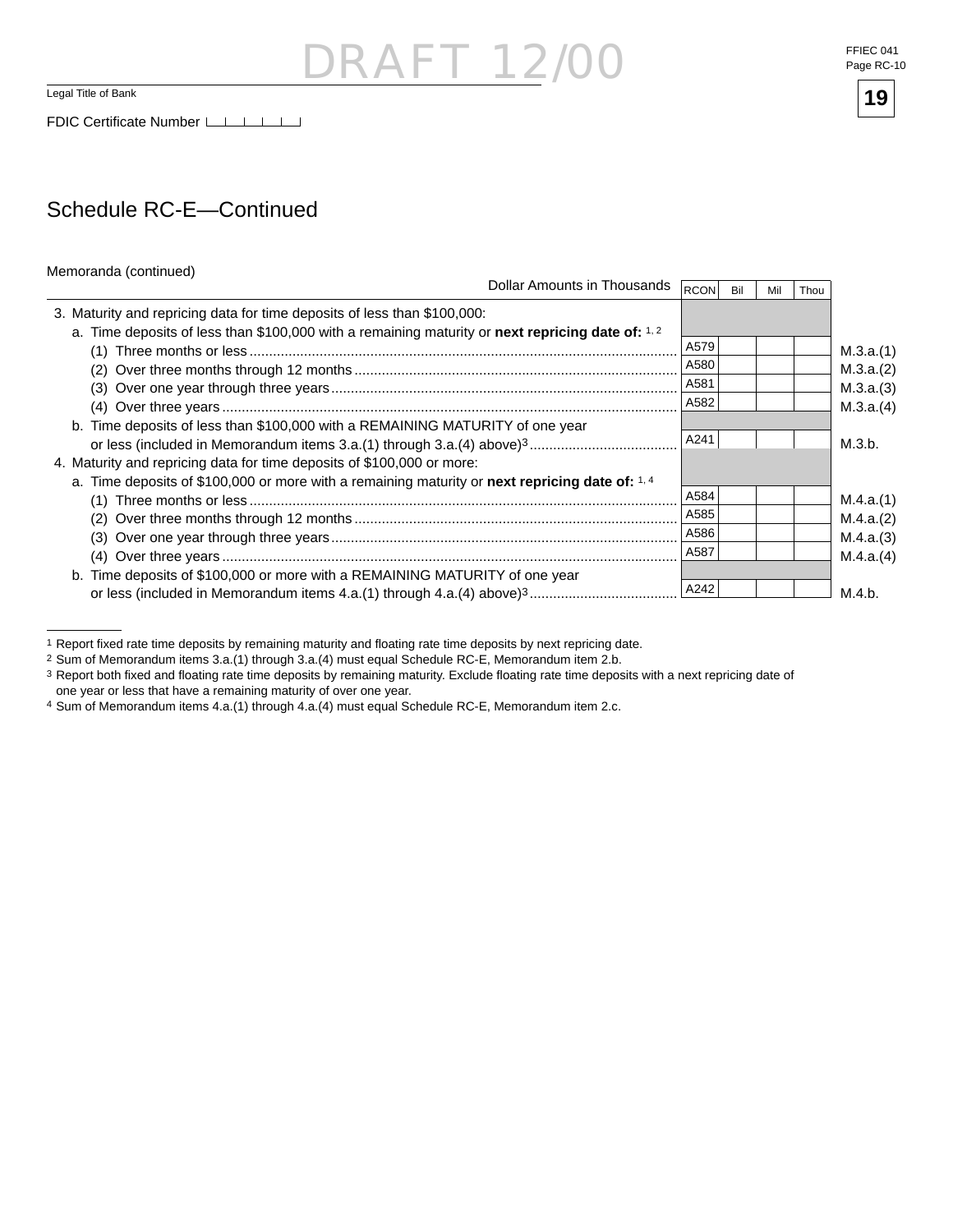FFIEC 041 Page RC-11

**20**

### Schedule RC-F—Other Assets

| Dollar Amounts in Thousands<br><b>RCON</b> |                                                                                       |                  |  |             |  | Mil | Thou |
|--------------------------------------------|---------------------------------------------------------------------------------------|------------------|--|-------------|--|-----|------|
|                                            |                                                                                       |                  |  | <b>B556</b> |  |     |      |
|                                            |                                                                                       |                  |  | 2148        |  |     |      |
|                                            | 3. Interest-only strips receivable (not in the form of a security) <sup>3</sup> on:   |                  |  |             |  |     |      |
|                                            |                                                                                       |                  |  | A519        |  |     |      |
|                                            |                                                                                       |                  |  |             |  |     |      |
|                                            |                                                                                       |                  |  | 1752        |  |     |      |
|                                            |                                                                                       |                  |  |             |  |     |      |
| a.                                         | TEXT<br>2166<br>Prepaid expenses                                                      | 2166             |  |             |  |     |      |
| b.                                         | <b>TEXT</b><br>Cash surrender value of life insurance<br>C009                         | C <sub>009</sub> |  |             |  |     |      |
| c.                                         | <b>TEXT</b><br>Repossessed personal property (including vehicles)<br>1578             | 1578             |  |             |  |     |      |
| d.                                         | <b>TEXT</b><br>Derivatives with a positive fair value held for purposes other<br>C010 |                  |  |             |  |     |      |
|                                            | than trading                                                                          | C <sub>010</sub> |  |             |  |     |      |
| $\mathbf{e}$                               | <b>TEXT</b><br>3549                                                                   | 3549             |  |             |  |     |      |
|                                            | <b>TEXT</b><br>3550                                                                   | 3550             |  |             |  |     |      |
| g.                                         | <b>TEXT</b><br>3551                                                                   | 3551             |  |             |  |     |      |
|                                            |                                                                                       |                  |  | 2160        |  |     |      |

### Schedule RC-G—Other Liabilities

|                                                                                      | Dollar Amounts in Thousands | RCON        | Bil | Mil | Thou |
|--------------------------------------------------------------------------------------|-----------------------------|-------------|-----|-----|------|
|                                                                                      |                             | 3645        |     |     |      |
| b. Other expenses accrued and unpaid (includes accrued income taxes payable)         |                             | 3646        |     |     |      |
|                                                                                      |                             | 3049        |     |     |      |
|                                                                                      |                             | <b>B557</b> |     |     |      |
|                                                                                      |                             | 2938        |     |     |      |
| <b>TEXT</b><br>Accounts payable<br>a.<br>3066                                        | 3066                        |             |     |     |      |
| <b>TEXT</b><br>Deferred compensation liabilities<br>b.<br>C011                       | C <sub>011</sub>            |             |     |     |      |
| <b>TEXT</b><br>Dividends declared but not yet payable<br>C.<br>2932                  | 2932                        |             |     |     |      |
| TEXT<br>C012<br>Derivatives with a negative fair value held for purposes other<br>d. |                             |             |     |     |      |
| than trading                                                                         | C012                        |             |     |     |      |
| <b>TEXT</b><br>$\theta$<br>3552                                                      | 3552                        |             |     |     |      |
| <b>TEXT</b><br>3553                                                                  | 3553                        |             |     |     |      |
| <b>TEXT</b><br>3554                                                                  | 3554                        |             |     |     |      |
|                                                                                      |                             | 2930        |     |     |      |

<sup>1</sup> Includes accrued interest receivable on loans, leases, debt securities, and other interest-bearing assets.

<sup>2</sup> See discussion of deferred income taxes in Glossary entry on "income taxes."

<sup>3</sup> Report interest-only strips receivable in the form of a security as available-for-sale securities in Schedule RC, item 2.b, or as trading assets in Schedule RC, item 5, as appropriate.

<sup>4</sup> Includes Federal Reserve stock, Federal Home Loan Bank stock, and bankers' bank stock.

<sup>5</sup> For savings banks, include "dividends" accrued and unpaid on deposits.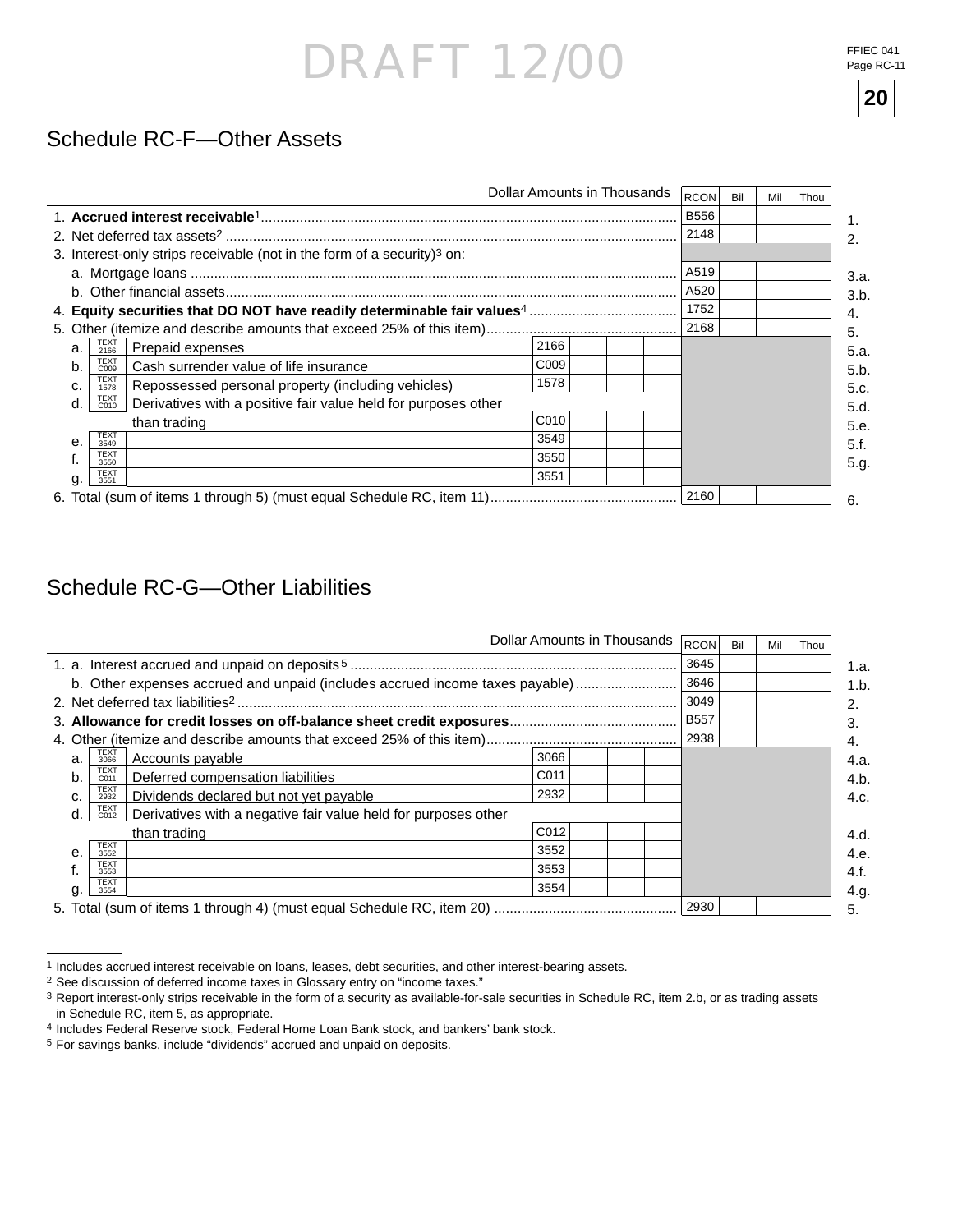$\frac{1}{21}$  Legal Title of Bank **21** 

### Schedule RC-K-Quarterly Averages<sup>1</sup>

| <b>ASSETS</b><br>3381<br>1.<br>2. U.S. Treasury securities and U.S. Government agency obligations <sup>2</sup> (excluding<br><b>B558</b><br>2.<br><b>B559</b><br>3.<br>4. All other securities <sup>2, 3</sup> (includes securities issued by states and political subdivisions<br><b>B560</b><br>4.<br>3365<br>5.<br>6. Loans:<br>3360<br>6.a.<br>The following four loan items are to be completed by banks with \$25 million or more in<br>total assets:4<br>3385<br>6.b.<br>3387<br>6.c.<br>d. Loans to individuals for household, family, and other personal expenditures:<br><b>B561</b><br>(2) Other (includes single payment, installment, all student loans, and revolving<br>B562<br>7. To be completed by banks with \$100 million or more in total assets:4<br>3401<br>7.<br>3484<br>8.<br>3368<br>9.<br><b>LIABILITIES</b><br>10. Interest-bearing transaction accounts (NOW accounts, ATS accounts, and telephone and | Dollar Amounts in Thousands<br>RCON<br>Bil<br>Mil<br>Thou |
|-------------------------------------------------------------------------------------------------------------------------------------------------------------------------------------------------------------------------------------------------------------------------------------------------------------------------------------------------------------------------------------------------------------------------------------------------------------------------------------------------------------------------------------------------------------------------------------------------------------------------------------------------------------------------------------------------------------------------------------------------------------------------------------------------------------------------------------------------------------------------------------------------------------------------------------|-----------------------------------------------------------|
|                                                                                                                                                                                                                                                                                                                                                                                                                                                                                                                                                                                                                                                                                                                                                                                                                                                                                                                                     |                                                           |
|                                                                                                                                                                                                                                                                                                                                                                                                                                                                                                                                                                                                                                                                                                                                                                                                                                                                                                                                     |                                                           |
|                                                                                                                                                                                                                                                                                                                                                                                                                                                                                                                                                                                                                                                                                                                                                                                                                                                                                                                                     |                                                           |
|                                                                                                                                                                                                                                                                                                                                                                                                                                                                                                                                                                                                                                                                                                                                                                                                                                                                                                                                     |                                                           |
|                                                                                                                                                                                                                                                                                                                                                                                                                                                                                                                                                                                                                                                                                                                                                                                                                                                                                                                                     |                                                           |
|                                                                                                                                                                                                                                                                                                                                                                                                                                                                                                                                                                                                                                                                                                                                                                                                                                                                                                                                     |                                                           |
|                                                                                                                                                                                                                                                                                                                                                                                                                                                                                                                                                                                                                                                                                                                                                                                                                                                                                                                                     |                                                           |
|                                                                                                                                                                                                                                                                                                                                                                                                                                                                                                                                                                                                                                                                                                                                                                                                                                                                                                                                     |                                                           |
|                                                                                                                                                                                                                                                                                                                                                                                                                                                                                                                                                                                                                                                                                                                                                                                                                                                                                                                                     |                                                           |
|                                                                                                                                                                                                                                                                                                                                                                                                                                                                                                                                                                                                                                                                                                                                                                                                                                                                                                                                     |                                                           |
|                                                                                                                                                                                                                                                                                                                                                                                                                                                                                                                                                                                                                                                                                                                                                                                                                                                                                                                                     |                                                           |
|                                                                                                                                                                                                                                                                                                                                                                                                                                                                                                                                                                                                                                                                                                                                                                                                                                                                                                                                     |                                                           |
|                                                                                                                                                                                                                                                                                                                                                                                                                                                                                                                                                                                                                                                                                                                                                                                                                                                                                                                                     |                                                           |
|                                                                                                                                                                                                                                                                                                                                                                                                                                                                                                                                                                                                                                                                                                                                                                                                                                                                                                                                     |                                                           |
|                                                                                                                                                                                                                                                                                                                                                                                                                                                                                                                                                                                                                                                                                                                                                                                                                                                                                                                                     |                                                           |
|                                                                                                                                                                                                                                                                                                                                                                                                                                                                                                                                                                                                                                                                                                                                                                                                                                                                                                                                     | 6.d.(1)                                                   |
|                                                                                                                                                                                                                                                                                                                                                                                                                                                                                                                                                                                                                                                                                                                                                                                                                                                                                                                                     |                                                           |
|                                                                                                                                                                                                                                                                                                                                                                                                                                                                                                                                                                                                                                                                                                                                                                                                                                                                                                                                     | 6.d.(2)                                                   |
|                                                                                                                                                                                                                                                                                                                                                                                                                                                                                                                                                                                                                                                                                                                                                                                                                                                                                                                                     |                                                           |
|                                                                                                                                                                                                                                                                                                                                                                                                                                                                                                                                                                                                                                                                                                                                                                                                                                                                                                                                     |                                                           |
|                                                                                                                                                                                                                                                                                                                                                                                                                                                                                                                                                                                                                                                                                                                                                                                                                                                                                                                                     |                                                           |
|                                                                                                                                                                                                                                                                                                                                                                                                                                                                                                                                                                                                                                                                                                                                                                                                                                                                                                                                     |                                                           |
|                                                                                                                                                                                                                                                                                                                                                                                                                                                                                                                                                                                                                                                                                                                                                                                                                                                                                                                                     |                                                           |
|                                                                                                                                                                                                                                                                                                                                                                                                                                                                                                                                                                                                                                                                                                                                                                                                                                                                                                                                     |                                                           |
| 10.                                                                                                                                                                                                                                                                                                                                                                                                                                                                                                                                                                                                                                                                                                                                                                                                                                                                                                                                 | 3485                                                      |
| 11. Nontransaction accounts:                                                                                                                                                                                                                                                                                                                                                                                                                                                                                                                                                                                                                                                                                                                                                                                                                                                                                                        |                                                           |
| <b>B563</b><br>11.a.                                                                                                                                                                                                                                                                                                                                                                                                                                                                                                                                                                                                                                                                                                                                                                                                                                                                                                                |                                                           |
| A514<br>11.b.                                                                                                                                                                                                                                                                                                                                                                                                                                                                                                                                                                                                                                                                                                                                                                                                                                                                                                                       |                                                           |
| A529<br>11.c.                                                                                                                                                                                                                                                                                                                                                                                                                                                                                                                                                                                                                                                                                                                                                                                                                                                                                                                       |                                                           |
| 3353<br>12. Federal funds purchased and securities sold under agreements to repurchase<br>12.                                                                                                                                                                                                                                                                                                                                                                                                                                                                                                                                                                                                                                                                                                                                                                                                                                       |                                                           |
| 13. To be completed by banks with \$100 million or more in total assets:4                                                                                                                                                                                                                                                                                                                                                                                                                                                                                                                                                                                                                                                                                                                                                                                                                                                           |                                                           |
| Other borrowed money (includes mortgage indebtedness and obligations under                                                                                                                                                                                                                                                                                                                                                                                                                                                                                                                                                                                                                                                                                                                                                                                                                                                          |                                                           |
| 3355<br>13.                                                                                                                                                                                                                                                                                                                                                                                                                                                                                                                                                                                                                                                                                                                                                                                                                                                                                                                         |                                                           |

#### Memorandum

 $\overline{a}$ 

| Dollar Amounts in Thousands                                                                          | <b>RCON</b> | Bil | Mil | Thou |     |
|------------------------------------------------------------------------------------------------------|-------------|-----|-----|------|-----|
| 1. Memorandum item 1 is to be completed by:4                                                         |             |     |     |      |     |
| • banks with \$300 million or more in total assets, and                                              |             |     |     |      |     |
| • banks with \$25 million or more in total assets, but less than \$300 million in total assets, that |             |     |     |      |     |
| have loans to finance agricultural production and other loans to farmers (Schedule RC-C,             |             |     |     |      |     |
| part I, item 3) exceeding five percent of total loans.                                               |             |     |     |      |     |
|                                                                                                      | 3386        |     |     |      | M 1 |



<sup>1</sup> **For all items, banks have the option of reporting either (1) an average of DAILY fi gures for the quarter, or (2) an average of WEEKLY fi gures (i.e., the Wednesday of each week of the quarter).**

<sup>2</sup> Quarterly averages for all debt securities should be based on amortized cost.

<sup>&</sup>lt;sup>3</sup> Quarterly averages for all equity securities should be based on historical cost.

<sup>&</sup>lt;sup>4</sup> The asset size tests and the five percent of total loans test are generally based on the total assets and total loans reported on the June 30, 2000, Report of Condition. Beginning March 31, 2002, banks with less than \$25 million in total assets must complete items 6.b through 6.d.(2) and those with agricultural loans exceeding five percent of total loans must also complete Memorandum item 1.

<sup>&</sup>lt;sup>5</sup> The quarterly average for total assets should reflect all debt securities (not held for trading) at amortized cost, equity securities with readily determinable fair values at the lower of cost or fair value, and equity securities without readily determinable fair values at historical cost.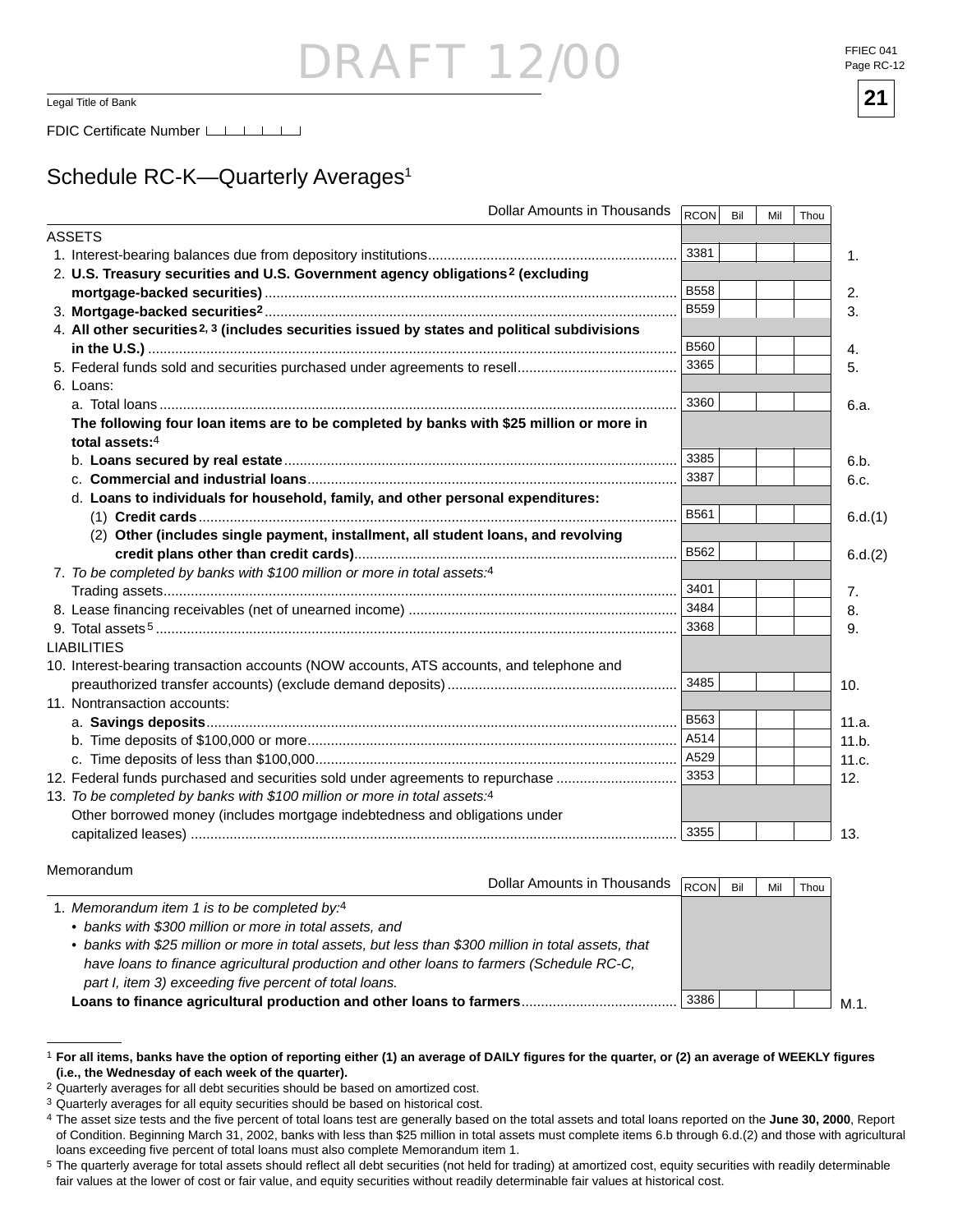FFIEC 041 Page RC-13

**22**

### Schedule RC-L—Derivatives and Off-Balance Sheet Items

Please read carefully the instructions for the preparation of Schedule RC-L. Some of the amounts reported in Schedule RC-L are regarded as volume indicators and not necessarily as measures of risk.

|                                                                                                       | Dollar Amounts in Thousands | <b>RCON</b> | Bil | Mil | Thou |         |
|-------------------------------------------------------------------------------------------------------|-----------------------------|-------------|-----|-----|------|---------|
| 1. Unused commitments:                                                                                |                             |             |     |     |      |         |
| a. Revolving, open-end lines secured by 1–4 family residential properties, e.g., home equity          |                             |             |     |     |      |         |
|                                                                                                       |                             | 3814        |     |     |      | 1.a.    |
|                                                                                                       |                             | 3815        |     |     |      | 1.b.    |
| c. Commercial real estate, construction, and land development:                                        |                             |             |     |     |      |         |
|                                                                                                       |                             | 3816        |     |     |      | 1.c.(1) |
|                                                                                                       |                             | 6550        |     |     |      | 1.c.(2) |
|                                                                                                       |                             | 3817        |     |     |      | 1.d.    |
|                                                                                                       |                             | 3818        |     |     |      | 1.e.    |
|                                                                                                       |                             | 3819        |     |     |      | 2.      |
| a. Amount of financial standby letters of credit conveyed to others  3820                             |                             |             |     |     |      | 2.a.    |
|                                                                                                       |                             | 3821        |     |     |      | 3.      |
| a. Amount of performance standby letters of credit conveyed to others                                 | 3822                        |             |     |     |      | 3.a.    |
|                                                                                                       |                             | 3411        |     |     |      | 4.      |
| 5. To be completed by banks with \$100 million or more in total assets:1                              |                             |             |     |     |      |         |
| Participations in acceptances (as described in the instructions) conveyed to others by the            |                             |             |     |     |      |         |
|                                                                                                       |                             | 3428        |     |     |      | 5.      |
| 6. Securities lent (including customers' securities lent where the customer is indemnified against    |                             |             |     |     |      |         |
|                                                                                                       |                             | 3433        |     |     |      | 6.      |
| 7. Notional amount of credit derivatives:                                                             |                             |             |     |     |      |         |
|                                                                                                       |                             | A534        |     |     |      | 7.a.    |
|                                                                                                       |                             | A535        |     |     |      | 7.b.    |
|                                                                                                       |                             | 8765        |     |     |      | 8.      |
| 9. All other off-balance sheet liabilities (exclude derivatives) (itemize and describe each component |                             |             |     |     |      |         |
|                                                                                                       |                             | 3430        |     |     |      | 9.      |
|                                                                                                       |                             |             |     |     |      |         |
| <b>TEXT</b><br>3432<br>Securities borrowed<br>a.                                                      | 3432                        |             |     |     |      | 9.a.    |
| <b>TEXT</b><br>Commitments to purchase when-issued securities<br>b.<br>3434                           | 3434                        |             |     |     |      | 9.b.    |
| TEXT<br>3555<br>c.<br><b>TEXT</b>                                                                     | 3555                        |             |     |     |      | 9.c.    |
| d.<br>3556                                                                                            | 3556                        |             |     |     |      | 9.d.    |
| TEXT<br>3557<br>$\mathbf{e}$                                                                          | 3557                        |             |     |     |      | 9.e.    |
| 10. All other off-balance sheet assets (exclude derivatives) (itemize and describe each component     |                             |             |     |     |      |         |
|                                                                                                       |                             | 5591        |     |     |      | 10.     |
|                                                                                                       |                             |             |     |     |      |         |
| TEXT<br>3435<br>Commitments to sell when-issued securities<br>a.<br><b>TEXT</b>                       | 3435                        |             |     |     |      | 10.a.   |
| b.<br>5592<br><b>TEXT</b>                                                                             | 5592                        |             |     |     |      | 10.b.   |
| c.<br>5593                                                                                            | 5593                        |             |     |     |      | 10.c.   |
| <b>TEXT</b><br>d.<br>5594                                                                             | 5594                        |             |     |     |      | 10.d.   |
| TEXT<br>5595<br>е.                                                                                    | 5595                        |             |     |     |      | 10.e.   |

<sup>1</sup> The \$100 million asset size test is generally based on the total assets reported in the **June 30, 2000**, Report of Condition.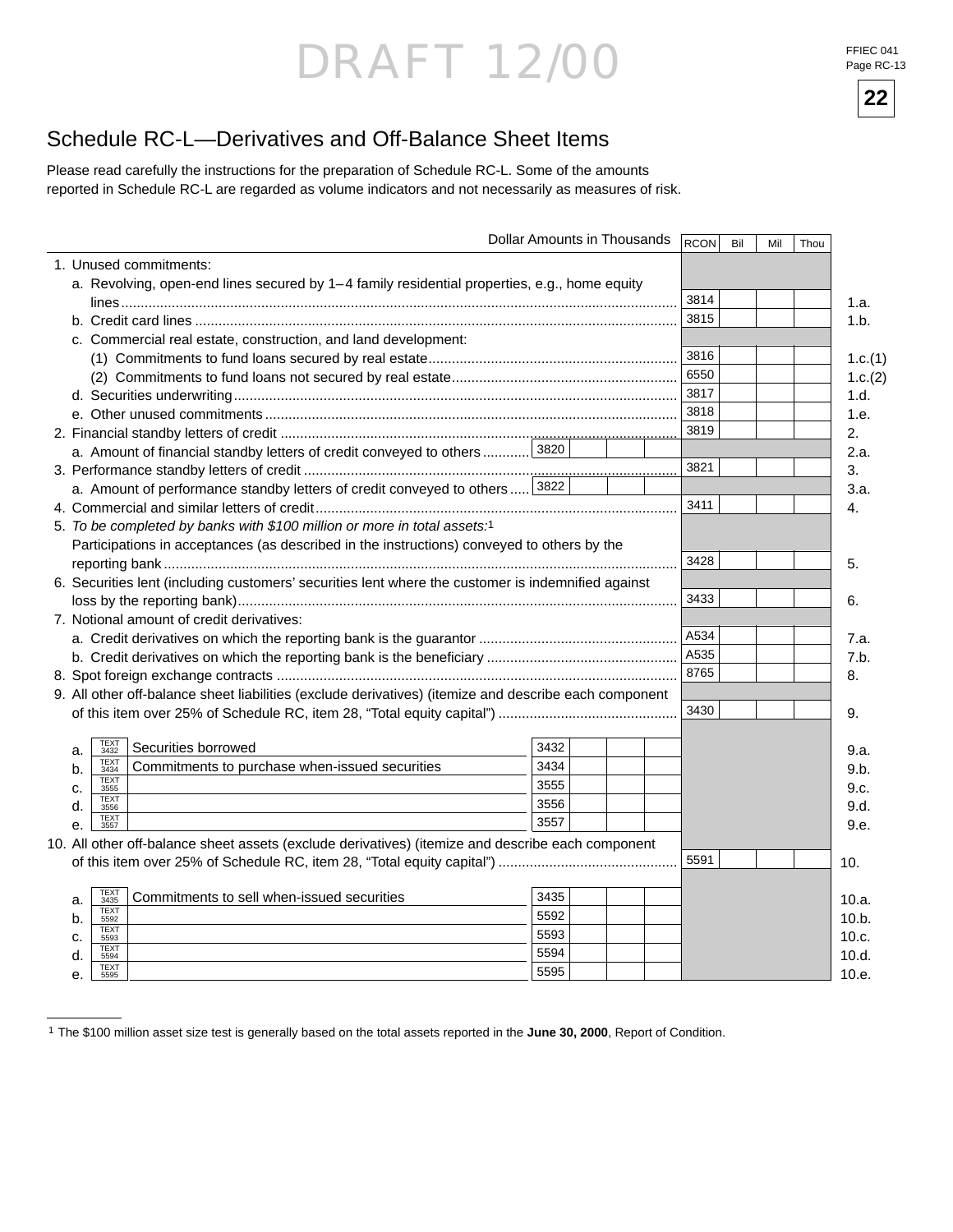### Schedule RC-L—Continued

| Dollar Amounts in Thousands                                                                                  |      |     | (Column A)<br>Interest Rate<br>Contracts |      |      |     | (Column B)<br>Foreign Exchange<br>Contracts |      |      | (Column C)<br>(Column D)<br>Commodity and<br><b>Equity Derivative</b><br>Contracts<br><b>Other Contracts</b> |                  |      |      |                  |                  |      |          |
|--------------------------------------------------------------------------------------------------------------|------|-----|------------------------------------------|------|------|-----|---------------------------------------------|------|------|--------------------------------------------------------------------------------------------------------------|------------------|------|------|------------------|------------------|------|----------|
| <b>Derivatives Position Indicators</b>                                                                       | Tril | Bil | Mil                                      | Thou | Tril | Bil | Mil                                         | Thou | Tril | Bil                                                                                                          | Mil              | Thou | Tril | Bil              | Mil              | Thou |          |
| 11. Gross amounts (e.g., notional<br>amounts) (for each column, sum of<br>items 11.a through 11.e must equal |      |     |                                          |      |      |     |                                             |      |      |                                                                                                              |                  |      |      |                  |                  |      |          |
| sum of items 12 and 13):                                                                                     |      |     | <b>RCON 8693</b>                         |      |      |     | <b>RCON 8694</b>                            |      |      |                                                                                                              | <b>RCON 8695</b> |      |      |                  | <b>RCON 8696</b> |      |          |
|                                                                                                              |      |     |                                          |      |      |     |                                             |      |      |                                                                                                              |                  |      |      |                  |                  |      | 11.a.    |
|                                                                                                              |      |     | <b>RCON 8697</b>                         |      |      |     | <b>RCON 8698</b>                            |      |      |                                                                                                              | <b>RCON 8699</b> |      |      |                  | <b>RCON 8700</b> |      |          |
| b. Forward contracts                                                                                         |      |     |                                          |      |      |     |                                             |      |      |                                                                                                              |                  |      |      |                  |                  |      | 11.b.    |
| c. Exchange-traded option contracts:                                                                         |      |     | <b>RCON 8701</b>                         |      |      |     | <b>RCON 8702</b>                            |      |      |                                                                                                              | <b>RCON 8703</b> |      |      |                  | <b>RCON 8704</b> |      |          |
|                                                                                                              |      |     |                                          |      |      |     |                                             |      |      |                                                                                                              |                  |      |      |                  |                  |      | 11.c.(1) |
|                                                                                                              |      |     | <b>RCON 8705</b>                         |      |      |     | <b>RCON 8706</b>                            |      |      |                                                                                                              | <b>RCON 8707</b> |      |      |                  | <b>RCON 8708</b> |      |          |
| (2) Purchased options                                                                                        |      |     |                                          |      |      |     |                                             |      |      |                                                                                                              |                  |      |      |                  |                  |      | 11.c.(2) |
| d. Over-the-counter option contracts:                                                                        |      |     | <b>RCON 8709</b>                         |      |      |     | <b>RCON 8710</b>                            |      |      |                                                                                                              | <b>RCON 8711</b> |      |      |                  | <b>RCON 8712</b> |      |          |
| (1) Written options                                                                                          |      |     |                                          |      |      |     |                                             |      |      |                                                                                                              |                  |      |      |                  |                  |      | 11.d.(1) |
|                                                                                                              |      |     | <b>RCON 8713</b>                         |      |      |     | <b>RCON 8714</b>                            |      |      | <b>RCON 8715</b>                                                                                             |                  |      |      | <b>RCON 8716</b> |                  |      |          |
| (2) Purchased options                                                                                        |      |     |                                          |      |      |     |                                             |      |      |                                                                                                              |                  |      |      |                  |                  |      | 11.d.(2) |
|                                                                                                              |      |     | <b>RCON 3450</b>                         |      |      |     | <b>RCON 3826</b>                            |      |      |                                                                                                              | <b>RCON 8719</b> |      |      |                  | <b>RCON 8720</b> |      |          |
|                                                                                                              |      |     |                                          |      |      |     |                                             |      |      |                                                                                                              |                  |      |      |                  |                  |      | 11.e.    |
| 12. Total gross notional amount of                                                                           |      |     | RCON A126                                |      |      |     | RCON A127                                   |      |      |                                                                                                              | <b>RCON 8723</b> |      |      |                  | <b>RCON 8724</b> |      |          |
| derivative contracts held for trading                                                                        |      |     |                                          |      |      |     |                                             |      |      |                                                                                                              |                  |      |      |                  |                  |      | 12.      |
| 13. Total gross notional amount of                                                                           |      |     |                                          |      |      |     |                                             |      |      |                                                                                                              |                  |      |      |                  |                  |      |          |
| derivative contracts held for                                                                                |      |     | <b>RCON 8725</b>                         |      |      |     | <b>RCON 8726</b>                            |      |      |                                                                                                              | <b>RCON 8727</b> |      |      |                  | <b>RCON 8728</b> |      |          |
| purposes other than trading                                                                                  |      |     |                                          |      |      |     |                                             |      |      |                                                                                                              |                  |      |      |                  |                  |      | 13.      |
| a. Interest rate swaps where the                                                                             |      |     |                                          |      |      |     |                                             |      |      |                                                                                                              |                  |      |      |                  |                  |      |          |
| bank has agreed to pay a                                                                                     |      |     | RCON A589                                |      |      |     |                                             |      |      |                                                                                                              |                  |      |      |                  |                  |      |          |
|                                                                                                              |      |     |                                          |      |      |     |                                             |      |      |                                                                                                              |                  |      |      |                  |                  |      | 13.a.    |
| 14. To be completed by banks with                                                                            |      |     |                                          |      |      |     |                                             |      |      |                                                                                                              |                  |      |      |                  |                  |      |          |
| \$100 million or more in total assets:1                                                                      |      |     |                                          |      |      |     |                                             |      |      |                                                                                                              |                  |      |      |                  |                  |      |          |
| Gross fair values:                                                                                           |      |     |                                          |      |      |     |                                             |      |      |                                                                                                              |                  |      |      |                  |                  |      |          |
| a. Contracts held for trading:                                                                               |      |     | <b>RCON 8733</b>                         |      |      |     | <b>RCON 8734</b>                            |      |      |                                                                                                              | <b>RCON 8735</b> |      |      |                  | <b>RCON 8736</b> |      |          |
| (1) Gross positive fair value                                                                                |      |     |                                          |      |      |     |                                             |      |      |                                                                                                              |                  |      |      |                  |                  |      | 14.a.(1) |
|                                                                                                              |      |     | <b>RCON 8737</b>                         |      |      |     | <b>RCON 8738</b>                            |      |      |                                                                                                              | <b>RCON 8739</b> |      |      |                  | <b>RCON 8740</b> |      |          |
| (2) Gross negative fair value                                                                                |      |     |                                          |      |      |     |                                             |      |      |                                                                                                              |                  |      |      |                  |                  |      | 14.a.(2) |
| b. Contracts held for purposes other                                                                         |      |     |                                          |      |      |     |                                             |      |      |                                                                                                              |                  |      |      |                  |                  |      |          |
| than trading:                                                                                                |      |     | <b>RCON 8741</b>                         |      |      |     | <b>RCON 8742</b>                            |      |      |                                                                                                              | <b>RCON 8743</b> |      |      |                  | <b>RCON 8744</b> |      |          |
| (1) Gross positive fair value                                                                                |      |     |                                          |      |      |     |                                             |      |      |                                                                                                              |                  |      |      |                  |                  |      | 14.b.(1) |
|                                                                                                              |      |     | <b>RCON 8745</b>                         |      |      |     | <b>RCON 8746</b>                            |      |      |                                                                                                              | <b>RCON 8747</b> |      |      |                  | <b>RCON 8748</b> |      |          |
| (2) Gross negative fair value                                                                                |      |     |                                          |      |      |     |                                             |      |      |                                                                                                              |                  |      |      |                  |                  |      | 14.b.(2) |

<sup>1</sup> The \$100 million asset size test is generally based on the total assets reported in the **June 30, 2000**, Report of Condition.

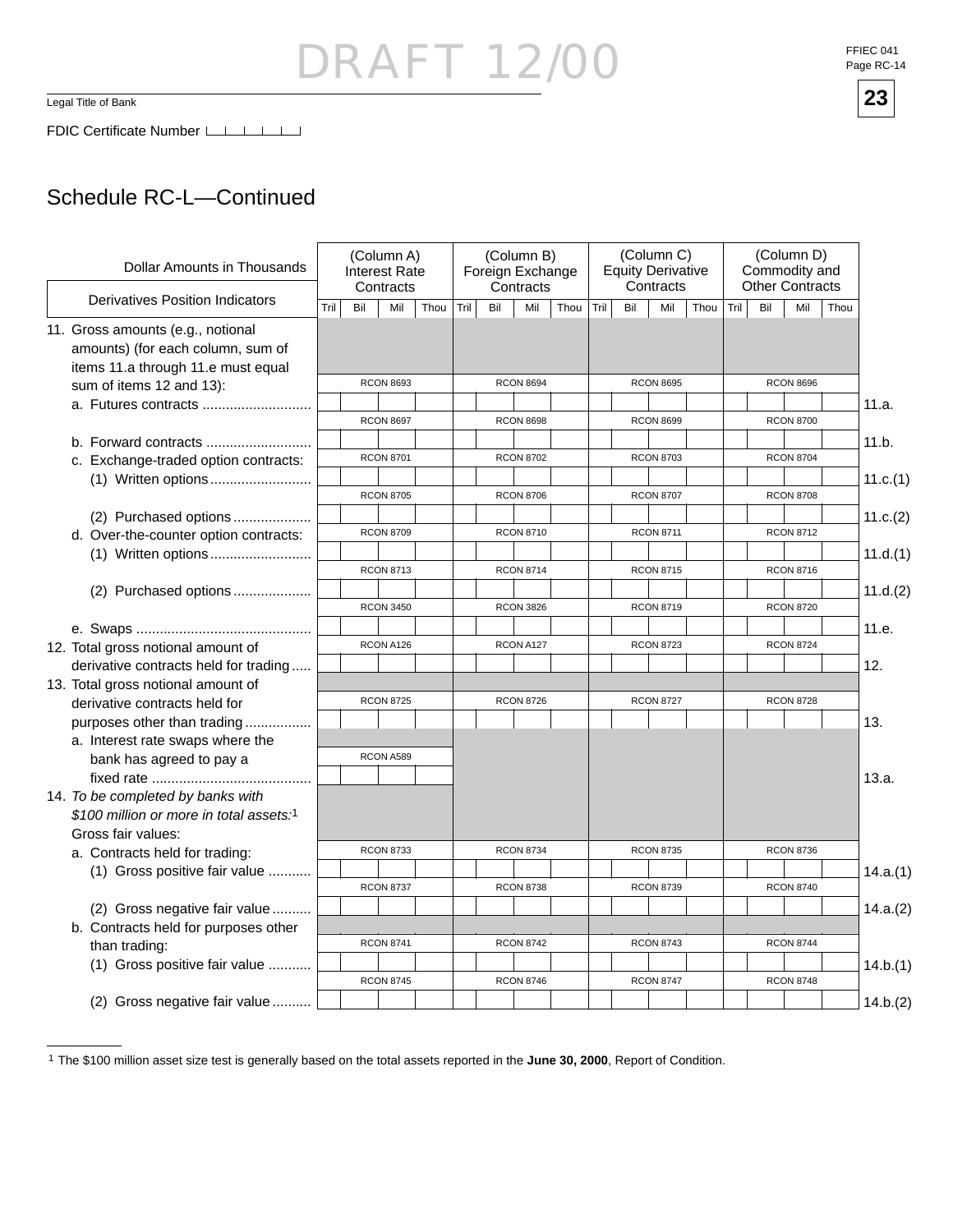Legal Title of Bank

### Schedule RC-M—Memoranda

| Dollar Amounts in Thousands                                                                     | RCON        | Bil | Mil | Thou |         |
|-------------------------------------------------------------------------------------------------|-------------|-----|-----|------|---------|
| 1. Extensions of credit by the reporting bank to its executive officers, directors, principal   |             |     |     |      |         |
| shareholders, and their related interests as of the report date:                                |             |     |     |      |         |
| a. Aggregate amount of all extensions of credit to all executive officers, directors, principal |             |     |     |      |         |
|                                                                                                 | 6164        |     |     |      | 1.a.    |
| b. Number of executive officers, directors, and principal shareholders to whom the amount       |             |     |     |      |         |
| of all extensions of credit by the reporting bank (including extensions of credit to            |             |     |     |      |         |
| Number<br>related interests) equals or exceeds the lesser of \$500,000 or 5 percent             |             |     |     |      |         |
| 6165<br>of total capital as defined for this purpose in agency regulations                      |             |     |     |      | 1.b.    |
| 2. Intangible assets other than goodwill:                                                       |             |     |     |      |         |
|                                                                                                 | 3164        |     |     |      | 2.a.    |
|                                                                                                 |             |     |     |      | 2.a.(1) |
|                                                                                                 | B026        |     |     |      | 2.b.    |
|                                                                                                 | 5507        |     |     |      | 2.c.    |
| d. Total (sum of items 2.a, 2.b, and 2.c) (must equal Schedule RC, item 10.b)                   | 0426        |     |     |      | 2.d.    |
| 3. Other real estate owned:                                                                     |             |     |     |      |         |
|                                                                                                 | 5372        |     |     |      | 3.a.    |
| b. All other real estate owned:                                                                 |             |     |     |      |         |
|                                                                                                 | 5508        |     |     |      | 3.b.(1) |
|                                                                                                 | 5509        |     |     |      | 3.b.(2) |
|                                                                                                 | 5510        |     |     |      | 3.b.(3) |
|                                                                                                 | 5511        |     |     |      | 3.b.(4) |
|                                                                                                 | 5512        |     |     |      | 3.b.(5) |
|                                                                                                 | 2150        |     |     |      | 3.c.    |
| 4. Investments in unconsolidated subsidiaries and associated companies:                         |             |     |     |      |         |
|                                                                                                 | 5374        |     |     |      | 4.a.    |
| b. All other investments in unconsolidated subsidiaries and associated companies                | 5375        |     |     |      | 4.b.    |
|                                                                                                 | 2130        |     |     |      | 4.c.    |
| 5. Other borrowed money:                                                                        |             |     |     |      |         |
| a. Federal Home Loan Bank advances:                                                             |             |     |     |      |         |
|                                                                                                 | 2651        |     |     |      | 5.a.(1) |
| (2) With a remaining maturity of more than one year through three years                         | <b>B565</b> |     |     |      | 5.a.(2) |
|                                                                                                 | <b>B566</b> |     |     |      | 5.a.(3) |
| b. Other borrowings:                                                                            |             |     |     |      |         |
|                                                                                                 | <b>B571</b> |     |     |      | 5.b.(1) |
| (2) With a remaining maturity of more than one year through three years                         | <b>B567</b> |     |     |      | 5.b.(2) |
|                                                                                                 | <b>B568</b> |     |     |      | 5.b.(3) |
| c. Total (sum of items 5.a.(1) through 5.b.(3) must equal Schedule RC, item 16)                 | 3190        |     |     |      | 5.c.    |
|                                                                                                 |             |     |     |      |         |
|                                                                                                 |             | Yes |     | No   |         |
| 6. Does the reporting bank sell private label or third party mutual funds and annuities?        | <b>B569</b> |     |     |      | 6.      |
|                                                                                                 |             |     |     |      |         |
|                                                                                                 | <b>RCON</b> | Bil | Mil | Thou |         |
| 7. Assets under the reporting bank's management in proprietary mutual funds and annuities       | <b>B570</b> |     |     |      | 7.      |

DRAFT 12/00

FFIEC 041 Page RC-15

**24**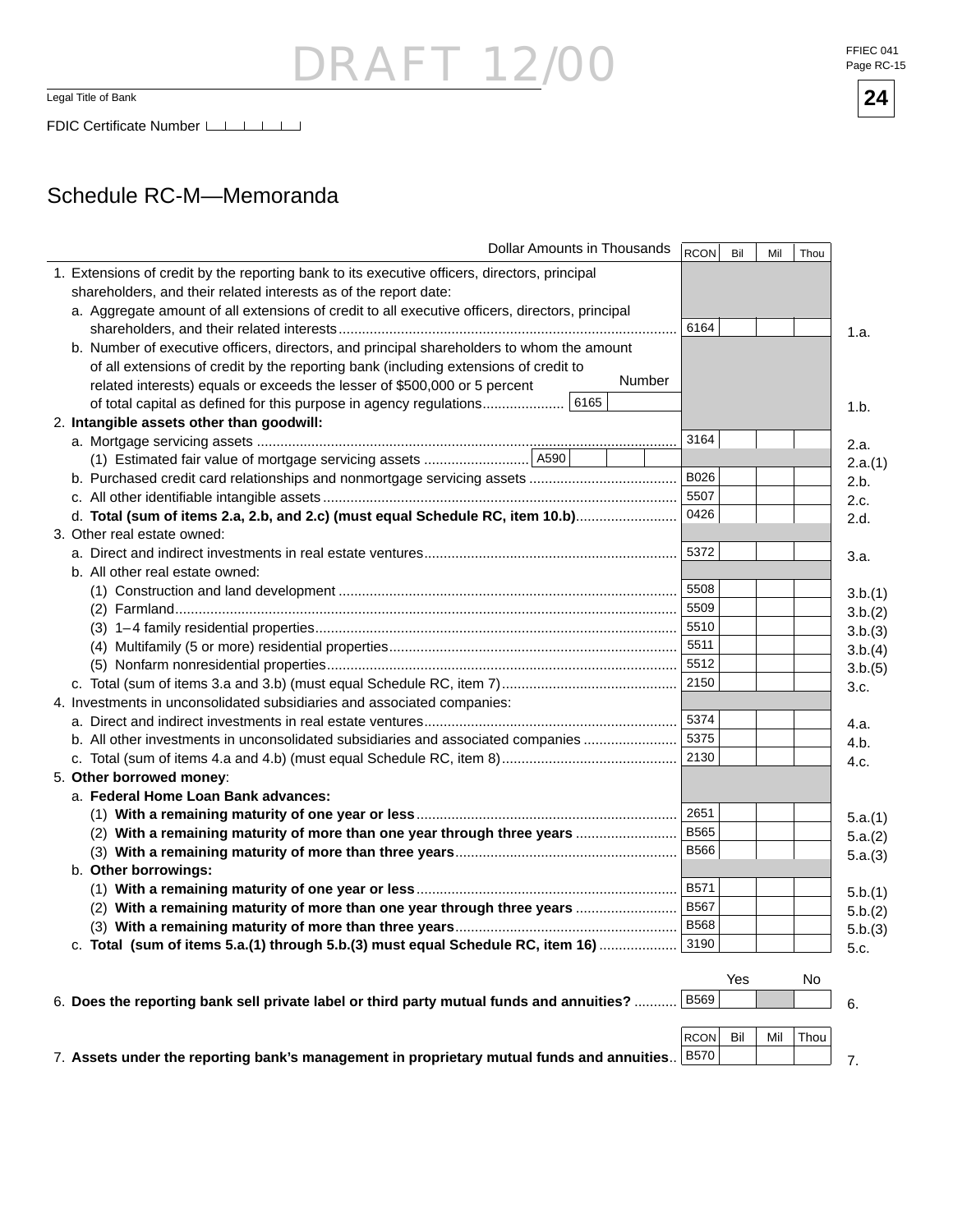FFIEC 041 Page RC-16

**25**



|                                                   |             | 30 through 89<br>days and still | (Column A)<br>Past due<br>accruing |      |             |     | (Column B)<br>Past due 90<br>days or more<br>and still<br>accruing |      |             | (Column C)<br>Nonaccrual |     |      |         |
|---------------------------------------------------|-------------|---------------------------------|------------------------------------|------|-------------|-----|--------------------------------------------------------------------|------|-------------|--------------------------|-----|------|---------|
| <b>Dollar Amounts in Thousands</b>                | <b>RCON</b> | Bil                             | Mil                                | Thou | <b>RCON</b> | Bil | Mil                                                                | Thou | <b>RCON</b> | Bil                      | Mil | Thou |         |
| 1. Loans secured by real estate:                  |             |                                 |                                    |      |             |     |                                                                    |      |             |                          |     |      |         |
| a. Construction, land development, and other      |             |                                 |                                    |      |             |     |                                                                    |      |             |                          |     |      |         |
|                                                   | 2759        |                                 |                                    |      | 2769        |     |                                                                    |      | 3492        |                          |     |      | 1.a.    |
|                                                   | 3493        |                                 |                                    |      | 3494        |     |                                                                    |      | 3495        |                          |     |      | 1.b.    |
| c. Secured by 1-4 family residential properties:  |             |                                 |                                    |      |             |     |                                                                    |      |             |                          |     |      |         |
| (1) Revolving, open-end loans secured by          |             |                                 |                                    |      |             |     |                                                                    |      |             |                          |     |      |         |
| 1-4 family residential properties and             |             |                                 |                                    |      |             |     |                                                                    |      |             |                          |     |      |         |
| extended under lines of credit                    | 5398        |                                 |                                    |      | 5399        |     |                                                                    |      | 5400        |                          |     |      | 1.c.(1) |
| (2) Closed-end loans secured by 1-4 family        |             |                                 |                                    |      |             |     |                                                                    |      |             |                          |     |      |         |
| residential properties                            | 5401        |                                 |                                    |      | 5402        |     |                                                                    |      | 5403        |                          |     |      | 1.c.(2) |
| d. Secured by multifamily (5 or more) residential |             |                                 |                                    |      |             |     |                                                                    |      |             |                          |     |      |         |
|                                                   | 3499        |                                 |                                    |      | 3500        |     |                                                                    |      | 3501        |                          |     |      | 1.d.    |
| e. Secured by nonfarm nonresidential              |             |                                 |                                    |      |             |     |                                                                    |      |             |                          |     |      |         |
|                                                   | 3502        |                                 |                                    |      | 3503        |     |                                                                    |      | 3504        |                          |     |      | 1.e.    |
| 2. Loans to depository institutions and           |             |                                 |                                    |      |             |     |                                                                    |      |             |                          |     |      |         |
| acceptances of other banks                        | B834        |                                 |                                    |      | B835        |     |                                                                    |      | B836        |                          |     |      | 2.      |
| 3. Not applicable                                 |             |                                 |                                    |      |             |     |                                                                    |      |             |                          |     |      |         |
| 4. Commercial and industrial loans                | 1606        |                                 |                                    |      | 1607        |     |                                                                    |      | 1608        |                          |     |      | 4.      |
| 5. Loans to individuals for household, family,    |             |                                 |                                    |      |             |     |                                                                    |      |             |                          |     |      |         |
| and other personal expenditures:                  |             |                                 |                                    |      |             |     |                                                                    |      |             |                          |     |      |         |
|                                                   | <b>B575</b> |                                 |                                    |      | <b>B576</b> |     |                                                                    |      | <b>B577</b> |                          |     |      | 5.a.    |
| b. Other (includes single payment, install-       |             |                                 |                                    |      |             |     |                                                                    |      |             |                          |     |      |         |
| ment, all student loans, and revolving            |             |                                 |                                    |      |             |     |                                                                    |      |             |                          |     |      |         |
| credit plans other than credit cards)             | <b>B578</b> |                                 |                                    |      | <b>B579</b> |     |                                                                    |      | <b>B580</b> |                          |     |      | 5.b.    |
| 6. Loans to foreign governments and official      |             |                                 |                                    |      |             |     |                                                                    |      |             |                          |     |      |         |
|                                                   | 5389        |                                 |                                    |      | 5390        |     |                                                                    |      | 5391        |                          |     |      | 6.      |
|                                                   | 5459        |                                 |                                    |      | 5460        |     |                                                                    |      | 5461        |                          |     |      | 7.      |
|                                                   | 1226        |                                 |                                    |      | 1227        |     |                                                                    |      | 1228        |                          |     |      | 8.      |
| 9. Debt securities and other assets (exclude      |             |                                 |                                    |      |             |     |                                                                    |      |             |                          |     |      |         |
| other real estate owned and other repossessed     |             |                                 |                                    |      |             |     |                                                                    |      |             |                          |     |      |         |
|                                                   | 3505        |                                 |                                    |      | 3506        |     |                                                                    |      | 3507        |                          |     |      | 9.      |

Amounts reported in Schedule RC-N, items 1 through 8, above include guaranteed and unguaranteed portions of past due and nonaccrual loans and leases. Report in item 10 below certain guaranteed loans and leases that have already been included in the amounts reported in items 1 through 8.

|                                                    | <b>RCON</b> | Bil | Mil | Thou   RCON | Bil | Mil | Thou RCON | Bil | Mil | Thou |       |
|----------------------------------------------------|-------------|-----|-----|-------------|-----|-----|-----------|-----|-----|------|-------|
| 10. Loans and leases reported in items 1 through 8 |             |     |     |             |     |     |           |     |     |      |       |
| above which are wholly or partially guaranteed     |             |     |     |             |     |     |           |     |     |      |       |
|                                                    | ا 5612.     |     |     | 5613        |     |     | 5614      |     |     |      | 10.   |
| a. Guaranteed portion of loans and leases          |             |     |     |             |     |     |           |     |     |      |       |
| included in item 10 above                          | 5615        |     |     | : 5616 '    |     |     | 5617      |     |     |      | 10.a. |

<sup>&</sup>lt;sup>1</sup> Includes past due and nonaccrual "Loans to finance agricultural production and other loans to farmers," "Obligations (other than securities and leases) of states and political subdivisions in the U.S.," and "Other loans."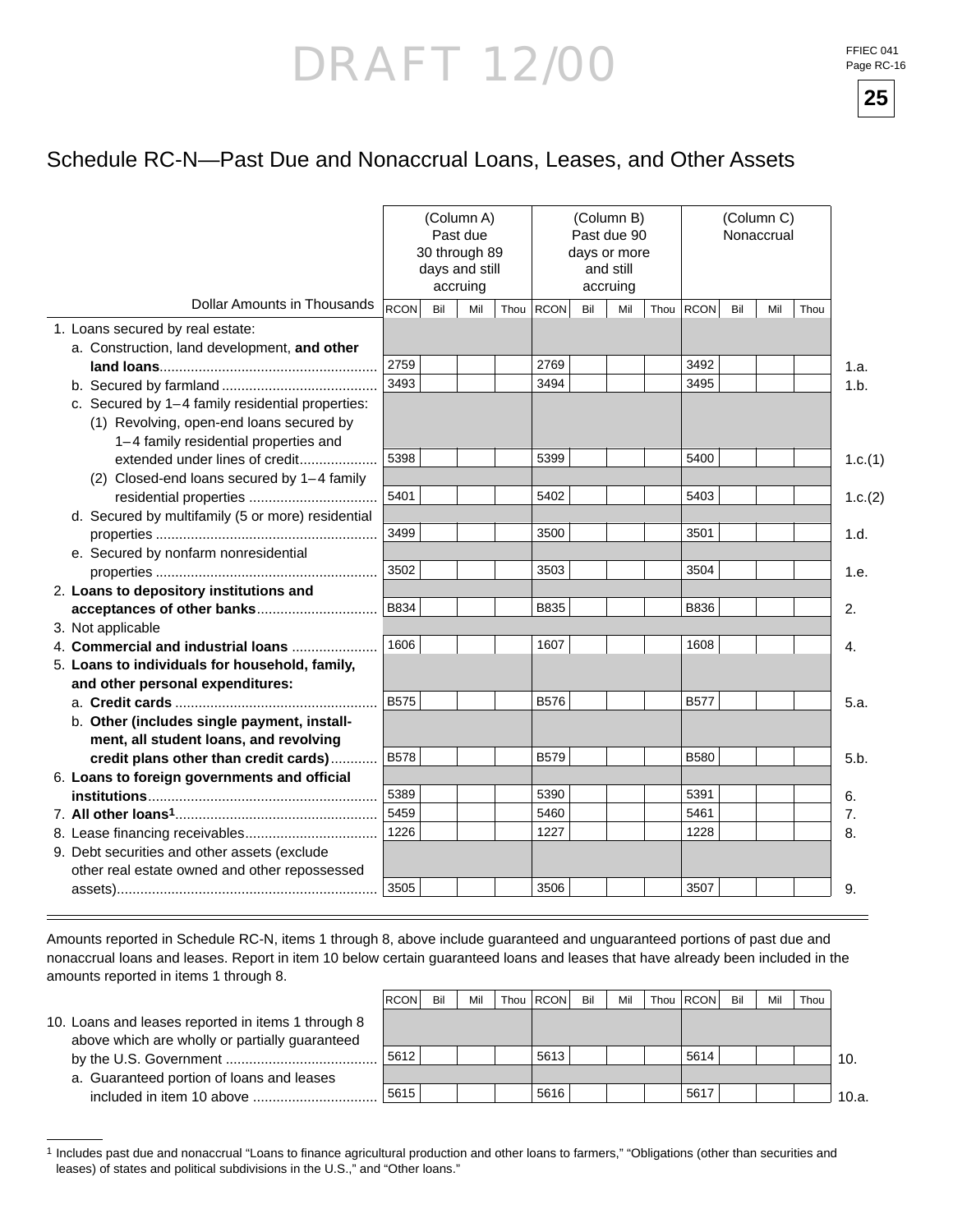## Schedule RC-N—Continued

| FFIEC 041 |            |
|-----------|------------|
|           | Page RC-17 |

|                                                                                                                                                                                                                                                                                                                                                                                                          |             |     |                                                                       |           |     |                                                                    |      |             |     |                          |      |      | 26     |
|----------------------------------------------------------------------------------------------------------------------------------------------------------------------------------------------------------------------------------------------------------------------------------------------------------------------------------------------------------------------------------------------------------|-------------|-----|-----------------------------------------------------------------------|-----------|-----|--------------------------------------------------------------------|------|-------------|-----|--------------------------|------|------|--------|
| Memoranda                                                                                                                                                                                                                                                                                                                                                                                                |             |     | (Column A)<br>Past due<br>30 through 89<br>days and still<br>accruing |           |     | (Column B)<br>Past due 90<br>days or more<br>and still<br>accruing |      |             |     | (Column C)<br>Nonaccrual |      |      |        |
| <b>Dollar Amounts in Thousands</b>                                                                                                                                                                                                                                                                                                                                                                       | <b>RCON</b> | Bil | Mil                                                                   | Thou RCON | Bil | Mil                                                                | Thou | <b>RCON</b> | Bil | Mil                      | Thou |      |        |
| 1. Restructured loans and leases included in<br>Schedule RC-N, items 1 through 8, above<br>(and not reported in Schedule RC-C, Part I,                                                                                                                                                                                                                                                                   | 1658        |     |                                                                       | 1659      |     |                                                                    |      | 1661        |     |                          |      | M.1. |        |
| 2. Loans to finance commercial real estate,<br>construction, and land development activities<br>(not secured by real estate) included in                                                                                                                                                                                                                                                                 |             |     |                                                                       |           |     |                                                                    |      |             |     |                          |      |      |        |
| Schedule RC-N, items 4 and 7, above<br>3. Memorandum items 3.a. through 3.d are to be<br>completed by banks with \$300 million or more<br><i>in total assets:</i> 1<br>a. Loans secured by real estate to non-U.S.<br>addressees (domicile) (included in                                                                                                                                                 | 6558        |     |                                                                       | 6559      |     |                                                                    |      | 6560        |     |                          |      | M.2. |        |
| Schedule RC-N, item 1, above)                                                                                                                                                                                                                                                                                                                                                                            | 1248        |     |                                                                       | 1249      |     |                                                                    |      | 1250        |     |                          |      |      | M.3.a. |
| b. Loans to foreign banks (included in<br>Schedule RC-N, item 2, above)                                                                                                                                                                                                                                                                                                                                  | 5380        |     |                                                                       | 5381      |     |                                                                    |      | 5382        |     |                          |      |      | M.3.b. |
| c. Commercial and industrial loans to non-U.S.<br>addressees (domicile) (included in                                                                                                                                                                                                                                                                                                                     |             |     |                                                                       |           |     |                                                                    |      |             |     |                          |      |      |        |
| Schedule RC-N, item 4, above)<br>d. Lease financing receivables of non-U.S.<br>addressees (domicile) (included in                                                                                                                                                                                                                                                                                        | 1254        |     |                                                                       | 1255      |     |                                                                    |      | 1256        |     |                          |      |      | M.3.c. |
| Schedule RC-N, item 8, above)<br>4. Memorandum item 4 is to be completed by:1<br>• banks with \$300 million or more in total assets<br>• banks with less than \$300 million in total assets<br>that have loans to finance agricultural<br>production and other loans to farmers<br>(Schedule RC-C, part I, item 3) exceeding<br>five percent of total loans:<br>Loans to finance agricultural production | 1271        |     |                                                                       | 1272      |     |                                                                    |      | 1791        |     |                          |      |      | M.3.d. |
| and other loans to farmers (included in                                                                                                                                                                                                                                                                                                                                                                  | 1594        |     |                                                                       | 1597      |     |                                                                    |      | 1583        |     |                          |      |      |        |
| Schedule RC-N, item 7, above)                                                                                                                                                                                                                                                                                                                                                                            |             |     |                                                                       |           |     |                                                                    |      |             |     |                          |      | M.4. |        |
| 5. Memorandum item 5 is to be completed by<br>banks with \$300 million or more in total assets:1                                                                                                                                                                                                                                                                                                         |             |     | (Column A)<br>Past due 30<br>through 89 days                          |           |     | (Column B)<br>Past due 90<br>days or more                          |      |             |     |                          |      |      |        |

3529 | | | | 3530  $|RCON|$  Bil  $|Mi|$  Thou  $|RCON|$  Bil  $|Mi|$  Thou commodity and equity contracts: **Fair value of amounts carried as assets...........**  $3529$   $\vert$   $\vert$   $\vert$   $3530$   $\vert$   $\vert$   $\vert$   $\vert$  M.5.

1 The \$300 million asset size test and the five percent of total loans test are generally based on the total assets and total loans reported on the **June 30, 2000,** Report of Condition.

Person to whom questions about the Reports of Condition and Income should be directed:

Name and Title (TEXT 8901)

E-mail Address (TEXT 4086)

Telephone: Area code/phone number/extension (TEXT 8902) FAX: Area code/phone number (TEXT 9116)

Interest rate, foreign exchange rate, and other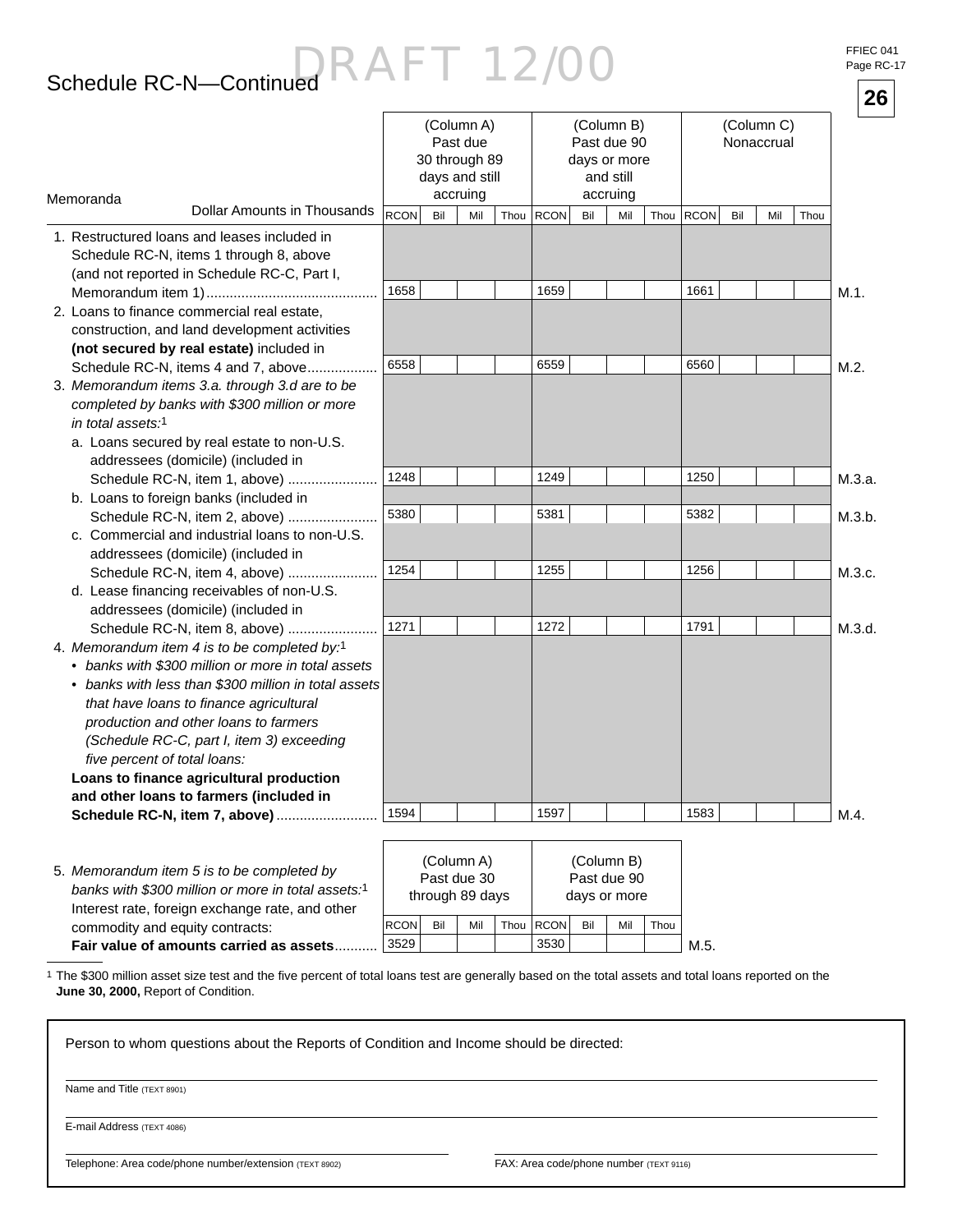**27**



| Dollar Amounts in Thousands                                                                        | RCON | Bil | Mil | Thou |         |
|----------------------------------------------------------------------------------------------------|------|-----|-----|------|---------|
| 1. Unposted debits (see instructions):                                                             |      |     |     |      |         |
|                                                                                                    | 0030 |     |     |      | 1.a.    |
| ОR                                                                                                 |      |     |     |      |         |
| b. Separate amount of unposted debits:                                                             |      |     |     |      |         |
|                                                                                                    | 0031 |     |     |      | 1.b.(1) |
|                                                                                                    | 0032 |     |     |      | 1.b.(2) |
| 2. Unposted credits (see instructions):                                                            |      |     |     |      |         |
|                                                                                                    | 3510 |     |     |      | 2.a.    |
| 0R                                                                                                 |      |     |     |      |         |
| b. Separate amount of unposted credits:                                                            |      |     |     |      |         |
|                                                                                                    | 3512 |     |     |      | 2.b.(1) |
|                                                                                                    | 3514 |     |     |      | 2.b.(2) |
| 3. Uninvested trust funds (cash) held in bank's own trust department (not included in total        |      |     |     |      |         |
|                                                                                                    | 3520 |     |     |      | 3.      |
| 4. Deposits of consolidated subsidiaries (not included in total deposits):                         |      |     |     |      |         |
|                                                                                                    | 2211 |     |     |      | 4.a.    |
|                                                                                                    | 2351 |     |     |      | 4.b.    |
|                                                                                                    | 5514 |     |     |      | 4.c.    |
| 5. Not applicable                                                                                  |      |     |     |      |         |
| 6. Reserve balances actually passed through to the Federal Reserve by the reporting bank on        |      |     |     |      |         |
| behalf of its respondent depository institutions that are also reflected as deposit liabilities of |      |     |     |      |         |
| the reporting bank:                                                                                |      |     |     |      |         |
| a. Amount reflected in demand deposits (included in Schedule RC-E, item 7, column B)               | 2314 |     |     |      | 6.a.    |
| b. Amount reflected in time and savings deposits <sup>1</sup> (included in Schedule RC-E,          |      |     |     |      |         |
|                                                                                                    | 2315 |     |     |      | 6.b.    |
| 7. Unamortized premiums and discounts on time and savings deposits: 1, 2                           |      |     |     |      |         |
|                                                                                                    | 5516 |     |     |      | 7.a.    |
|                                                                                                    | 5517 |     |     |      | 7.b.    |
| 8. To be completed by banks with "Oakar deposits."                                                 |      |     |     |      |         |
| a. Deposits purchased or acquired from other FDIC-insured institutions during the quarter:         |      |     |     |      |         |
| (1) Total deposits purchased or acquired from other FDIC-insured institutions during               |      |     |     |      |         |
|                                                                                                    | A531 |     |     |      | 8.a.(1) |
| (2) Amount of purchased or acquired deposits reported in item 8.a.(1) above attributable           |      |     |     |      |         |
| to a secondary fund (i.e., BIF members report deposits attributable to SAIF; SAIF                  |      |     |     |      |         |
|                                                                                                    | A532 |     |     |      | 8.a.(2) |
| b. Total deposits sold or transferred to other FDIC-insured institutions during the quarter        | A533 |     |     |      | 8.b.    |
|                                                                                                    | 5596 |     |     |      | 9.      |
| 10. Benefit-responsive "Depository Institution Investment Contracts" (included in total deposits)  | 8432 |     |     |      | 10.     |

<sup>1</sup> For FDIC insurance and FICO assessment purposes, "time and savings deposits" consists of nontransaction accounts and all transaction accounts other than demand deposits.

<sup>2</sup> Exclude core deposit intangibles.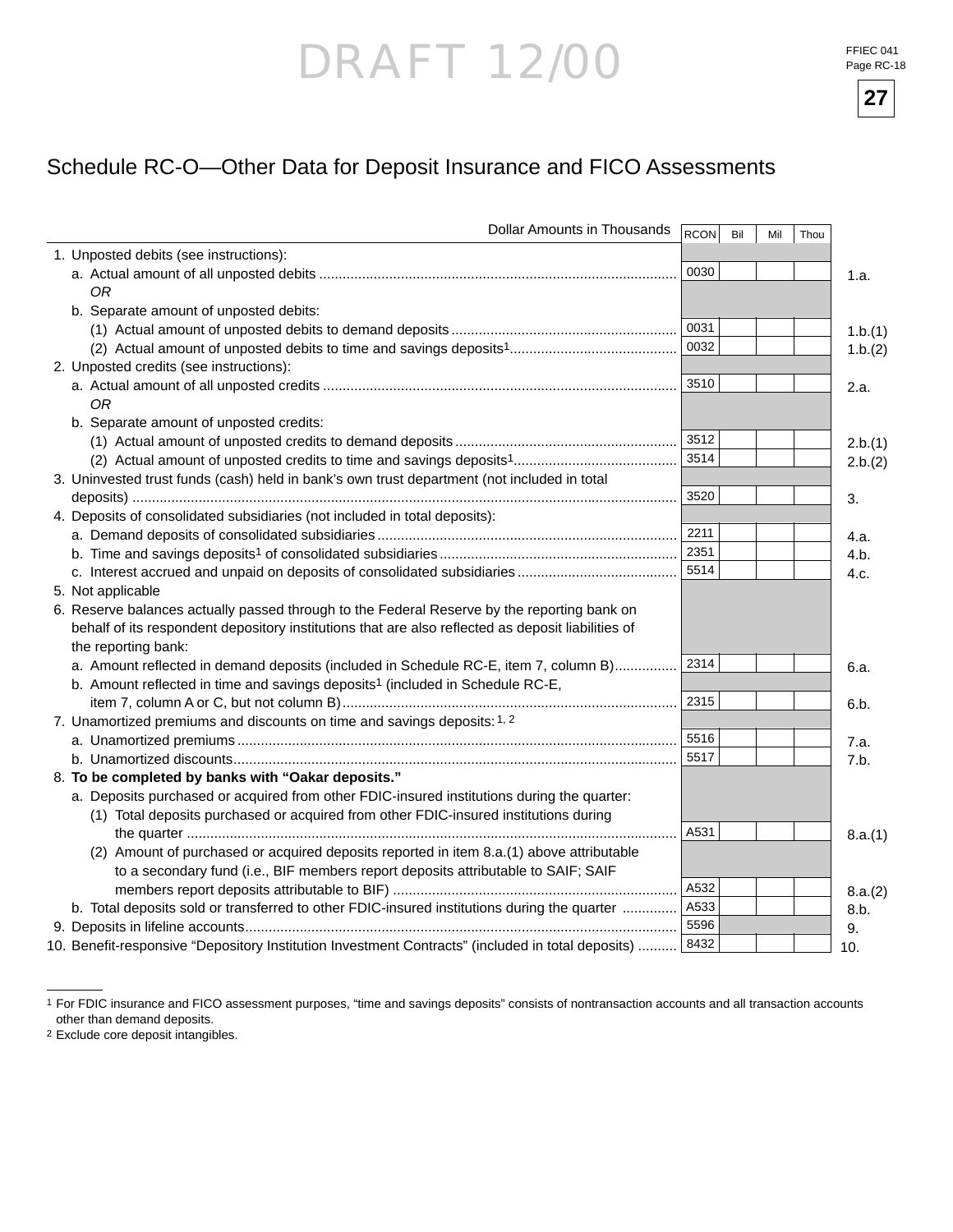FFIEC 041 Page RC-19

**28**

## Schedule RC-O—Continued

|                              |                                                                                                                                                                                                                                                                                | Dollar Amounts in Thousands | <b>RCON</b> | Bil | Mil | Thou |       |
|------------------------------|--------------------------------------------------------------------------------------------------------------------------------------------------------------------------------------------------------------------------------------------------------------------------------|-----------------------------|-------------|-----|-----|------|-------|
| demand balances:             | 11. Adjustments to demand deposits reported in Schedule RC-E for certain reciprocal                                                                                                                                                                                            |                             |             |     |     |      |       |
|                              | a. Amount by which demand deposits would be reduced if the reporting bank's reciprocal<br>demand balances with the domestic offices of U.S. banks and savings associations and                                                                                                 |                             |             |     |     |      |       |
|                              | insured branches in Puerto Rico and U.S. territories and possessions that were reported                                                                                                                                                                                        |                             | 8785        |     |     |      | 11.a. |
|                              | b. Amount by which demand deposits would be increased if the reporting bank's reciprocal<br>demand balances with foreign banks and foreign offices of other U.S. banks (other than<br>insured branches in Puerto Rico and U.S. territories and possessions) that were reported |                             |             |     |     |      |       |
|                              |                                                                                                                                                                                                                                                                                |                             | A181        |     |     |      | 11.b. |
|                              | c. Amount by which demand deposits would be reduced if cash items in process of<br>collection were included in the calculation of the reporting bank's net reciprocal demand<br>balances with the domestic offices of U.S. banks and savings associations and insured          |                             |             |     |     |      |       |
|                              | branches in Puerto Rico and U.S. territories and possessions in Schedule RC-E                                                                                                                                                                                                  |                             | A182        |     |     |      | 11.c. |
| reciprocal demand balances): | 12. Amount of assets netted against deposit liabilities on the balance sheet (Schedule RC) in<br>accordance with generally accepted accounting principles (exclude amounts related to                                                                                          |                             |             |     |     |      |       |
|                              |                                                                                                                                                                                                                                                                                |                             | A527        |     |     |      | 12.a. |
|                              |                                                                                                                                                                                                                                                                                |                             | A528        |     |     |      | 12.b. |
|                              | Memoranda (to be completed each quarter except as noted)                                                                                                                                                                                                                       | Dollar Amounts in Thousands |             |     |     |      |       |
|                              | 1 Total deposits of the bank (sum of Memorandum items 1 a (1) and 1 b (1)                                                                                                                                                                                                      |                             | RCON        | Bil | Mil | Thou |       |

| 1. Total deposits of the bank (sum of Memorandum items 1.a.(1) and 1.b.(1) |               |      |           |
|----------------------------------------------------------------------------|---------------|------|-----------|
| must equal Schedule RC, item 13.a):                                        |               |      |           |
| a. Deposit account of \$100,000 or less:                                   |               |      |           |
|                                                                            |               | 2702 | M.1.a.(1) |
| (2) Number of deposit accounts of \$100,000 or less (to be                 | <b>Number</b> |      |           |
|                                                                            | 3779          |      | M.1.a.(2) |
| b. Deposit accounts of more than \$100,000:                                |               |      |           |
|                                                                            |               | 2710 | M.1.b.(1) |
|                                                                            | Number        |      |           |
| (2)                                                                        |               |      | M.1.b.(2) |

2. Estimated amount of uninsured deposits of the bank:

| a. An estimate of your bank's uninsured deposits can be determined by multiplying the |
|---------------------------------------------------------------------------------------|
| number of deposit accounts of more than \$100,000 reported in Memorandum item 1.b.(2) |
| above by \$100,000 and subtracting the result from the amount of deposit accounts of  |
| more than \$100,000 reported in Memorandum item 1.b.(1) above.                        |

 Indicate in the appropriate box at the right whether your bank has a method or procedure for determining a better estimate of uninsured deposits than the estimate described above............................................................................................................................ b. If the box marked YES has been checked, report the estimate of uninsured deposits

| D. If the box marked TES has been checked, report the estimate or uninsured deposits |
|--------------------------------------------------------------------------------------|
|                                                                                      |
|                                                                                      |

| 3. Has the reporting institution been consolidated with a parent bank or savings association   |  |
|------------------------------------------------------------------------------------------------|--|
| in that parent bank's or parent saving association's Call Report or Thrift Financial Report?   |  |
| If so, report the legal title and FDIC Certificate Number of the parent bank or parent savings |  |
| association:                                                                                   |  |
| <b>TEXT</b><br>A545                                                                            |  |



| RCON FDIC Cert No. |  |  |  |
|--------------------|--|--|--|
|                    |  |  |  |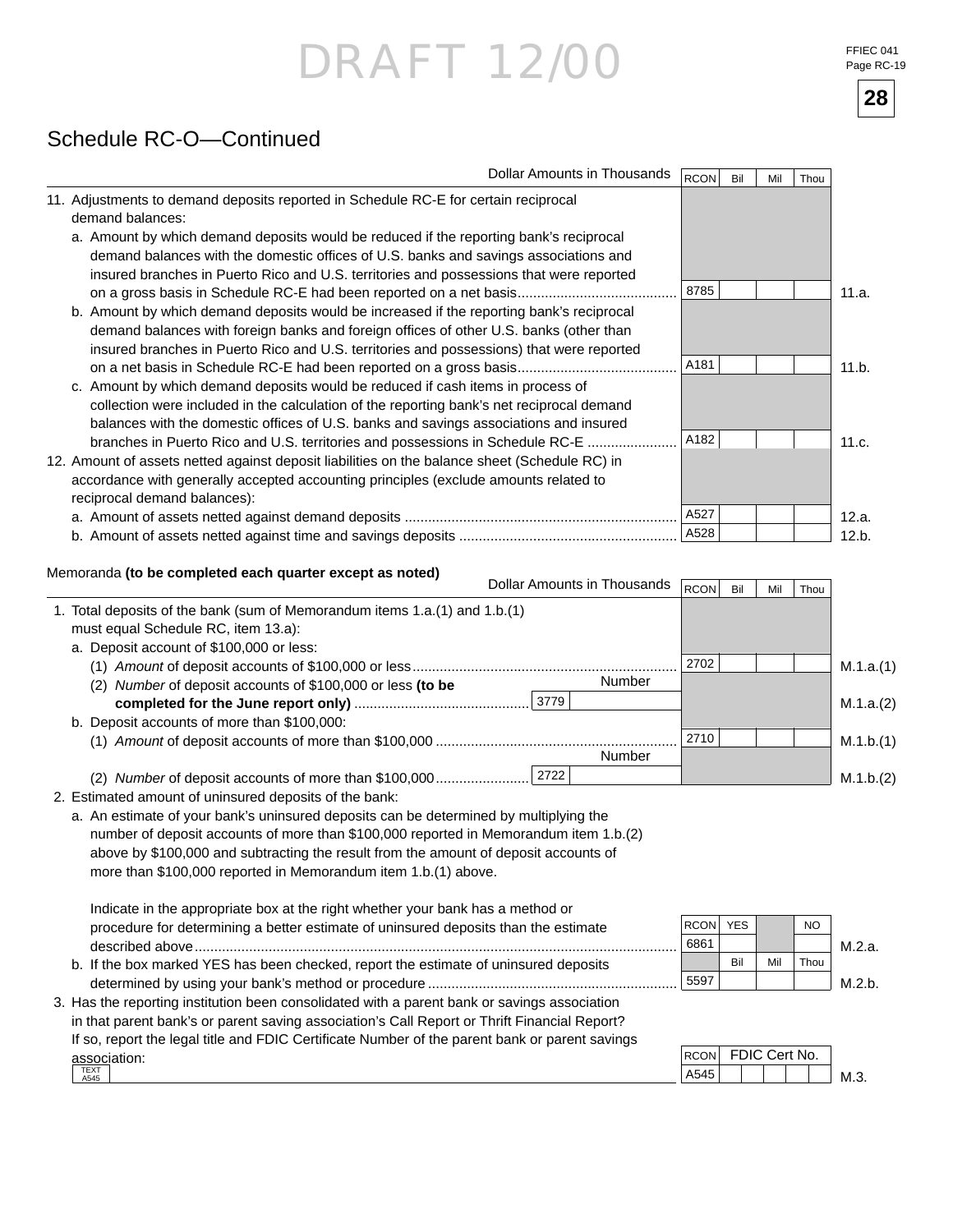Legal Title of Bank **29**

FDIC Certificate Number LACTER LACTER

### **Schedule RC-R—Regulatory Capital**

| Dollar Amounts in Thousands                                                                            | RCON        | Bil | Mil        | Thou |
|--------------------------------------------------------------------------------------------------------|-------------|-----|------------|------|
| <b>Tier 1 capital</b>                                                                                  |             |     |            |      |
|                                                                                                        | 3210        |     |            |      |
| 2. Net unrealized gains (losses) on available-for-sale securities (if a gain, deduct it from item 1 in |             |     |            |      |
|                                                                                                        | 8434        |     |            |      |
|                                                                                                        | A221        |     |            |      |
| 4. Accumulated net gains (losses) on cash flow hedges (if a gain, deduct it from item 1 in the         |             |     |            |      |
|                                                                                                        | 4336        |     |            |      |
|                                                                                                        | <b>B588</b> |     |            |      |
|                                                                                                        | <b>B589</b> |     |            |      |
|                                                                                                        | <b>B590</b> |     |            |      |
| 8. LESS: Disallowed servicing assets and purchased credit card relationships                           | B591        |     |            |      |
|                                                                                                        | 5610        |     |            |      |
|                                                                                                        | B592        |     |            |      |
|                                                                                                        | 8274        |     |            |      |
|                                                                                                        |             |     |            |      |
| <b>Tier 2 capital</b>                                                                                  |             |     |            |      |
|                                                                                                        | 5306        |     |            |      |
|                                                                                                        | <b>B593</b> |     |            |      |
|                                                                                                        | 5310        |     |            |      |
| 15. Unrealized gains on available-for-sale equity securities includible in Tier 2 capital              | 2221        |     |            |      |
|                                                                                                        | <b>B594</b> |     |            |      |
|                                                                                                        | 5311        |     |            |      |
|                                                                                                        | 8275        |     |            |      |
|                                                                                                        |             |     |            |      |
|                                                                                                        | 1395        |     |            |      |
|                                                                                                        | <b>B595</b> |     |            |      |
|                                                                                                        | 3792        |     |            |      |
|                                                                                                        |             |     |            |      |
|                                                                                                        |             |     |            |      |
| Total assets for leverage ratio                                                                        |             |     |            |      |
|                                                                                                        | 3368        |     |            |      |
| 23. LESS: Disallowed goodwill and other disallowed intangible assets (from item 7 above)               | <b>B590</b> |     |            |      |
| 24. LESS: Disallowed servicing assets and purchased credit card relationships (from item 8 above)      | B591        |     |            |      |
|                                                                                                        | 5610        |     |            |      |
|                                                                                                        | <b>B596</b> |     |            |      |
| 27. Average total assets for leverage capital purposes (item 22 less items 23 through 26)              | A224        |     |            |      |
|                                                                                                        |             |     |            |      |
| Adjustments for financial subsidiaries                                                                 | <b>B503</b> |     |            |      |
|                                                                                                        |             |     |            |      |
|                                                                                                        | <b>B504</b> |     |            |      |
|                                                                                                        | <b>B505</b> |     |            |      |
| <b>Capital ratios</b>                                                                                  |             |     |            |      |
| (Column A)<br>(Column B is to be completed by all banks. Column A is to be completed by                |             |     | (Column B) |      |
| <b>RCON</b><br>Percentage                                                                              | <b>RCON</b> |     | Percentage |      |
| banks with financial subsidiaries.)<br>7273                                                            | 7204        |     |            |      |
| 7274                                                                                                   | 7206        |     |            |      |



<sup>&</sup>lt;sup>1</sup> The ratio for column B is item 11 divided by item 27. The ratio for column A is item 11 minus one half of item 28 divided by (item 27 minus item 30). <sup>2</sup> The ratio for column B is item 11 divided by item 62. The ratio for column A is item 11 minus one half of item 28 divided by (item 62 minus item 29).

<sup>&</sup>lt;sup>3</sup> The ratio for column B is item 21 divided by item 62. The ratio for column A is item 21 minus item 28 divided by (item 62 minus item 29).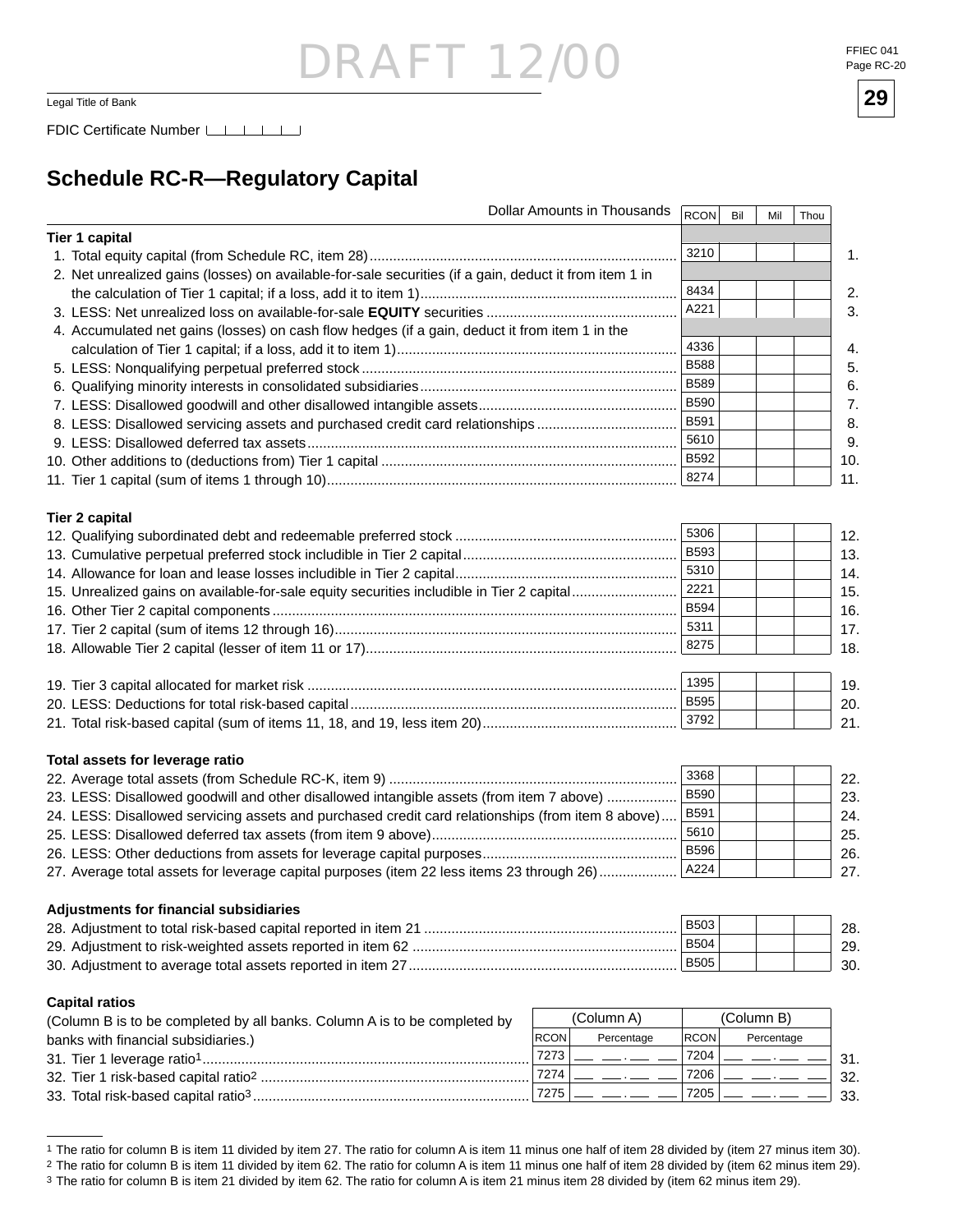FFIEC 041Page RC-21

**30**

### Schedule RC-R—Continued

Banks are not required to risk-weight each on-balance sheet asset and the credit equivalent amount of each off-balance sheet item that qualifies for a risk weight of less than 100 percent (50 percent for derivatives) at its lower risk weight. When completing items 34 through 54 of Schedule RC-R, each bank should decide for itself how detailed a risk-weight analysis it wishes to perform. In other words, a bank can choose from among its assets and off-balance sheet items that have a risk weight of less than 100 percent which ones to risk-weight at an appropriate lower risk weight, or it can simply risk-weight some or all of these items at a 100 percent risk weight (50 percent for derivatives).

|                                                           |     | (Column A)       |     | (Column B)              |      |     | (Column C)       |      |     | (Column D)       |      |     | (Column E)       |                                    |     | (Column F)       |      |
|-----------------------------------------------------------|-----|------------------|-----|-------------------------|------|-----|------------------|------|-----|------------------|------|-----|------------------|------------------------------------|-----|------------------|------|
|                                                           |     | Totals<br>(from  |     | Items Not<br>Subject to |      |     |                  |      |     |                  |      |     |                  | Allocation by Risk Weight Category |     |                  |      |
|                                                           |     | Schedule RC)     |     | Risk-Weighting          |      |     | $0\%$            |      |     | 20%              |      |     | 50%              |                                    |     | 100%             |      |
| Dollar Amounts in Thousands                               | Bil | Mil<br>Thou      | Bil | Mil                     | Thou | Bil | Mil              | Thou | Bil | Mil              | Thou | Bil | Mil              | Thou                               | Bil | Mil              | Thou |
| <b>Balance Sheet Asset Categories</b>                     |     |                  |     |                         |      |     |                  |      |     |                  |      |     |                  |                                    |     |                  |      |
| 34. Cash and balances due from depository institutions    |     |                  |     |                         |      |     |                  |      |     |                  |      |     |                  |                                    |     |                  |      |
| (Column A equals the sum of Schedule RC items 1.a         |     | <b>RCON 0010</b> |     |                         |      |     | RCON B600        |      |     | RCON B601        |      |     |                  |                                    |     | RCON B602        |      |
|                                                           |     |                  |     |                         |      |     |                  |      |     |                  |      |     |                  |                                    |     |                  | 34.  |
|                                                           |     | <b>RCON 1754</b> |     | RCON B603               |      |     | RCON B604        |      |     | RCON B605        |      |     | RCON B606        |                                    |     | RCON B607        |      |
|                                                           |     |                  |     |                         |      |     |                  |      |     |                  |      |     |                  |                                    |     |                  | 35.  |
|                                                           |     | <b>RCON 1773</b> |     | RCON B608               |      |     | RCON B609        |      |     | RCON B610        |      |     | RCON B611        |                                    |     | RCON B612        |      |
|                                                           |     |                  |     |                         |      |     |                  |      |     |                  |      |     |                  |                                    |     |                  | 36.  |
| 37. Federal funds sold and securities purchased under     |     | <b>RCON 1350</b> |     |                         |      |     | RCON B613        |      |     | RCON B614        |      |     |                  |                                    |     | RCON B616        | 37.  |
|                                                           |     | <b>RCON 5369</b> |     | RCON B617               |      |     | RCON B618        |      |     | RCON B619        |      |     | RCON B620        |                                    |     | RCON B621        |      |
|                                                           |     |                  |     |                         |      |     |                  |      |     |                  |      |     |                  |                                    |     |                  | 38.  |
|                                                           |     | RCON B528        |     | RCON B622               |      |     | RCON B623        |      |     | RCON B624        |      |     | RCON B625        |                                    |     | RCON B626        |      |
| 39. Loans and leases, net of unearned income <sup>1</sup> |     |                  |     |                         |      |     |                  |      |     |                  |      |     |                  |                                    |     |                  | 39.  |
|                                                           |     | <b>RCON 3123</b> |     | <b>RCON 3123</b>        |      |     |                  |      |     |                  |      |     |                  |                                    |     |                  |      |
|                                                           |     |                  |     |                         |      |     |                  |      |     |                  |      |     |                  |                                    |     |                  | 40.  |
|                                                           |     | <b>RCON 3545</b> |     | RCON B627               |      |     | RCON B628        |      |     | RCON B629        |      |     | RCON B630        |                                    |     | RCON B631        |      |
|                                                           |     |                  |     |                         |      |     |                  |      |     |                  |      |     |                  |                                    |     |                  | 41.  |
|                                                           |     | RCON B639        |     | RCON B640               |      |     | RCON B641        |      |     | RCON B642        |      |     | RCON B643        |                                    |     | <b>RCON 5339</b> |      |
|                                                           |     |                  |     |                         |      |     |                  |      |     |                  |      |     |                  |                                    |     |                  | 42.  |
|                                                           |     | <b>RCON 2170</b> |     | RCON B644               |      |     | <b>RCON 5320</b> |      |     | <b>RCON 5327</b> |      |     | <b>RCON 5334</b> |                                    |     | <b>RCON 5340</b> |      |
| 43. Total assets (sum of items 34 through 42)             |     |                  |     |                         |      |     |                  |      |     |                  |      |     |                  |                                    |     |                  | 43.  |

<sup>1</sup> Include any allocated transfer risk reserve in column B.

<sup>&</sup>lt;sup>2</sup> Includes premises and fixed assets, other real estate owned, investments in unconsolidated subsidiaries and associated companies, customers' liability on acceptances outstanding, intangible assets, and other assets.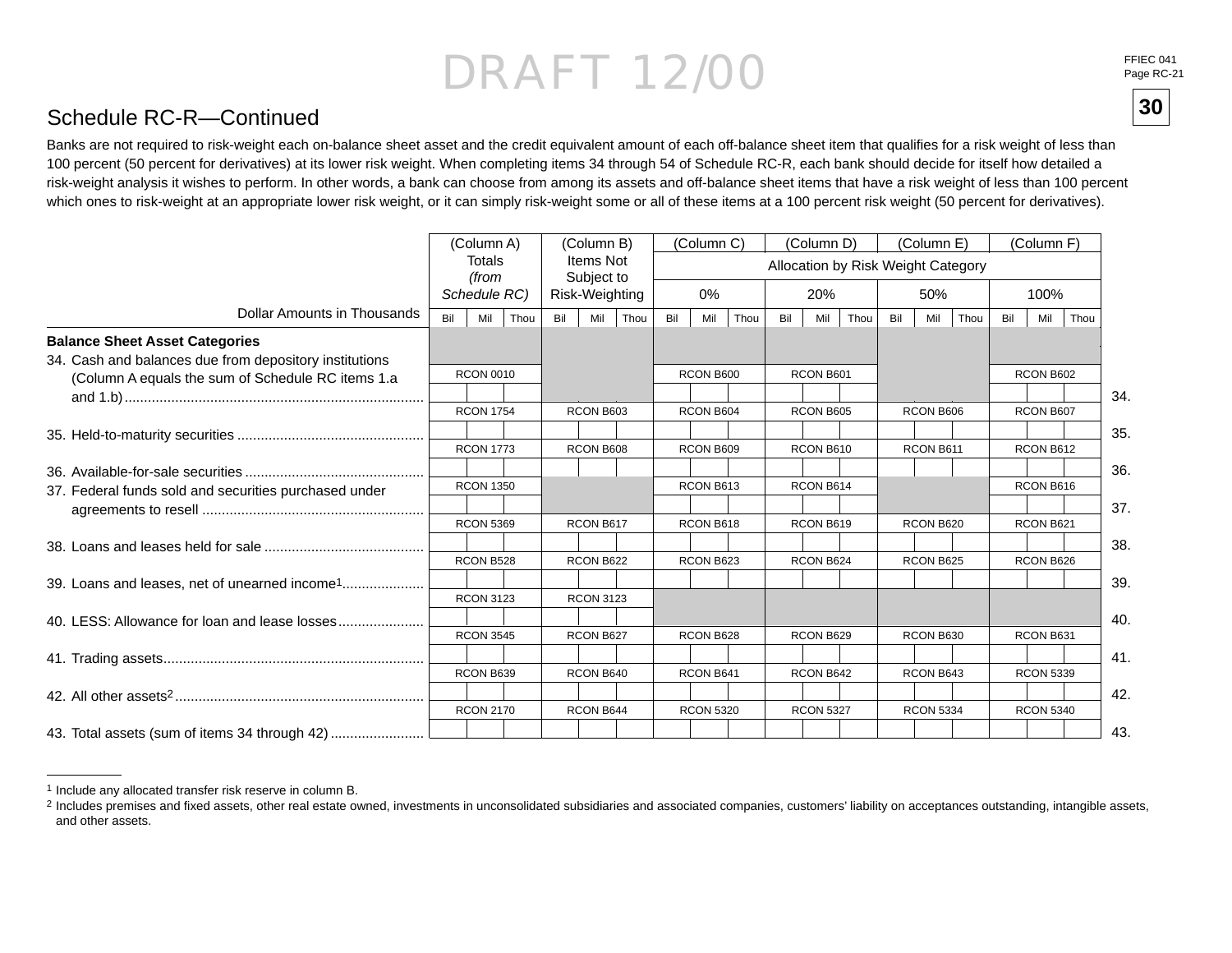### Schedule RC-R—Continued

|                                           |     | (Column A)                |      |                      |     | (Column B)           |      |     | (Column C) |      |     | (Column D) |                                    |     | (Column E) |      |     | (Column F) |      |
|-------------------------------------------|-----|---------------------------|------|----------------------|-----|----------------------|------|-----|------------|------|-----|------------|------------------------------------|-----|------------|------|-----|------------|------|
|                                           |     | Face Value<br>or Notional |      | Credit<br>Conversion |     | Credit<br>Equivalent |      |     |            |      |     |            | Allocation by Risk Weight Category |     |            |      |     |            |      |
|                                           |     | Amount                    |      | Factor               |     | Amount <sup>1</sup>  |      |     | $0\%$      |      |     | 20%        |                                    |     | 50%        |      |     | 100%       |      |
| <b>Dollar Amounts in Thousands</b>        | Bil | Mil                       | Thou |                      | Bil | Mil                  | Thou | Bil | Mil        | Thou | Bil | Mil        | Thou                               | Bil | Mil        | Thou | Bil | Mil        | Thou |
| Derivatives and Off-Balance Sheet Items   |     | <b>RCON 3819</b>          |      |                      |     | RCON B645            |      |     | RCON B646  |      |     | RCON B647  |                                    |     | RCON B648  |      |     | RCON B649  |      |
| 44. Financial standby letters of credit   |     |                           |      | 1.00                 |     |                      |      |     |            |      |     |            |                                    |     |            |      |     |            | 44.  |
| 45. Performance standby letters of        |     | <b>RCON 3821</b>          |      |                      |     | RCON B650            |      |     | RCON B651  |      |     | RCON B652  |                                    |     | RCON B653  |      |     | RCON B654  |      |
|                                           |     |                           |      | .50                  |     |                      |      |     |            |      |     |            |                                    |     |            |      |     |            | 45.  |
| 46. Commercial and similar letters of     |     | <b>RCON 3411</b>          |      |                      |     | RCON B655            |      |     | RCON B656  |      |     | RCON B657  |                                    |     | RCON B658  |      |     | RCON B659  |      |
|                                           |     |                           |      | .20                  |     |                      |      |     |            |      |     |            |                                    |     |            |      |     |            | 46.  |
| 47. Risk participations in bankers        |     | <b>RCON 3429</b>          |      |                      |     | RCON B660            |      |     | RCON B661  |      |     | RCON B662  |                                    |     |            |      |     | RCON B663  |      |
| acceptances acquired by the               |     |                           |      |                      |     |                      |      |     |            |      |     |            |                                    |     |            |      |     |            |      |
| reporting institution                     |     | <b>RCON 3433</b>          |      | 1.00                 |     |                      |      |     |            |      |     |            |                                    |     |            |      |     | RCON B668  | 47.  |
|                                           |     |                           |      |                      |     | RCON B664            |      |     | RCON B665  |      |     | RCON B666  |                                    |     | RCON B667  |      |     |            |      |
|                                           |     |                           |      | 1.00                 |     |                      |      |     |            |      |     |            |                                    |     |            |      |     |            | 48.  |
| 49. Retained recourse on small business   |     | RCON A250                 |      |                      |     | RCON B669            |      |     | RCON B670  |      |     | RCON B671  |                                    |     | RCON B672  |      |     | RCON B673  |      |
| obligations sold with recourse            |     |                           |      | 1.00                 |     |                      |      |     |            |      |     |            |                                    |     |            |      |     |            | 49.  |
| 50. Retained recourse on financial assets |     | <b>RCON 1727</b>          |      |                      |     | <b>RCON 2243</b>     |      |     |            |      |     |            |                                    |     |            |      |     | RCON B674  |      |
| sold with low-level recourse              |     |                           |      | $12.5*$              |     |                      |      |     |            |      |     |            |                                    |     |            |      |     |            | 50.  |
| 51. All other financial assets sold with  |     | RCON B675                 |      |                      |     | RCON B676            |      |     | RCON B677  |      |     | RCON B678  |                                    |     | RCON B679  |      |     | RCON B680  |      |
|                                           |     |                           |      | 1.00                 |     |                      |      |     |            |      |     |            |                                    |     |            |      |     |            | 51.  |
| 52. All other off-balance sheet           |     | RCON B681                 |      |                      |     | RCON B682            |      |     | RCON B683  |      |     | RCON B684  |                                    |     | RCON B685  |      |     | RCON B686  |      |
|                                           |     |                           |      | 1.00                 |     |                      |      |     |            |      |     |            |                                    |     |            |      |     |            | 52.  |
| 53. Unused commitments with an original   |     | <b>RCON 3833</b>          |      |                      |     | RCON B687            |      |     | RCON B688  |      |     | RCON B689  |                                    |     | RCON B690  |      |     | RCON B691  |      |
| maturity exceeding one year               |     |                           |      | .50                  |     |                      |      |     |            |      |     |            |                                    |     |            |      |     |            | 53.  |
|                                           |     |                           |      |                      |     | RCON A167            |      |     | RCON B693  |      |     | RCON B694  |                                    |     | RCON B695  |      |     |            |      |
| 54. Derivative contracts                  |     |                           |      |                      |     |                      |      |     |            |      |     |            |                                    |     |            |      |     |            | 54.  |

\* Or institution-specific factor.

1 Column A multiplied by credit conversion factor.

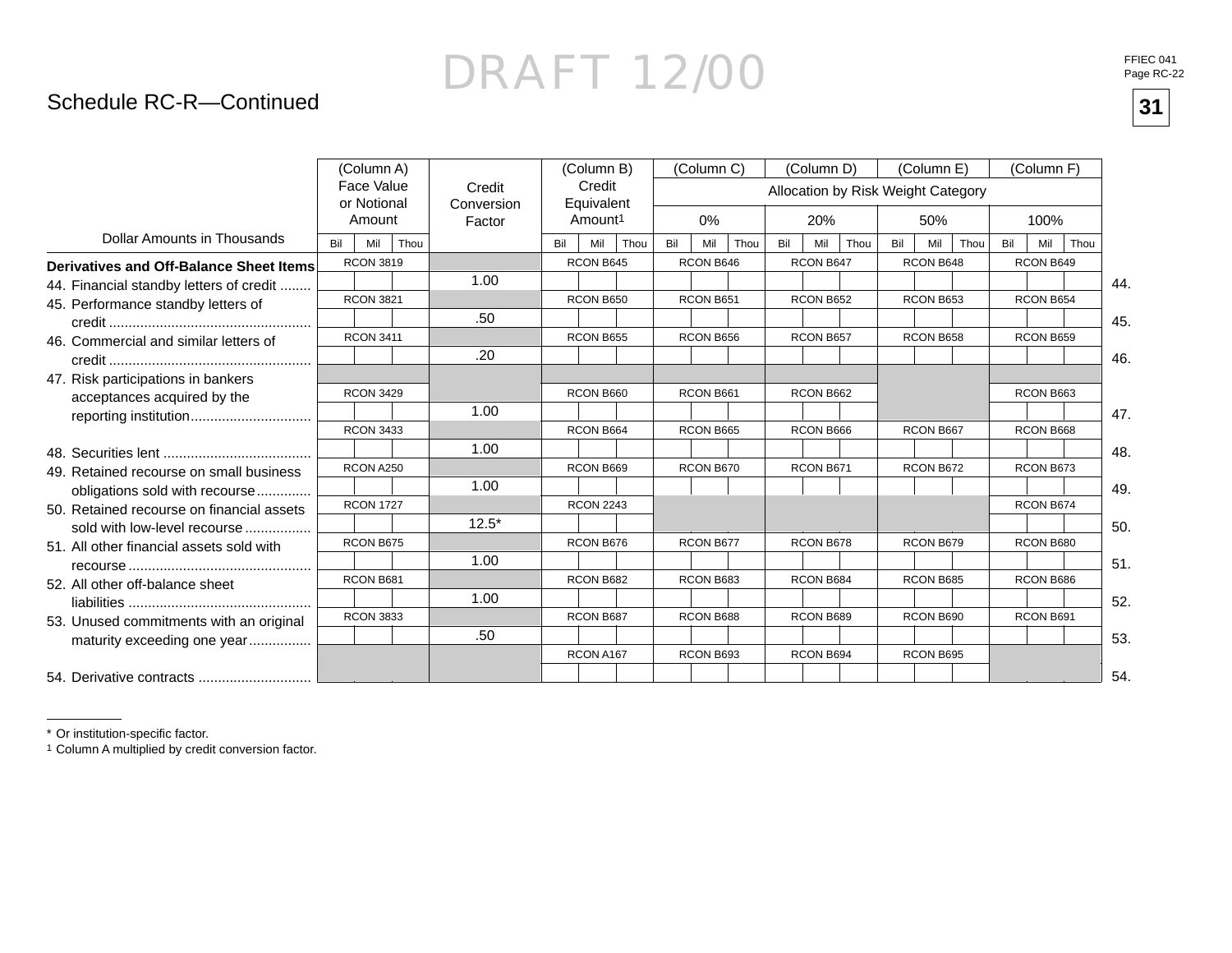### Schedule RC-R—Continued

## DRAFT 12/00

FFIEC 041Page RC-23

|                                                                                               |     |              |      |     |              |                                    |     |               |      |     |                  | 32  |
|-----------------------------------------------------------------------------------------------|-----|--------------|------|-----|--------------|------------------------------------|-----|---------------|------|-----|------------------|-----|
|                                                                                               |     | (Column C)   |      |     | (Column D)   |                                    |     | (Column E)    |      |     | (Column F)       |     |
|                                                                                               |     |              |      |     |              | Allocation by Risk Weight Category |     |               |      |     |                  |     |
|                                                                                               |     | $0\%$        |      |     | 20%          |                                    |     | 50%           |      |     | 100%             |     |
| Dollar Amounts in Thousands                                                                   | Bil | Mil          | Thou | Bil | Mil          | Thou                               | Bil | Mil           | Thou | Bil | Thou<br>Mil      |     |
| <b>Totals</b>                                                                                 |     |              |      |     |              |                                    |     |               |      |     |                  |     |
| 55. Total assets, derivatives, and off-balance sheet items by risk weight category (for each  |     | RCON B696    |      |     | RCON B697    |                                    |     | RCON B698     |      |     | RCON B699        |     |
|                                                                                               |     |              |      |     |              |                                    |     |               |      |     |                  | 55. |
|                                                                                               |     | $\times 0\%$ |      |     | $\times$ 20% |                                    |     | $\times 50\%$ |      |     | $\times$ 100%    | 56. |
| 57. Risk-weighted assets by risk weight category (for each column, item 55 multiplied by      |     | RCON B700    |      |     | RCON B701    |                                    |     | RCON B702     |      |     | RCON B703        |     |
|                                                                                               |     | $\Omega$     |      |     |              |                                    |     |               |      |     |                  | 57. |
|                                                                                               |     |              |      |     |              |                                    |     |               |      |     | <b>RCON 1651</b> |     |
|                                                                                               |     |              |      |     |              |                                    |     |               |      |     |                  | 58. |
| 59. Risk-weighted assets before deductions for excess allowance for loan and lease losses and |     |              |      |     |              |                                    |     |               |      |     | RCON B704        |     |
| allocated transfer risk reserve (sum of item 57, columns C through F, and item 58)            |     |              |      |     |              |                                    |     |               |      |     |                  | 59. |
|                                                                                               |     |              |      |     |              |                                    |     |               |      |     | RCON A222        |     |
|                                                                                               |     |              |      |     |              |                                    |     |               |      |     |                  | 60. |
|                                                                                               |     |              |      |     |              |                                    |     |               |      |     | <b>RCON 3128</b> |     |
|                                                                                               |     |              |      |     |              |                                    |     |               |      |     |                  | 61  |
|                                                                                               |     |              |      |     |              |                                    |     |               |      |     | RCON A223        |     |
|                                                                                               |     |              |      |     |              |                                    |     |               |      |     |                  |     |
|                                                                                               |     |              |      |     |              |                                    |     |               |      |     |                  | 62  |

#### Memoranda

| 17101110101100<br>l housands<br>וחו<br>' Amounts                                                            | n<br><b>RUUN</b> | Bil | Mil | Thou |     |
|-------------------------------------------------------------------------------------------------------------|------------------|-----|-----|------|-----|
| J by the risk-based.<br>e contracts covered.<br>standards<br>Curren<br>rivative<br><b>AVNOC</b><br>וגז<br>. | 8764             |     |     |      | M.1 |

|                                                         |           |            |                  | With a remaining maturity of |            |                                     |                    |            |                 |      |
|---------------------------------------------------------|-----------|------------|------------------|------------------------------|------------|-------------------------------------|--------------------|------------|-----------------|------|
|                                                         |           | (Column A) | One year or less |                              | (Column B) | Over one year<br>through five years |                    | (Column C) | Over five years |      |
| 2. Notional principal amounts of derivative contracts:1 | RCON Tril | Bil        | Mil              | Thou   RCON   Tril           | Bil        | Mil                                 | Thou RCON Tril Bil |            | Mil             | Thou |
|                                                         | 3809      |            |                  | 8766                         |            |                                     | 8767               |            |                 |      |
|                                                         | 3812      |            |                  | 8769                         |            |                                     | 8770               |            |                 |      |
|                                                         | 8771      |            |                  | 8772                         |            |                                     | 8773               |            |                 |      |
|                                                         | 8774      |            |                  | 8775                         |            |                                     | 8776               |            |                 |      |
|                                                         | 18777     |            |                  | 8778                         |            |                                     | 8779               |            |                 |      |
|                                                         | A000      |            |                  | A001                         |            |                                     | A002               |            |                 |      |

<sup>1</sup> Exclude foreign exchange contracts with an original maturity of 14 days or less and all futures contracts.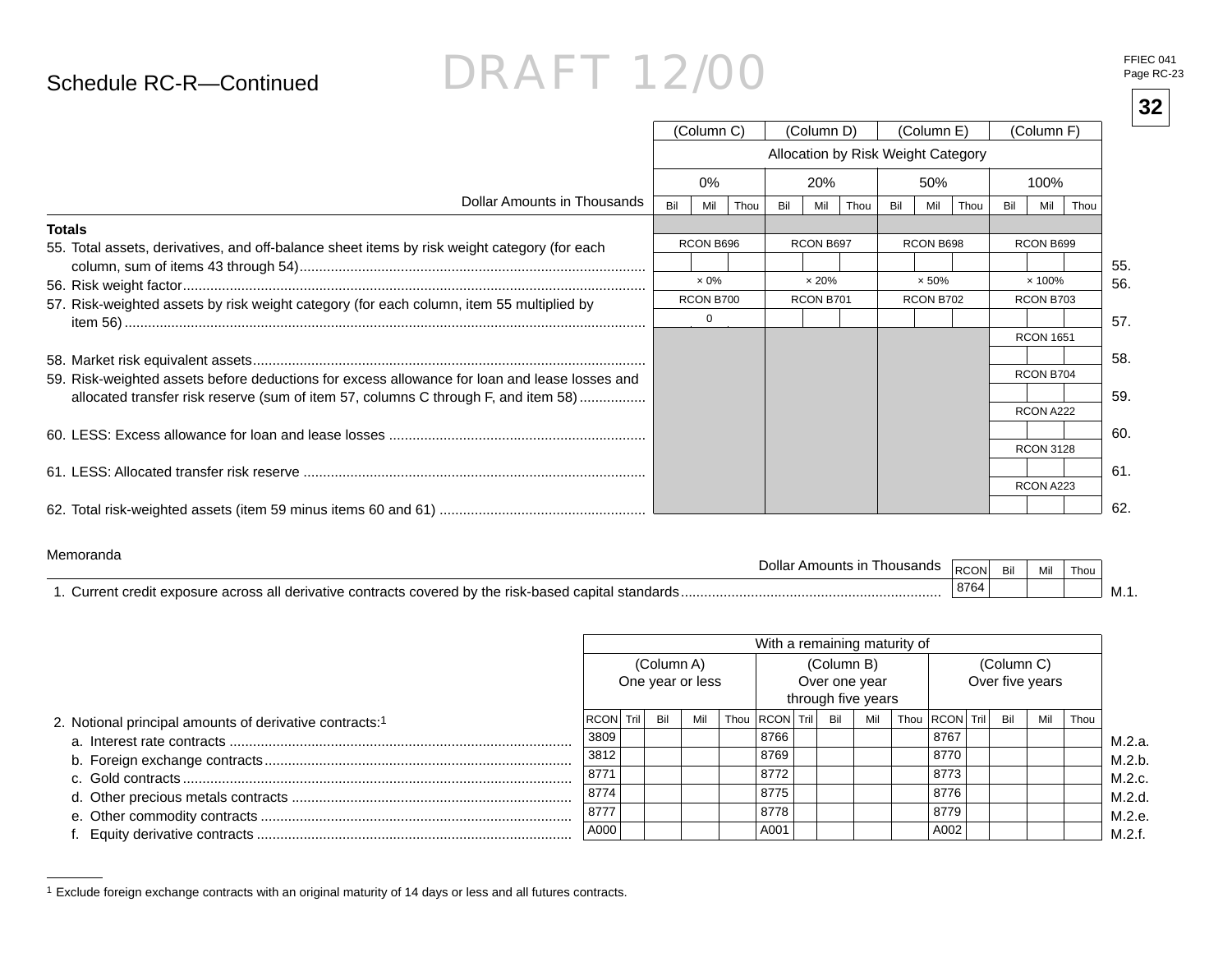### DRAFT 12/00FFIEC 041 Page RC-24

FDIC Certificate Number

### **Schedule RC-S—Securitization and Asset Sale Activities**

**Memorandum items 1, 2, 4, and 5 are to be completed in the March 31, 2001, Report of Condition. All of Schedule RC-S (excluding Memorandum items 4 and 5) is to be completed beginning June 30, 2001.**

| <b>Dollar Amounts in Thousands</b>                                                                                                                                                                                | Bil | (Column A)<br>1-4 Family<br>Residential<br>Loans<br>Mil | Thou | Bil | (Column B)<br>Home<br>Equity<br>Lines<br>Mil | Thou | Bil | (Column C)<br>Credit<br>Card<br>Receivables<br>Mil | Thou | Bil | (Column D)<br>Auto<br>Loans<br>Mil | Thou | Bil | (Column E)<br>Other<br>Consumer<br>Loans<br>Mil | Thou | Commercial<br>and Industrial<br>Bil | (Column F)<br>Loans<br>Mil | Thou | Bil | (Column G)<br>All Other<br>Loans and<br>All Leases<br>Mil | Thou |      |
|-------------------------------------------------------------------------------------------------------------------------------------------------------------------------------------------------------------------|-----|---------------------------------------------------------|------|-----|----------------------------------------------|------|-----|----------------------------------------------------|------|-----|------------------------------------|------|-----|-------------------------------------------------|------|-------------------------------------|----------------------------|------|-----|-----------------------------------------------------------|------|------|
| <b>Bank Securitization Activities</b>                                                                                                                                                                             |     |                                                         |      |     |                                              |      |     |                                                    |      |     |                                    |      |     |                                                 |      |                                     |                            |      |     |                                                           |      |      |
| 1. Outstanding principal balance of<br>assets sold and securitized with<br>servicing retained or with recourse                                                                                                    |     |                                                         |      |     |                                              |      |     |                                                    |      |     |                                    |      |     |                                                 |      |                                     |                            |      |     |                                                           |      |      |
| or other seller-provided credit                                                                                                                                                                                   |     | RCON B705                                               |      |     | RCON B706                                    |      |     | RCON B707                                          |      |     | RCON B708                          |      |     | RCON B709                                       |      |                                     | RCON B710                  |      |     | RCON B711                                                 |      |      |
|                                                                                                                                                                                                                   |     |                                                         |      |     |                                              |      |     |                                                    |      |     |                                    |      |     |                                                 |      |                                     |                            |      |     |                                                           |      | 1.   |
| 2. Maximum amount of credit exposure<br>arising from recourse or other<br>seller-provided credit enhancements<br>provided to structures reported in<br>item 1 in the form of:<br>a. Retained interest-only strips |     |                                                         |      |     |                                              |      |     |                                                    |      |     |                                    |      |     |                                                 |      |                                     |                            |      |     |                                                           |      |      |
| (included in Schedules RC-B or                                                                                                                                                                                    |     | RCON B712                                               |      |     | RCON B713                                    |      |     | RCON B714                                          |      |     | RCON B715                          |      |     | RCON B716                                       |      |                                     | RCON B717                  |      |     | RCON B718                                                 |      |      |
| RC-F or in Schedule RC, item 5)                                                                                                                                                                                   |     |                                                         |      |     |                                              |      |     |                                                    |      |     |                                    |      |     |                                                 |      |                                     |                            |      |     |                                                           |      | 2.a. |
| b. Standby letters of credit, sub-                                                                                                                                                                                |     |                                                         |      |     |                                              |      |     |                                                    |      |     |                                    |      |     |                                                 |      |                                     |                            |      |     |                                                           |      |      |
| ordinated securities, and other                                                                                                                                                                                   |     | RCON B719                                               |      |     | RCON B720                                    |      |     | RCON B721                                          |      |     | RCON B722                          |      |     | RCON B723                                       |      |                                     | RCON B724                  |      |     | RCON B725                                                 |      |      |
|                                                                                                                                                                                                                   |     |                                                         |      |     |                                              |      |     |                                                    |      |     |                                    |      |     |                                                 |      |                                     |                            |      |     |                                                           |      | 2.b. |
| 3. Reporting bank's unused commit-                                                                                                                                                                                |     |                                                         |      |     |                                              |      |     |                                                    |      |     |                                    |      |     |                                                 |      |                                     |                            |      |     |                                                           |      |      |
| ments to provide liquidity to structures                                                                                                                                                                          |     | RCON B726                                               |      |     | RCON B727                                    |      |     | RCON B728                                          |      |     | RCON B729                          |      |     | RCON B730                                       |      |                                     | RCON B731                  |      |     | RCON B732                                                 |      |      |
|                                                                                                                                                                                                                   |     |                                                         |      |     |                                              |      |     |                                                    |      |     |                                    |      |     |                                                 |      |                                     |                            |      |     |                                                           |      | 3.   |
| 4. Past due loan amounts included in                                                                                                                                                                              |     |                                                         |      |     |                                              |      |     |                                                    |      |     |                                    |      |     |                                                 |      |                                     |                            |      |     |                                                           |      |      |
| item $1:$                                                                                                                                                                                                         |     | RCON B733                                               |      |     | RCON B734                                    |      |     | RCON B735                                          |      |     | RCON B736                          |      |     | RCON B737                                       |      |                                     | RCON B738                  |      |     | RCON B739                                                 |      |      |
| a. 30-89 days past due                                                                                                                                                                                            |     | RCON B740                                               |      |     | RCON B741                                    |      |     | RCON B742                                          |      |     | RCON B743                          |      |     | RCON B744                                       |      |                                     | RCON B745                  |      |     | RCON B746                                                 |      | 4.a. |
|                                                                                                                                                                                                                   |     |                                                         |      |     |                                              |      |     |                                                    |      |     |                                    |      |     |                                                 |      |                                     |                            |      |     |                                                           |      |      |
| b. 90 days or more past due                                                                                                                                                                                       |     |                                                         |      |     |                                              |      |     |                                                    |      |     |                                    |      |     |                                                 |      |                                     |                            |      |     |                                                           |      | 4.b. |
| 5. Charge-offs and recoveries on assets                                                                                                                                                                           |     |                                                         |      |     |                                              |      |     |                                                    |      |     |                                    |      |     |                                                 |      |                                     |                            |      |     |                                                           |      |      |
| sold and securitized with servicing                                                                                                                                                                               |     |                                                         |      |     |                                              |      |     |                                                    |      |     |                                    |      |     |                                                 |      |                                     |                            |      |     |                                                           |      |      |
| retained or with recourse or other                                                                                                                                                                                |     |                                                         |      |     |                                              |      |     |                                                    |      |     |                                    |      |     |                                                 |      |                                     |                            |      |     |                                                           |      |      |
| seller-provided credit enhancements                                                                                                                                                                               |     | RIAD B747                                               |      |     | RIAD B748                                    |      |     | RIAD B749                                          |      |     | RIAD B750                          |      |     | RIAD B751                                       |      |                                     | RIAD B752                  |      |     | RIAD B753                                                 |      |      |
| (calendar year-to-date):                                                                                                                                                                                          |     |                                                         |      |     |                                              |      |     |                                                    |      |     |                                    |      |     |                                                 |      |                                     |                            |      |     |                                                           |      |      |
|                                                                                                                                                                                                                   |     | RIAD B754                                               |      |     | RIAD B755                                    |      |     | RIAD B756                                          |      |     | RIAD B757                          |      |     | RIAD B758                                       |      |                                     | RIAD B759                  |      |     | RIAD B760                                                 |      | 5.a. |
|                                                                                                                                                                                                                   |     |                                                         |      |     |                                              |      |     |                                                    |      |     |                                    |      |     |                                                 |      |                                     |                            |      |     |                                                           |      | 5.b. |

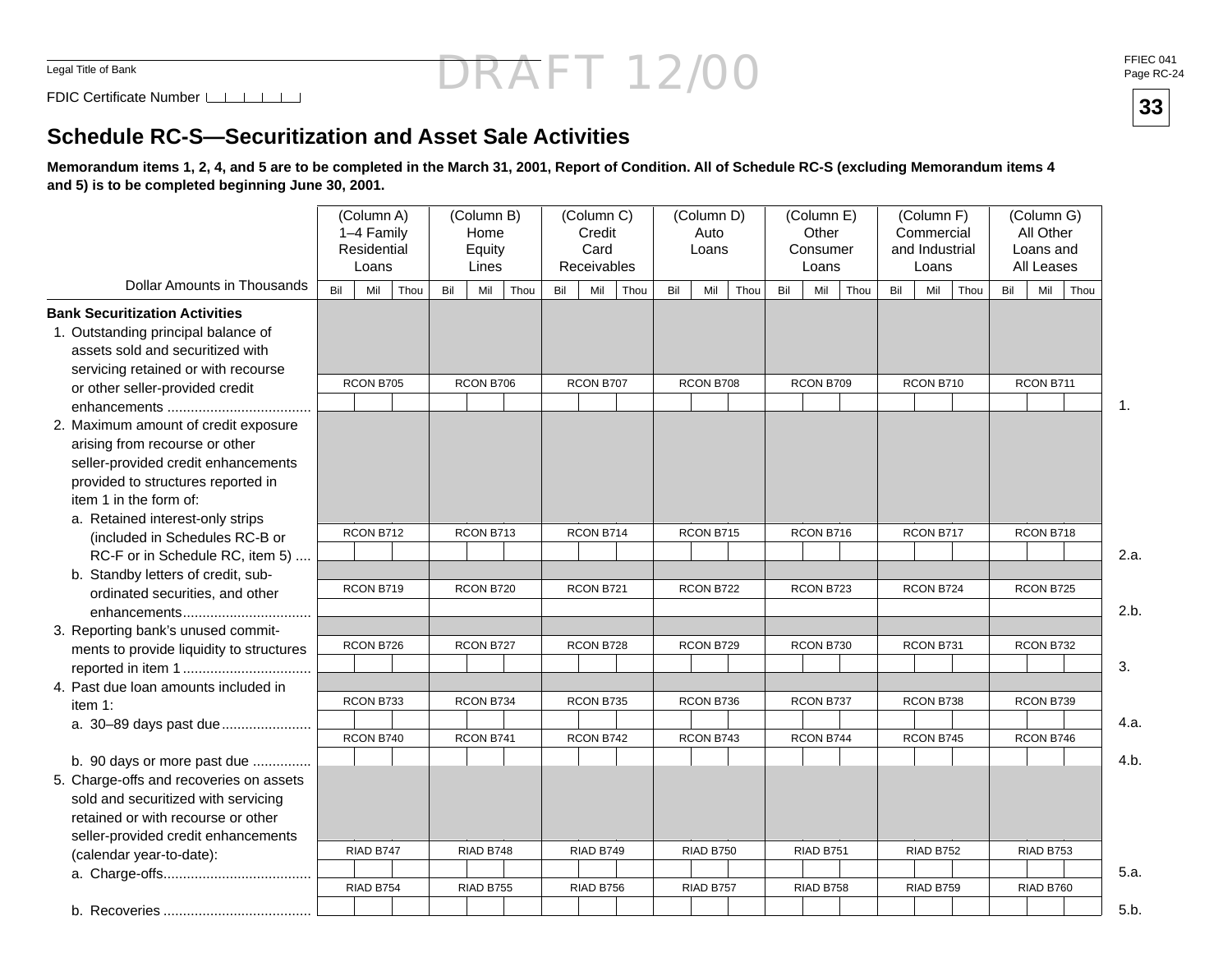## DRAFT 12/00**34**

## Schedule RC-S—Continued

|                                                                                             |     | (Column A)<br>1-4 Family<br>Residential<br>Loans |      |     | (Column B)<br>Home<br>Equity<br>Lines |     | (Column C)<br>Credit<br>Card<br>Receivables |      |     | (Column D)<br>Auto<br>Loans |      |     | (Column E)<br>Other<br>Consumer<br>Loans |      | (Column F)<br>Commercial<br>and Industrial | Loans                  |      |     | (Column G)<br>All Other<br>Loans and<br>All Leases |      |
|---------------------------------------------------------------------------------------------|-----|--------------------------------------------------|------|-----|---------------------------------------|-----|---------------------------------------------|------|-----|-----------------------------|------|-----|------------------------------------------|------|--------------------------------------------|------------------------|------|-----|----------------------------------------------------|------|
| <b>Dollar Amounts in Thousands</b>                                                          | Bil | Mil                                              | Thou | Bil | Mil<br>Thou                           | Bil | Mil                                         | Thou | Bil | Mil                         | Thou | Bil | Mil                                      | Thou | Bil                                        | Mil                    | Thou | Bil | Mil                                                | Thou |
| 6. Amount of ownership (or seller's)<br>interests carried as:<br>a. Securities (included in |     |                                                  |      |     |                                       |     |                                             |      |     |                             |      |     |                                          |      |                                            |                        |      |     |                                                    |      |
| Schedule RC-B or in Schedule RC,                                                            |     |                                                  |      |     | RCON B761                             |     | RCON B762                                   |      |     |                             |      |     |                                          |      |                                            | RCON B763              |      |     |                                                    | 6.a. |
| b. Loans (included in                                                                       |     |                                                  |      |     | RCON B500                             |     | RCON B501                                   |      |     |                             |      |     |                                          |      |                                            | RCON B502              |      |     |                                                    |      |
| Schedule RC-C)<br>7. Past due loan amounts included in                                      |     |                                                  |      |     |                                       |     |                                             |      |     |                             |      |     |                                          |      |                                            |                        |      |     |                                                    | 6.b. |
| interests reported in item 6.a:<br>a. 30-89 days past due                                   |     |                                                  |      |     | RCON B764<br>RCON B767                |     | RCON B765<br>RCON B768                      |      |     |                             |      |     |                                          |      |                                            | RCON B766<br>RCON B769 |      |     |                                                    | 7.a. |
| b. 90 days or more past due<br>8. Charge-offs and recoveries on loan                        |     |                                                  |      |     |                                       |     |                                             |      |     |                             |      |     |                                          |      |                                            |                        |      |     |                                                    | 7.b. |
| amounts included in interests reported<br>in item 6.a (calendar year-to-date):              |     |                                                  |      |     | RIAD B770                             |     | RIAD B771                                   |      |     |                             |      |     |                                          |      |                                            | RIAD B772              |      |     |                                                    | 8.a. |
|                                                                                             |     |                                                  |      |     | RIAD B773                             |     | RIAD B774                                   |      |     |                             |      |     |                                          |      |                                            | RIAD B775              |      |     |                                                    | 8.b. |
|                                                                                             |     |                                                  |      |     |                                       |     |                                             |      |     |                             |      |     |                                          |      |                                            |                        |      |     |                                                    |      |
| For Securitization Facilities Sponsored                                                     |     |                                                  |      |     |                                       |     |                                             |      |     |                             |      |     |                                          |      |                                            |                        |      |     |                                                    |      |
| By or Otherwise Established By Other<br><b>Institutions</b>                                 |     |                                                  |      |     |                                       |     |                                             |      |     |                             |      |     |                                          |      |                                            |                        |      |     |                                                    |      |
| 9. Maximum amount of credit exposure                                                        |     |                                                  |      |     |                                       |     |                                             |      |     |                             |      |     |                                          |      |                                            |                        |      |     |                                                    |      |
| arising from credit enhancements                                                            |     |                                                  |      |     |                                       |     |                                             |      |     |                             |      |     |                                          |      |                                            |                        |      |     |                                                    |      |
| provided by the reporting bank to other                                                     |     |                                                  |      |     |                                       |     |                                             |      |     |                             |      |     |                                          |      |                                            |                        |      |     |                                                    |      |
| institutions' securitization structures in                                                  |     |                                                  |      |     |                                       |     |                                             |      |     |                             |      |     |                                          |      |                                            |                        |      |     |                                                    |      |
| the form of standby letters of credit,                                                      |     |                                                  |      |     |                                       |     |                                             |      |     |                             |      |     |                                          |      |                                            |                        |      |     |                                                    |      |
| purchased subordinated securities,                                                          |     | RCON B776                                        |      |     | RCON B777                             |     | RCON B778                                   |      |     | RCON B779                   |      |     | RCON B780                                |      |                                            | RCON B781              |      |     | RCON B782                                          |      |
| and other enhancements                                                                      |     |                                                  |      |     |                                       |     |                                             |      |     |                             |      |     |                                          |      |                                            |                        |      |     |                                                    | 9.   |
| 10. Reporting bank's unused commitments                                                     |     |                                                  |      |     |                                       |     |                                             |      |     |                             |      |     |                                          |      |                                            |                        |      |     |                                                    |      |
| to provide liquidity to other institutions'                                                 |     | RCON B783                                        |      |     | RCON B784                             |     | RCON B785                                   |      |     | RCON B786                   |      |     | RCON B787                                |      |                                            | RCON B788              |      |     | RCON B789                                          |      |
| securitization structures                                                                   |     |                                                  |      |     |                                       |     |                                             |      |     |                             |      |     |                                          |      |                                            |                        |      |     |                                                    | 10.  |

FFIEC 041<br>Page RC-25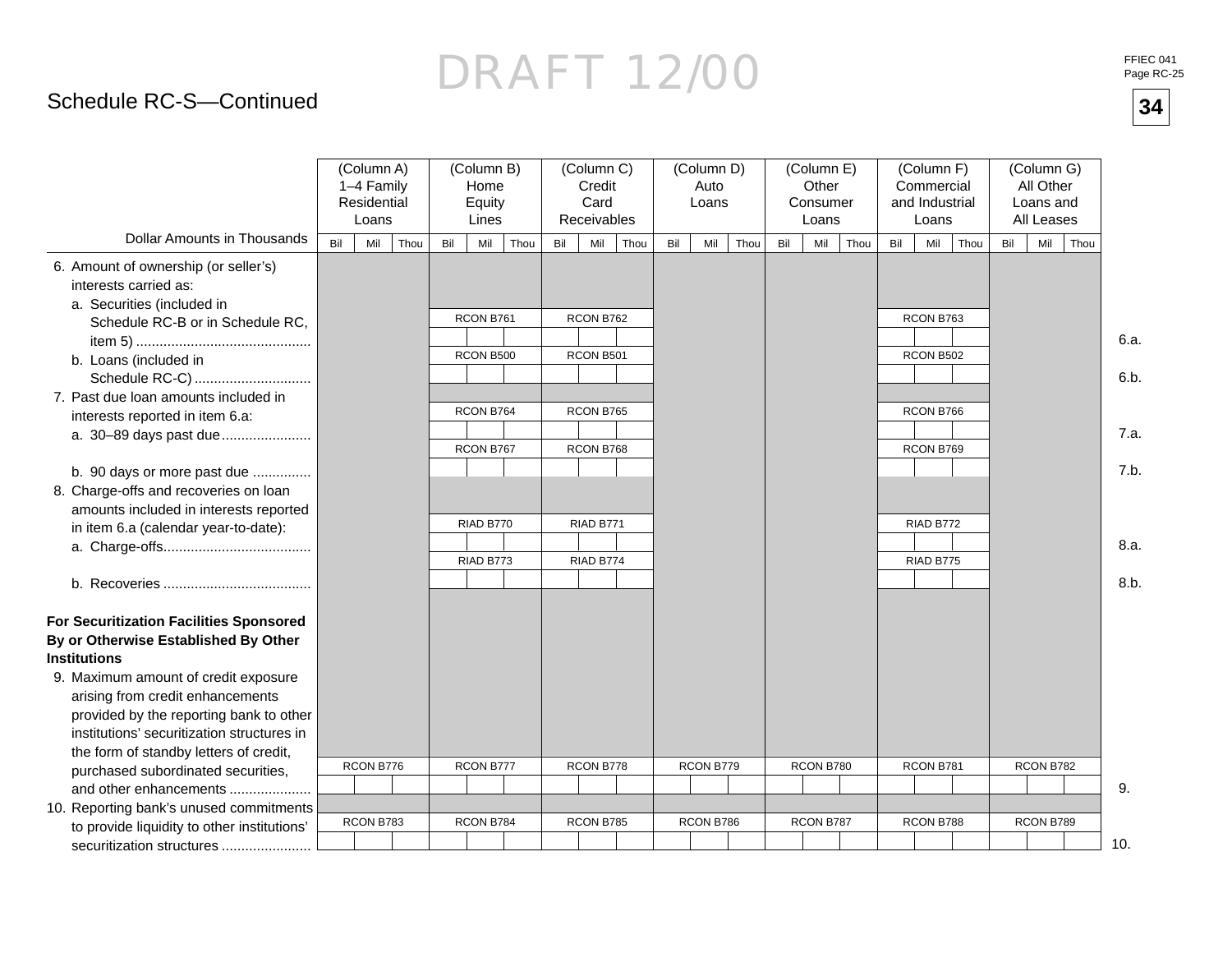### Schedule RC-S—Continued

## DRAFT 12/00

|            |            |            |            |                |            | € |
|------------|------------|------------|------------|----------------|------------|---|
| (Column B) | (Column C) | (Column D) | (Column E) | (Column F)     | (Column G) |   |
| Home       | Credit     | Auto       | Other      | Commercial     | All Other  |   |
| Equity     | Card       | Loans      | Consumer   | and Industrial | Loans and  |   |
|            |            |            |            |                |            |   |

|                                                                                                                                                             |     | 1-4 Family<br>Residential<br>Loans |      |     | Home<br>Equity<br>Lines |      |     | Credit<br>Card<br><b>Receivables</b> |      |     | Auto<br>Loans |      |     | Other<br>Consumer<br>Loans |      |     | Commercial<br>and Industrial<br>Loans |      |     | All Other<br>Loans and<br>All Leases |      |
|-------------------------------------------------------------------------------------------------------------------------------------------------------------|-----|------------------------------------|------|-----|-------------------------|------|-----|--------------------------------------|------|-----|---------------|------|-----|----------------------------|------|-----|---------------------------------------|------|-----|--------------------------------------|------|
| Dollar Amounts in Thousands                                                                                                                                 | Bil | Mil                                | Thou | Bil | Mil                     | Thou | Bil | Mil                                  | Thou | Bil | Mil           | Thou | Bil | Mil                        | Thou | Bil | Mil                                   | Thou | Bil | Mil                                  | Thou |
| <b>Bank Asset Sales</b><br>11. Assets sold with recourse or other<br>seller-provided credit enhancements<br>and not securitized                             |     | RCON B790                          |      |     | RCON B791               |      |     | RCON B792                            |      |     | RCON B793     |      |     | RCON B794                  |      |     | RCON B795                             |      |     | RCON B796                            |      |
| 12. Maximum amount of credit exposure<br>arising from recourse or other seller-<br>provided credit enhancements pro-<br>vided to assets reported in item 11 |     | RCON B797                          |      |     | RCON B798               |      |     | RCON B799                            |      |     | RCON B800     |      |     | RCON B801                  |      |     | RCON B802                             |      |     | RCON B803                            |      |

#### **Memorandum items 1, 2, 4, and 5 are to be completed in the March 31, 2001, Report of Condition.**

(Column A)

#### **Memorandum items 1, 2, and 3 are to be completed beginning June 30, 2001.**

| Memoranda<br>Dollar Amounts in Thousands $\sqrt{R}$ <sub>RCON</sub>                                                                                                                                |             | Bil | Thou |           |
|----------------------------------------------------------------------------------------------------------------------------------------------------------------------------------------------------|-------------|-----|------|-----------|
| 1. Small business obligations transferred with recourse under Section 208 of the Riegle Community Development and Regulatory Improvement<br>Act of 1994:                                           |             |     |      |           |
|                                                                                                                                                                                                    | A249        |     |      | M.1.a.    |
|                                                                                                                                                                                                    | A250        |     |      | M.1.b.    |
| 2. Outstanding principal balance of assets serviced for others:                                                                                                                                    |             |     |      |           |
|                                                                                                                                                                                                    | <b>B804</b> |     |      | M.2.a.    |
|                                                                                                                                                                                                    | <b>B805</b> |     |      | M.2.b.    |
|                                                                                                                                                                                                    | A591        |     |      | M.2.c.    |
| 3. Asset-backed commercial paper conduits:                                                                                                                                                         |             |     |      |           |
| a. Maximum amount of credit exposure arising from credit enhancements provided to conduit structures in the form of standby letters of<br>credit, subordinated securities, and other enhancements: |             |     |      |           |
|                                                                                                                                                                                                    | <b>B806</b> |     |      | M.3.a.(1) |
| (2)                                                                                                                                                                                                | <b>B807</b> |     |      | M.3.a.(2) |
| b. Unused commitments to provide liquidity to conduit structures:                                                                                                                                  |             |     |      |           |
|                                                                                                                                                                                                    | <b>B808</b> |     |      | M.3.b.(1) |
|                                                                                                                                                                                                    | <b>B809</b> |     |      | M.3.b.(2) |

<sup>&</sup>lt;sup>1</sup> Memorandum item 2.c is to be completed in the March 31, 2001, Report of Condition if the principal balance of other financial assets serviced for others is more than \$10 million and exceeds 10 percent of total assets. Memorandum item 2.c is to be completed beginning June 30, 2001, if the principal balance of other fi nancial assets serviced for others is more than \$10 million.

FFIEC 041<br>Page RC-26

**35**

11.

12.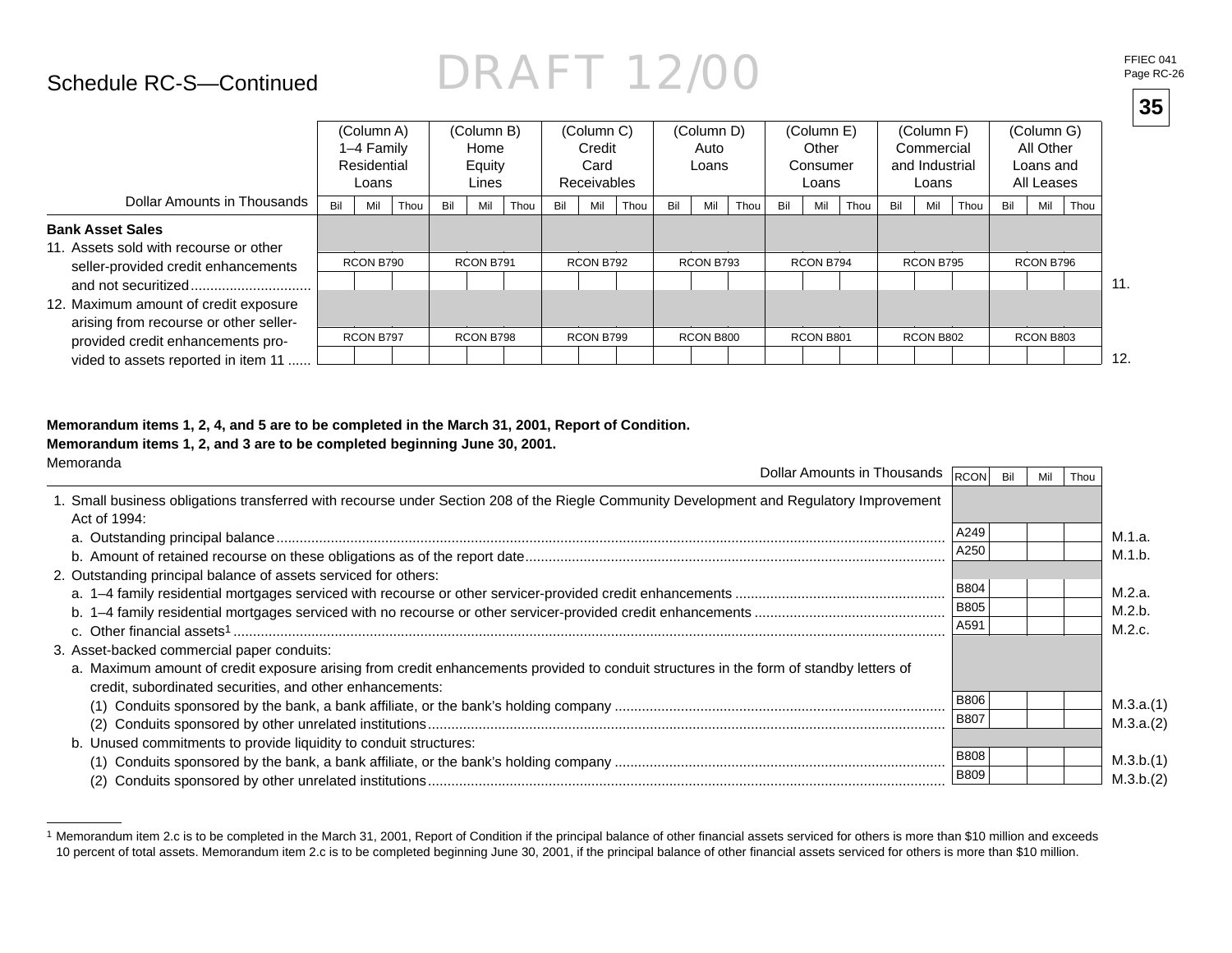### Schedule RC-S—Continued

FFIEC 041<br>Page RC-27

| Memoranda-Continued                                                                                                                      | Dollar Amounts in Thousands $\overline{ _{\rm RCON} }$ |      | Bil | Mil | Thou |           |
|------------------------------------------------------------------------------------------------------------------------------------------|--------------------------------------------------------|------|-----|-----|------|-----------|
| 4. Financial assets transferred with recourse that have been treated as sold for Call Report purposes:                                   |                                                        |      |     |     |      |           |
| a. First lien 1-4 family residential mortgage loans:                                                                                     |                                                        |      |     |     |      |           |
|                                                                                                                                          |                                                        | A521 |     |     |      | M.4.a.(1) |
|                                                                                                                                          |                                                        | A522 |     |     |      | M.4.a.(2) |
| b. Other financial assets (excluding small business obligations reported in Memorandum item 1):                                          |                                                        |      |     |     |      |           |
|                                                                                                                                          |                                                        | A523 |     |     |      | M.4.b.(1) |
|                                                                                                                                          |                                                        | A524 |     |     |      | M.4.b.(2) |
| 5. Memorandum item 5 is to be completed by banks with \$300 million or more in total assets:1                                            |                                                        |      |     |     |      |           |
| Loans extended under credit cards and related plans to individuals for household, family, and other personal expenditures that have been |                                                        | 2742 |     |     |      | M.5       |

1 The \$300 million asset size test is generally based on the total assets reported on the **June 30, 2000**, Report of Condition.

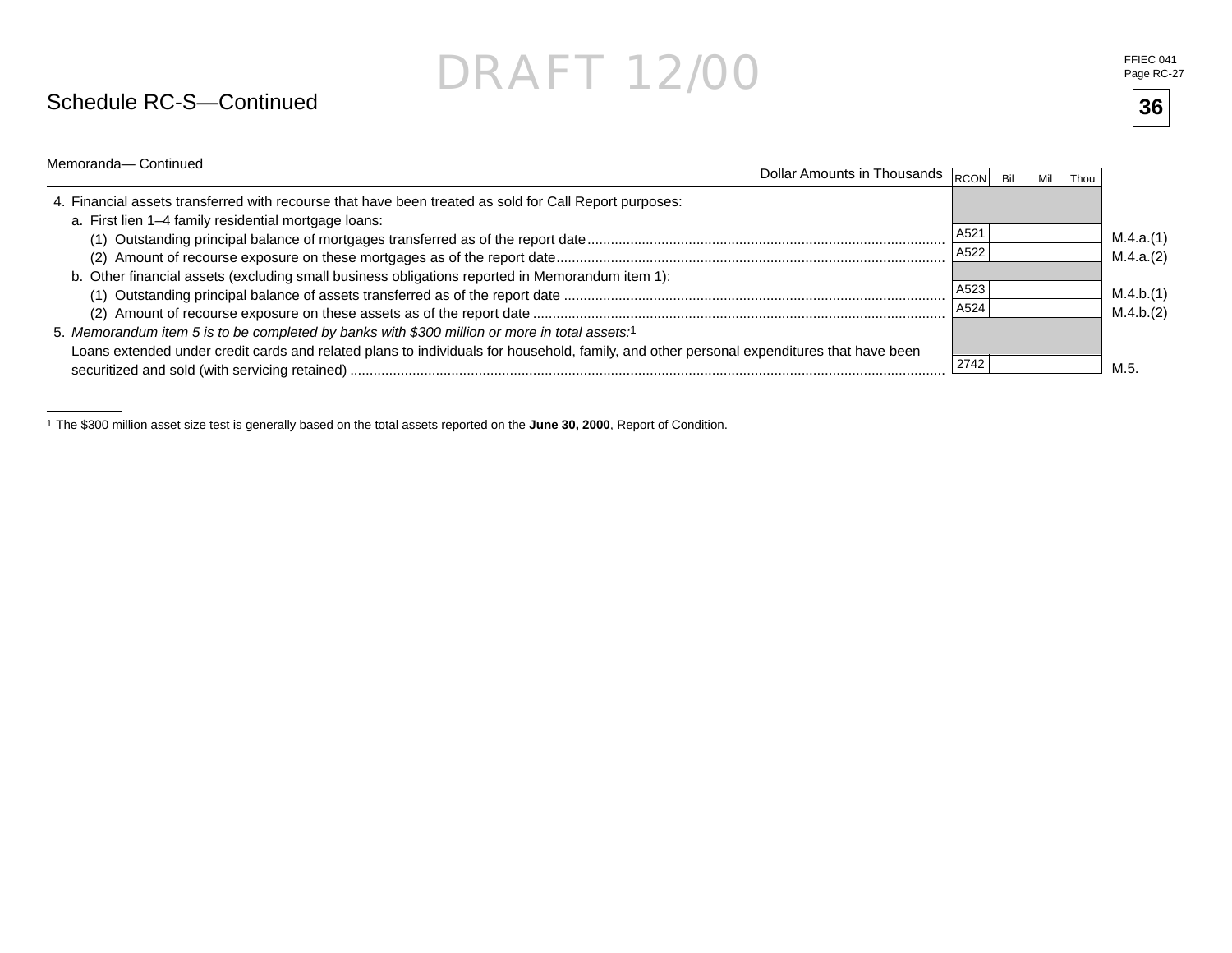FDIC Certificate Number  $\Box$   $\Box$ 

### **Schedule RC-T—Fiduciary and Related Services**

**Schedule RC-T is to be completed beginning December 31, 2001.**

#### **Items 12 through 23 and Memorandum item 4 will not be made available to the public on an individual institution basis.**

|                                                                                                              | <b>RCON</b>  | Yes | No |  |
|--------------------------------------------------------------------------------------------------------------|--------------|-----|----|--|
| 1. Does the institution have fiduciary powers? (If "NO," do not complete Schedule RC-T.)                     | A345         |     |    |  |
|                                                                                                              |              |     |    |  |
| 2. Does the institution exercise the fiduciary powers it has been granted? (If "NO," do not complete the     | <b>RCONI</b> | Yes | No |  |
|                                                                                                              |              |     |    |  |
|                                                                                                              |              |     |    |  |
| 3. Does the institution have any fiduciary or related activity (in the form of assets or accounts) to report | <b>RCON</b>  | Yes | No |  |
|                                                                                                              | B867         |     |    |  |

If the answer to item 3 is "YES," complete the applicable items of Schedule RC-T, as follows:

Institutions with total fiduciary assets (item 9, sum of columns A and B) greater than \$250 million (as of the preceding December 31) or with gross fiduciary and related services income greater than 10% of revenue (net interest income plus noninterest income) for the preceding calendar year must complete:

- Items 4 through 19 quarterly,
- Items 20 through 23 annually with the December report, and
- Memorandum items 1 through 4 annually with the December report.

Institutions with total fiduciary assets (item 9, sum of columns A and B) greater than \$100 million but less than or equal to \$250 million (as of the preceding December 31) that do not meet the fiduciary income test for quarterly reporting must complete:

- Items 4 through 23 annually with the December report, and
- Memorandum items 1 through 4 annually with the December report.

Institutions with total fiduciary assets (item 9, sum of columns A and B) of \$100 million or less (as of the preceding December 31) that do not meet the fiduciary income test for quarterly reporting must complete:

- Items 4 through 10 annually with the December report, and
- Memorandum items 1 through 3 annually with the December report.

|                                        | (Column A)<br>Managed<br>Assets |     |           |      |      | (Column B)<br>Non-Managed<br>Assets |           |      | (Column C)<br>Number of<br>Managed<br>Accounts | (Column D)<br>Number of<br>Non-Managed<br>Accounts |      |
|----------------------------------------|---------------------------------|-----|-----------|------|------|-------------------------------------|-----------|------|------------------------------------------------|----------------------------------------------------|------|
| Dollar Amounts in Thousands            | Trill                           | Bil | Mil       | Thou | Tril | Bil                                 | Mil       | Thou |                                                |                                                    |      |
| FIDUCIARY AND RELATED ASSETS           |                                 |     | RCON B868 |      |      |                                     | RCON B869 |      | RCON B870                                      | RCON B871                                          |      |
| 4. Personal trust and agency accounts  |                                 |     |           |      |      |                                     |           |      |                                                |                                                    | 4.   |
| 5. Retirement related trust and agency |                                 |     |           |      |      |                                     |           |      |                                                |                                                    |      |
| accounts:                              |                                 |     |           |      |      |                                     |           |      |                                                |                                                    |      |
| a. Employee benefit-defined            |                                 |     | RCON B872 |      |      |                                     | RCON B873 |      | RCON B874                                      | RCON B875                                          |      |
|                                        |                                 |     |           |      |      |                                     |           |      |                                                |                                                    | 5.a. |
| b. Employee benefit-defined            |                                 |     | RCON B876 |      |      |                                     | RCON B877 |      | RCON B878                                      | RCON B879                                          |      |
|                                        |                                 |     |           |      |      |                                     |           |      |                                                |                                                    | 5.b. |
|                                        |                                 |     | RCON B880 |      |      |                                     | RCON B881 |      | RCON B882                                      | RCON B883                                          |      |
| c. Other retirement accounts           |                                 |     |           |      |      |                                     |           |      |                                                |                                                    | 5.c. |
|                                        |                                 |     | RCON B884 |      |      |                                     | RCON B885 |      | RCON C001                                      | RCON C002                                          |      |
| 6. Corporate trust and agency accounts |                                 |     |           |      |      |                                     |           |      |                                                |                                                    | 6.   |
| 7. Investment management agency        |                                 |     | RCON B886 |      |      |                                     |           |      | RCON B888                                      |                                                    |      |
|                                        |                                 |     |           |      |      |                                     |           |      |                                                |                                                    | 7.   |
|                                        |                                 |     | RCON B890 |      |      |                                     | RCON B891 |      | RCON B892                                      | RCON B893                                          |      |
|                                        |                                 |     |           |      |      |                                     |           |      |                                                |                                                    | 8.   |
| 9. Total fiduciary accounts            |                                 |     | RCON B894 |      |      |                                     | RCON B895 |      | RCON B896                                      | RCON B897                                          |      |
|                                        |                                 |     |           |      |      |                                     |           |      |                                                |                                                    | 9.   |
|                                        |                                 |     |           |      |      |                                     | RCON B898 |      |                                                | RCON B899                                          |      |
| 10. Custody and safekeeping accounts   |                                 |     |           |      |      |                                     |           |      |                                                |                                                    | 10.  |

11. Not applicable

 $FT 12/00$  FFIEC 041<br>Page RC-2 Page RC-28

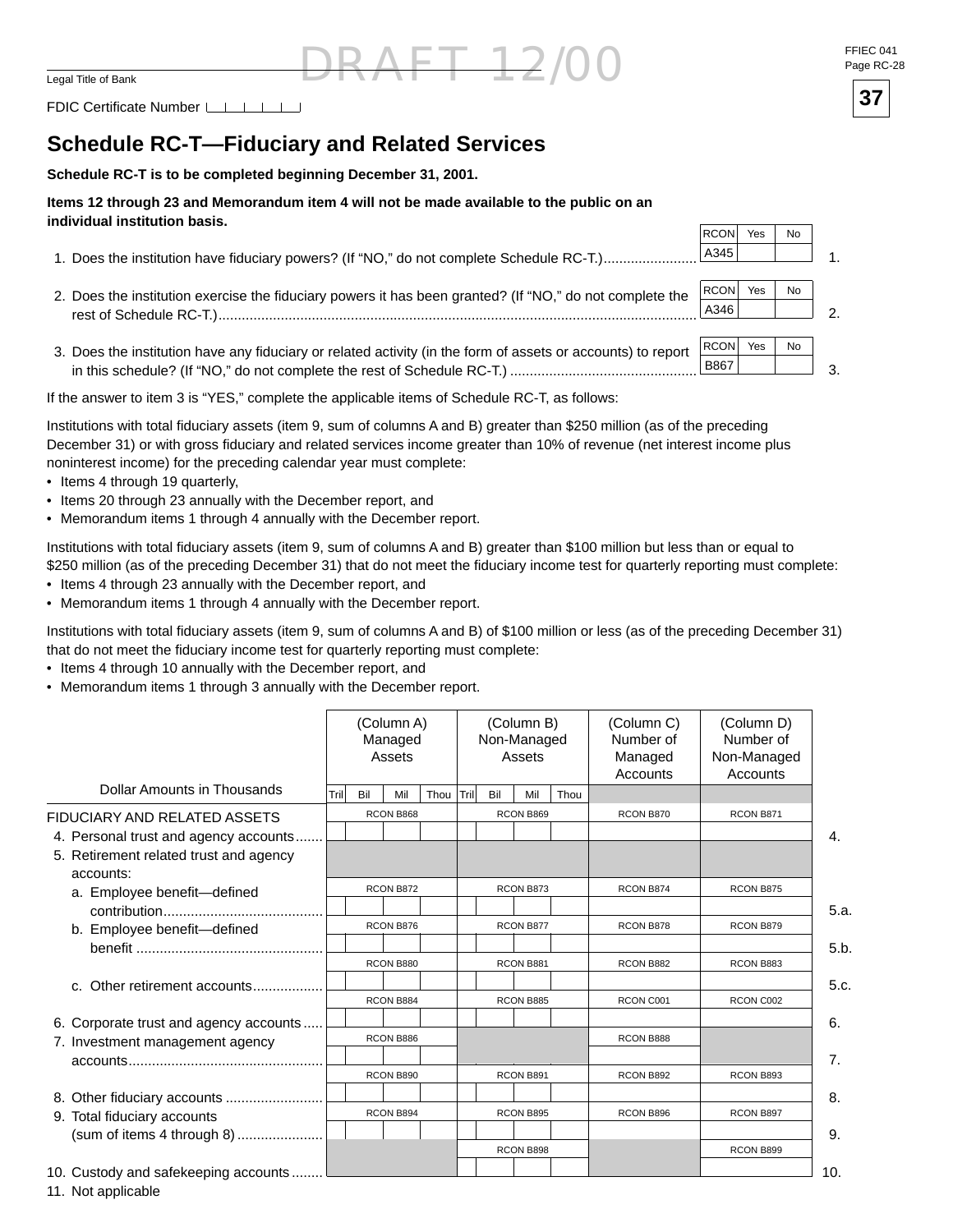FFIEC 041 Page RC-29

**38**



|                                                                                                | Dollar Amounts in Thousands | <b>RIAD</b> | Bil | Mil | Thou |
|------------------------------------------------------------------------------------------------|-----------------------------|-------------|-----|-----|------|
| FIDUCIARY AND RELATED SERVICES INCOME                                                          |                             |             |     |     |      |
|                                                                                                |                             | <b>B904</b> |     |     |      |
| 13. Retirement related trust and agency accounts:                                              |                             |             |     |     |      |
|                                                                                                |                             | <b>B905</b> |     |     |      |
|                                                                                                |                             | <b>B906</b> |     |     |      |
|                                                                                                |                             | <b>B907</b> |     |     |      |
|                                                                                                |                             | A479        |     |     |      |
|                                                                                                |                             | <b>B908</b> |     |     |      |
|                                                                                                |                             | A480        |     |     |      |
|                                                                                                |                             | <b>B909</b> |     |     |      |
|                                                                                                |                             | B910        |     |     |      |
| 19. Total gross fiduciary and related services income (sum of items 12 through 18) (must equal |                             |             |     |     |      |
|                                                                                                |                             | 4070        |     |     |      |
|                                                                                                |                             | 4130        |     |     |      |
|                                                                                                |                             | A488        |     |     |      |
|                                                                                                |                             | B911        |     |     |      |
|                                                                                                |                             | A491        |     |     |      |

| Memoranda                                                                          |                             | <b>Managed Assets</b> |     |     |      |  |  |
|------------------------------------------------------------------------------------|-----------------------------|-----------------------|-----|-----|------|--|--|
|                                                                                    | Dollar Amounts in Thousands | RCON                  | Bil | Mil | Thou |  |  |
| 1. Managed assets held in personal trust and agency accounts:                      |                             |                       |     |     |      |  |  |
|                                                                                    |                             | B913                  |     |     |      |  |  |
|                                                                                    |                             | <b>B914</b>           |     |     |      |  |  |
|                                                                                    |                             | <b>B915</b>           |     |     |      |  |  |
|                                                                                    |                             | B916                  |     |     |      |  |  |
|                                                                                    |                             | B917                  |     |     |      |  |  |
|                                                                                    |                             | <b>B918</b>           |     |     |      |  |  |
|                                                                                    |                             | <b>B919</b>           |     |     |      |  |  |
|                                                                                    |                             | <b>B920</b>           |     |     |      |  |  |
|                                                                                    |                             | B921                  |     |     |      |  |  |
|                                                                                    |                             | B922                  |     |     |      |  |  |
|                                                                                    |                             | B923                  |     |     |      |  |  |
| Total managed assets held in personal trust and agency accounts (sum of Memorandum |                             |                       |     |     |      |  |  |
| items 1.a through 1.k) (must equal Schedule RC-T, item 4, column A)                |                             | B868                  |     |     |      |  |  |

|                                                                        |       | (Column A)<br>Number of<br><b>Issues</b> |       |     | (Column B)<br><b>Principal Amount</b><br>Outstanding |      |        |
|------------------------------------------------------------------------|-------|------------------------------------------|-------|-----|------------------------------------------------------|------|--------|
| Dollar Amounts in Thousands                                            | RCONI |                                          | Trill | Bil | Mil                                                  | Thou |        |
| 2. Corporate trust and agency accounts:                                |       |                                          |       |     | RCON B928                                            |      |        |
| a. Corporate and municipal trusteeships                                | B927  |                                          |       |     |                                                      |      | M.2.a. |
| b. Transfer agent, registrar, paying agent, and other corporate agency | B929  |                                          |       |     |                                                      |      | M.2.b. |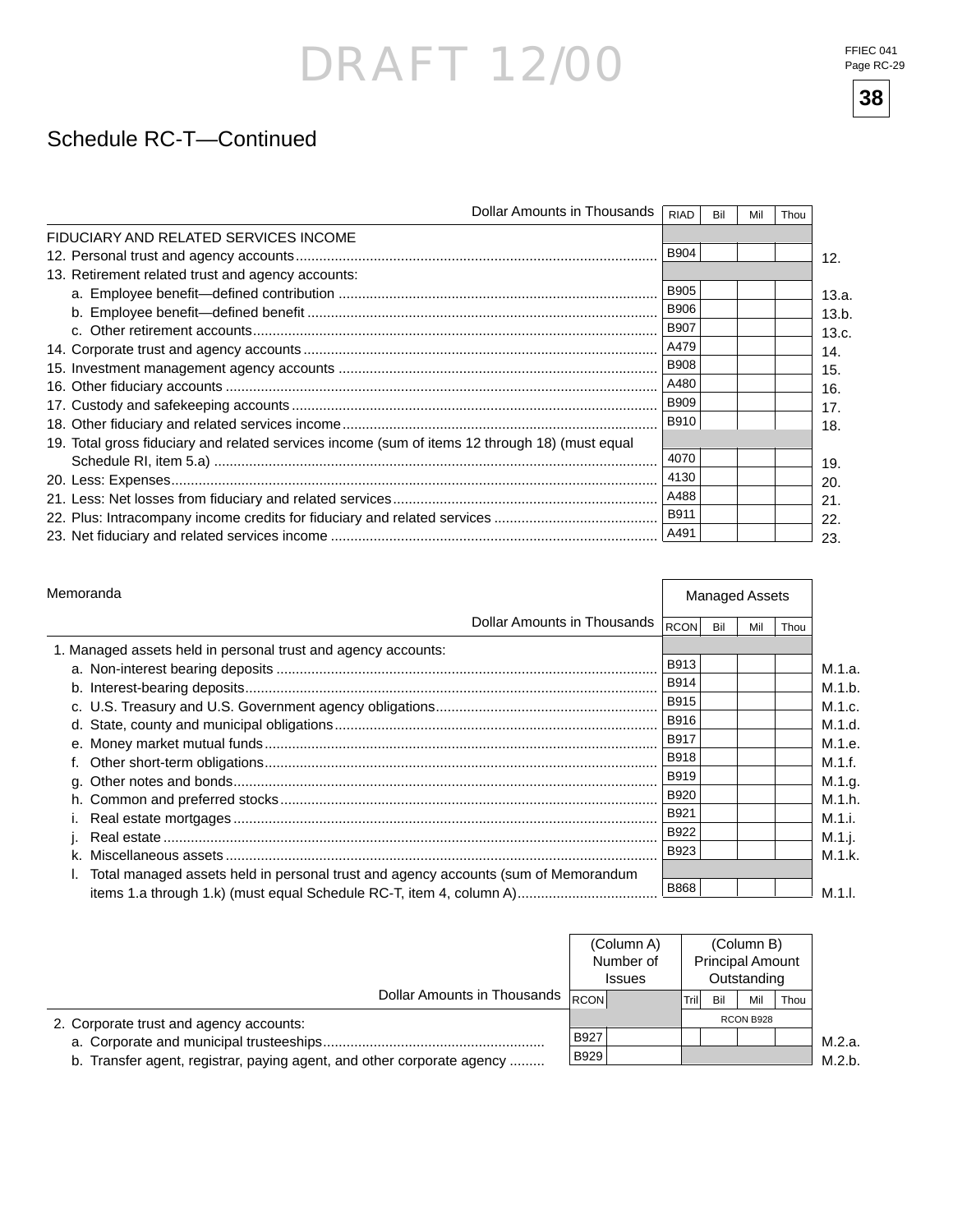FFIEC 041 Page RC-30



### Schedule RC-T—Continued

| Memoranda-Continued                                               |  |             | (Column A)<br>Number of<br>Funds | (Column B)<br>Market Value of<br><b>Fund Assets</b> |     |     |      |  |  |
|-------------------------------------------------------------------|--|-------------|----------------------------------|-----------------------------------------------------|-----|-----|------|--|--|
| Dollar Amounts in Thousands                                       |  | <b>RCON</b> |                                  | <b>RCON</b>                                         | Bil | Mil | Thou |  |  |
| 3. Collective investment funds and common trust funds:            |  |             |                                  |                                                     |     |     |      |  |  |
|                                                                   |  | B931        |                                  | B932                                                |     |     |      |  |  |
|                                                                   |  | <b>B933</b> |                                  | <b>B934</b>                                         |     |     |      |  |  |
|                                                                   |  | <b>B935</b> |                                  | <b>B936</b>                                         |     |     |      |  |  |
|                                                                   |  | <b>B937</b> |                                  | <b>B938</b>                                         |     |     |      |  |  |
|                                                                   |  | <b>B939</b> |                                  | <b>B940</b>                                         |     |     |      |  |  |
|                                                                   |  | B941        |                                  | <b>B942</b>                                         |     |     |      |  |  |
|                                                                   |  | <b>B943</b> |                                  | <b>B944</b>                                         |     |     |      |  |  |
| h. Total collective investment funds (sum of Memorandum items 3.a |  |             |                                  |                                                     |     |     |      |  |  |
|                                                                   |  | <b>B945</b> |                                  | <b>B946</b>                                         |     |     |      |  |  |

|                                                              | (Column A)<br>Gross Losses<br>Managed<br>Accounts |     |      | (Column B)<br>Gross Losses<br>Non-Managed<br>Accounts |     |      | (Column C)<br>Recoveries |     |      |        |
|--------------------------------------------------------------|---------------------------------------------------|-----|------|-------------------------------------------------------|-----|------|--------------------------|-----|------|--------|
| Dollar Amounts in Thousands                                  | <b>RIAD</b>                                       | Mil | Thou | RIAD                                                  | Mil | Thou | <b>RIAD</b>              | Mil | Thou |        |
| 4. Fiduciary settlements, surcharges, and other losses:      |                                                   |     |      |                                                       |     |      |                          |     |      |        |
|                                                              | <b>B947</b>                                       |     |      | <b>B948</b>                                           |     |      | <b>B949</b>              |     |      | M.4.a. |
| b. Retirement related trust and agency accounts              | <b>B950</b>                                       |     |      | B951                                                  |     |      | B952                     |     |      | M.4.b. |
|                                                              | B953                                              |     |      | <b>B954</b>                                           |     |      | <b>B955</b>              |     |      | M.4.c. |
| d. Other fiduciary accounts and related services             | B956                                              |     |      | B957                                                  |     |      | <b>B958</b>              |     |      | M.4.d. |
| e. Total fiduciary settlements, surcharges, and other losses |                                                   |     |      |                                                       |     |      |                          |     |      |        |
| (sum of Memorandum items 4.a through 4.d) (sum of            |                                                   |     |      |                                                       |     |      |                          |     |      |        |
| columns A and B minus column C must equal                    |                                                   |     |      |                                                       |     |      |                          |     |      |        |
|                                                              | <b>B959</b>                                       |     |      | <b>B960</b>                                           |     |      | B961                     |     |      | M.4.e. |

Person to whom questions about Schedule RC-T—Fiduciary and Related Services should be directed:

Name and Title (TEXT B962)

E-mail Address (TEXT B926)

Telephone: Area code/phone number/extension (TEXT B963) FAX: Area code/phone number (TEXT B964)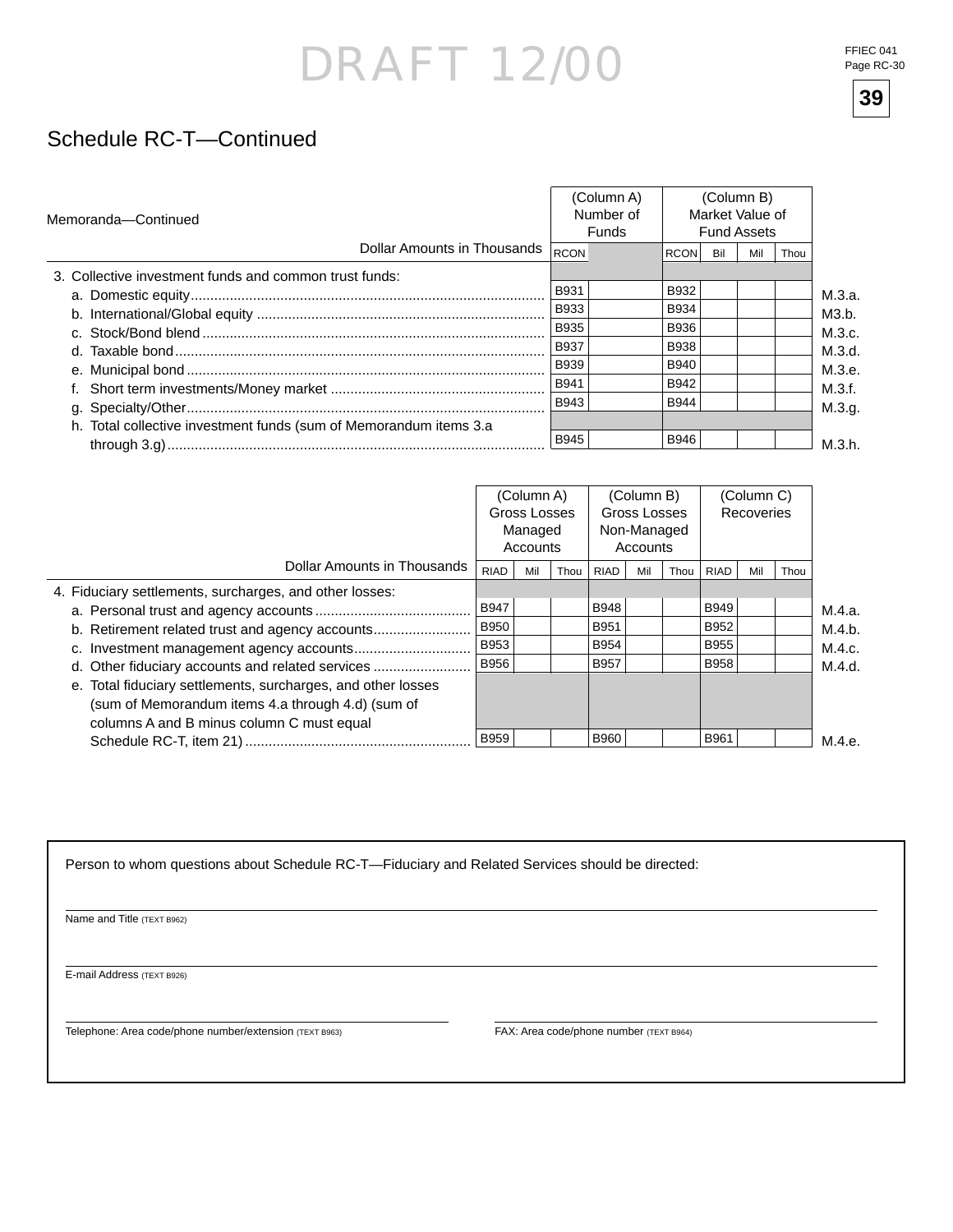$\text{ORAFT } 12/00$  FFIEC 041

Page RC-31



at close of business on

#### Legal Title of Bank City

The management of the reporting bank may, *if it wishes*, submit a brief narrative statement on the amounts reported in the Reports of Condition and Income. This optional statement will be made available to the public, along with the publicly available data in the Reports of Condition and Income, in response to any request for individual bank report data. However, the information reported in Schedule RC-T, items 12 through 23 and Memorandum item 4, is regarded as confidential and will not be released to the public. BANKS CHOOSING TO SUBMIT THE NARRATIVE STATEMENT SHOULD ENSURE THAT THE STATEMENT DOES *NOT* CON-TAIN THE NAMES OR OTHER IDENTIFICATIONS OF INDIVID-UAL BANK CUSTOMERS, REFERENCES TO THE AMOUNTS REPORTED IN THE CONFIDENTIAL ITEMS IN SCHEDULE RC-T, OR ANY OTHER INFORMATION THAT THEY ARE NOT WILLING. TO HAVE MADE PUBLIC OR THAT WOULD COMPROMISE THE PRIVACY OF THEIR CUSTOMERS. Banks choosing *not* to make a statement may check the "No comment" box below and should make no entries of any kind in the space provided for the narrative statement; i.e., DO *NOT* enter in this space such phrases as "No statement," "Not applicable," "N/A," "No comment," and "None."

The optional statement must be entered on this sheet. The statement should not exceed 100 words. Further, regardless of the number of words, the statement must not exceed 750 characters, including punctuation, indentation, and standard spacing between words and sentences. If any submission should exceed 750 characters, as defined, it will be truncated at 750 characters with no notice to the submitting bank and the truncated statement will

 $No$  comment  $\Box$  (RCON 6979)

*BANK MANAGEMENT STATEMENT (please type or print clearly):* (TEXT 6980)

State

,

appear as the bank's statement both on agency computerized records and in computer-file releases to the public.

All information furnished by the bank in the narrative statement must be accurate and not misleading. Appropriate efforts shall be taken by the submitting bank to ensure the statement's accuracy. The statement must be signed, in the space provided below, by a senior officer of the bank who thereby attests to its accuracy.

If, subsequent to the original submission, *material* changes are submitted for the data reported in the Reports of Condition and Income, the existing narrative statement will be deleted from the files, and from disclosure; the bank, at its option, may replace it with a statement, under signature, appropriate to the amended data.

The optional narrative statement will appear in agency records and in release to the public exactly as submitted (or amended as described in the preceding paragraph) by the management of the bank (except for the truncation of statements exceeding the 750-character limit described above). THE STATEMENT WILL *NOT* BE EDITED OR SCREENED IN ANY WAY BY THE SUPERVI-SORY AGENCIES FOR ACCURACY OR RELEVANCE. DISCLO-SURE OF THE STATEMENT SHALL NOT SIGNIFY THAT ANY FEDERAL SUPERVISORY AGENCY HAS VERIFIED OR CON-FIRMED THE ACCURACY OF THE INFORMATION CONTAINED THEREIN. A STATEMENT TO THIS EFFECT WILL APPEAR ON ANY PUBLIC RELEASE OF THE OPTIONAL STATEMENT SUB-MITTED BY THE MANAGEMENT OF THE REPORTING BANK.